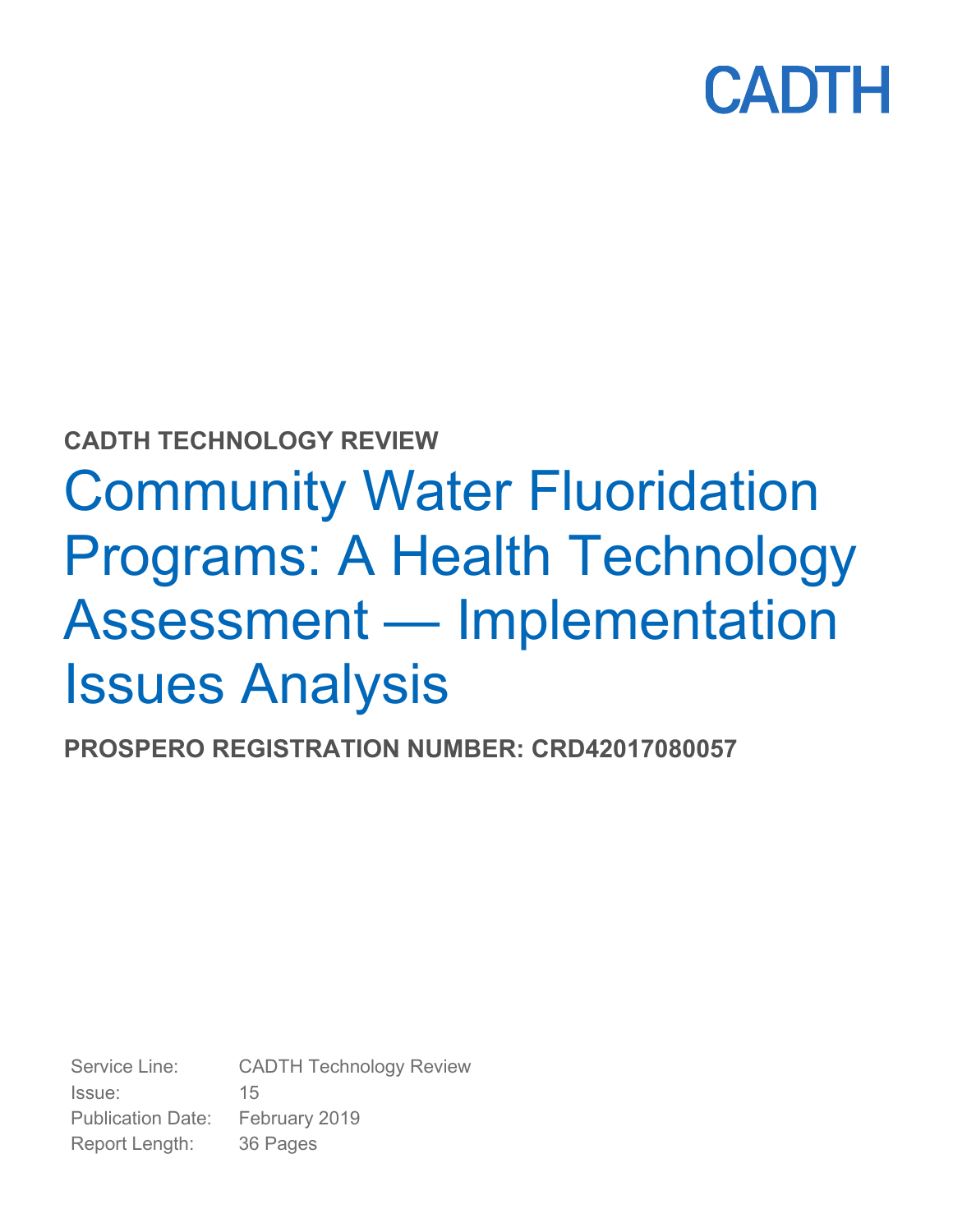**Cite as:** Community Water Fluoridation Programs: A Health Technology Assessment — Implementation Issues Analysis. Ottawa: CADTH; 2019 Feb. (CADTH technology review; no.15).

#### **ISSN:** 2369-7385

**Disclaimer:** The information in this document is intended to help Canadian health care decision-makers, health care professionals, health systems leaders, and policy-makers make well-informed decisions and thereby improve the quality of health care services. While patients and others may access this document, the document is made available for informational purposes only and no representations or warranties are made with respect to its fitness for any particular purpose. The information in this document should not be used as a substitute for professional medical advice or as a substitute for the application of clinical judgment in respect of the care of a particular patient or other professional judgment in any decision-making process. The Canadian Agency for Drugs and Technologies in Health (CADTH) does not endorse any information, drugs, therapies, treatments, products, processes, or services.

While care has been taken to ensure that the information prepared by CADTH in this document is accurate, complete, and up-to-date as at the applicable date the material was first published by CADTH, CADTH does not make any guarantees to that effect. CADTH does not guarantee and is not responsible for the quality, currency, propriety, accuracy, or reasonableness of any statements, information, or conclusions contained in any third-party materials used in preparing this document. The views and opinions of third parties published in this document do not necessarily state or reflect those of CADTH.

CADTH is not responsible for any errors, omissions, injury, loss, or damage arising from or relating to the use (or misuse) of any information, statements, or conclusions contained in or implied by the contents of this document or any of the source materials.

This document may contain links to third-party websites. CADTH does not have control over the content of such sites. Use of third-party sites is governed by the third-party website owners' own terms and conditions set out for such sites. CADTH does not make any guarantee with respect to any information contained on such third-party sites and CADTH is not responsible for any injury, loss, or damage suffered as a result of using such third-party sites. CADTH has no responsibility for the collection, use, and disclosure of personal information by third-party sites.

Subject to the aforementioned limitations, the views expressed herein are those of CADTH and do not necessarily represent the views of Canada's federal, provincial, or territorial governments or any third party supplier of information.

This document is prepared and intended for use in the context of the Canadian health care system. The use of this document outside of Canada is done so at the user's own risk.

This disclaimer and any questions or matters of any nature arising from or relating to the content or use (or misuse) of this document will be governed by and interpreted in accordance with the laws of the Province of Ontario and the laws of Canada applicable therein, and all proceedings shall be subject to the exclusive jurisdiction of the courts of the Province of Ontario, Canada.

The copyright and other intellectual property rights in this document are owned by CADTH and its licensors. These rights are protected by the Canadian *Copyright Act* and other national and international laws and agreements. Users are permitted to make copies of this document for non-commercial purposes only, provided it is not modified when reproduced and appropriate credit is given to CADTH and its licensors.

**About CADTH:** CADTH is an independent, not-for-profit organization responsible for providing Canada's health care decision-makers with objective evidence to help make informed decisions about the optimal use of drugs, medical devices, diagnostics, and procedures in our health care system.

**Funding:** CADTH receives funding from Canada's federal, provincial, and territorial governments, with the exception of Quebec.

Contact **requests@cadth.ca** with inquiries about this notice or legal matters relating to CADTH services.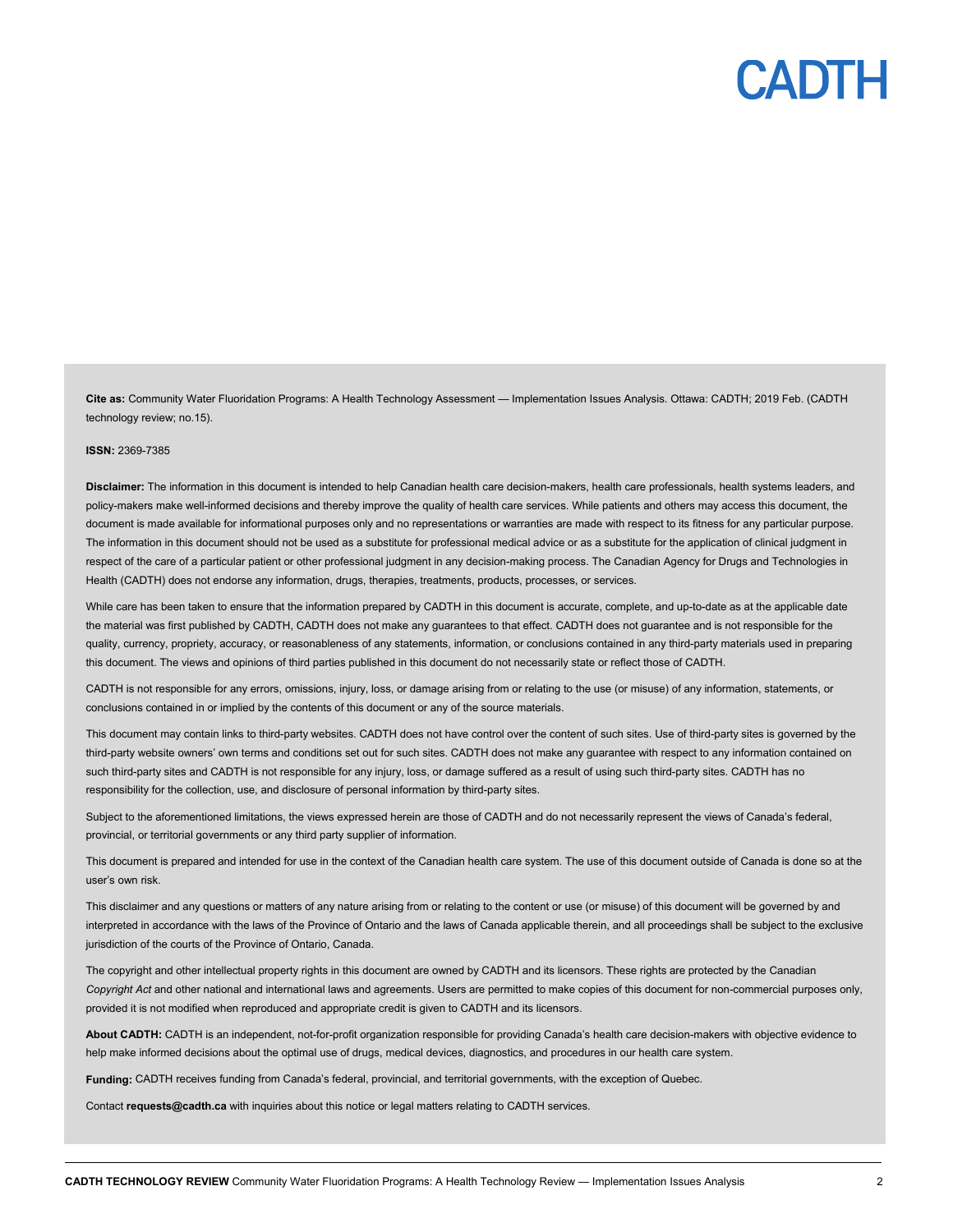

### **Table of Contents**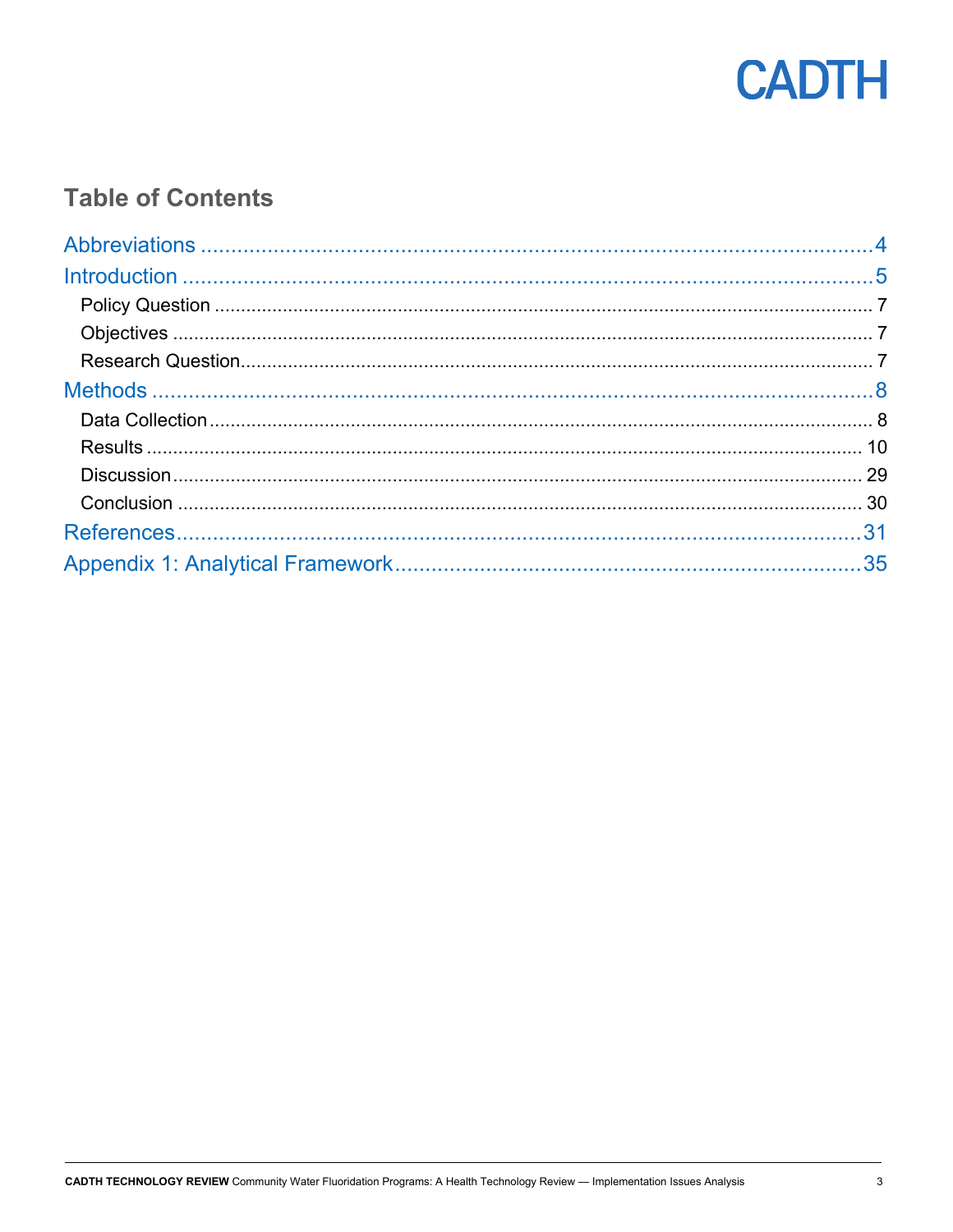### **Abbreviations**

| AI          | adequate intake                                     |
|-------------|-----------------------------------------------------|
| <b>CICI</b> | Context and Implementation of Complex Interventions |
| <b>CRHA</b> | Calgary Regional Health Authority                   |
| <b>CWF</b>  | community water fluoridation                        |
| <b>HTA</b>  | health technology assessment                        |
| <b>MAC</b>  | maximum acceptable concentration                    |
| <b>PHAC</b> | Public Health Agency of Canada                      |
| ppm         | parts per million                                   |
| UL          | upper limit                                         |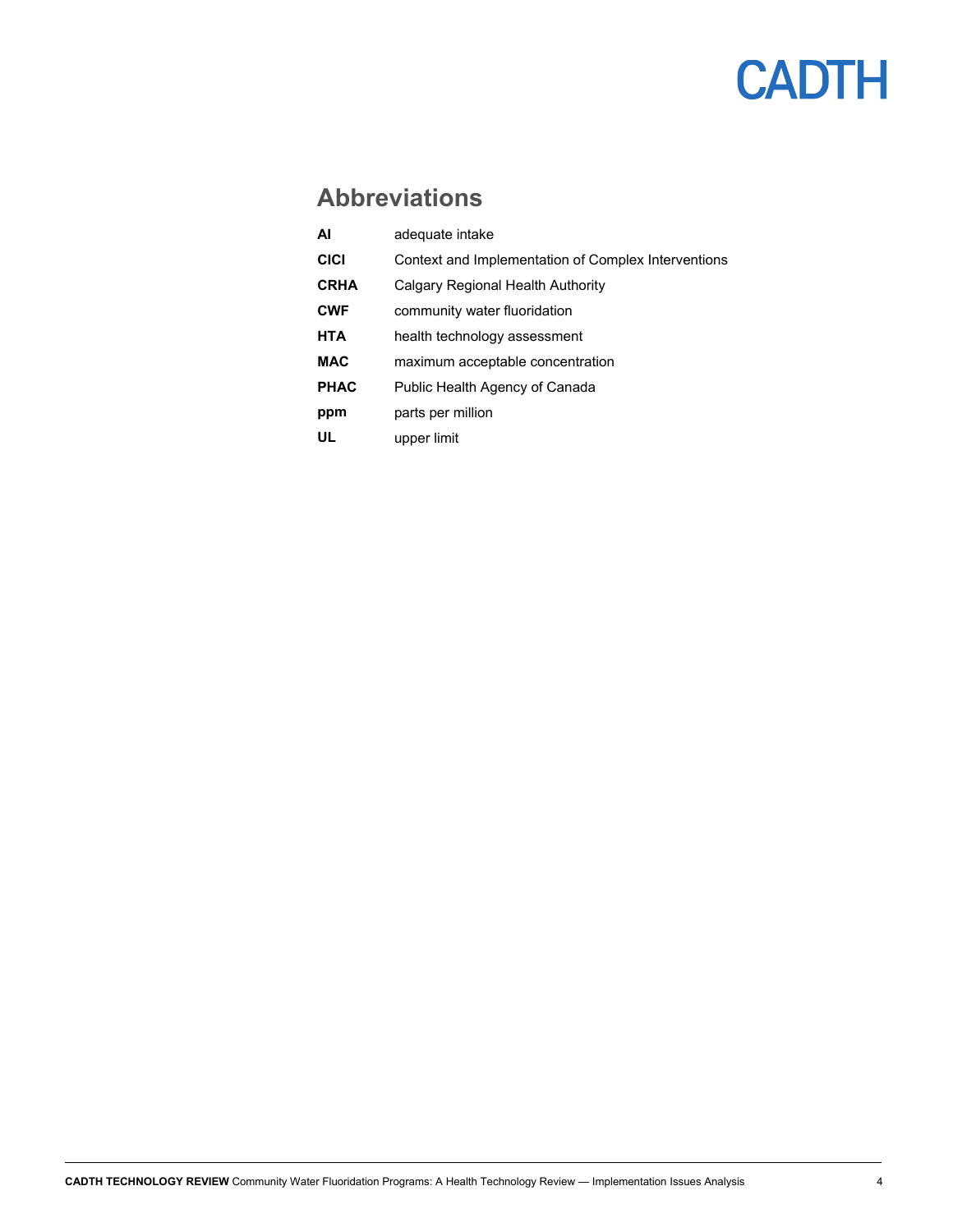### **Introduction**

Dental caries is a common public health problem in Canada, $^{\rm 1}$  and it affects about 57% of children aged six to 11 years and 59% of adolescents aged 12 to 18 years. $^2$  It has been estimated that the prevalence of coronal caries and the prevalence of root caries for Canadian adults aged 19 years and older is 96% and 20.3%, respectively.<sup>2</sup> Dental caries can result in pain, infection, premature tooth loss, and misaligned teeth. $^3$  Untreated dental caries in children are associated with poor overall growth, iron deficiency, behaviour problems, low self-esteem, and a reduction in school attendance and performance.<sup>4-9</sup> In pregnant women, periodontal diseases are risk factors for preterm low birth weight.<sup>10,11</sup> By adulthood, about 96% of Canadians have experienced dental caries. $^2$  In 2018, the cost of dental services was estimated to be approximately \$17 billion in Canada, about \$461 per Canadian, based on total national health expenditure estimated from both the private sector (\$15.2 billion) and public sector (\$1.8 billion).<sup>12</sup> Poor oral health is experienced by Canadians who cannot access regular dental care, including lower income families with no insurance, seniors in long-term care, new immigrants, and Indigenous peoples. $2,13$ 

Fluoride is a negative ion (F ̄) of the element fluorine (F $_2$ ).<sup>14</sup> The term fluoride also refers to compounds containing F<sup>-</sup>, such as sodium fluoride (NaF), calcium fluoride (CaF<sub>2</sub>), fluorosilicic acid (H<sub>2</sub>SiF<sub>6</sub>), or sodium fluorosilicate (Na<sub>2</sub>SiF<sub>6</sub>).<sup>14</sup> In water, these compounds dissociate to release F<sup>- 14</sup> Fluoride compounds exist in soil, air, plants, animals, and water.<sup>15</sup> Epidemiological studies in the 1930s and 1940s found that people living in areas with high naturally occurring fluoride levels in water had lower incidence of dental caries (i.e., cavities and tooth decay), a chronic and progressive disease of the mineralized and soft tissue of the teeth. This finding led to the controlled addition of fluoride to community drinking water with low fluoride levels in order to prevent dental caries.<sup>16,17</sup> In 1945, Brantford, Ontario, was the first city in Canada and the third city in the world to implement drinking water fluoridation.<sup>18,19</sup>

Fluoride helps to prevent dental caries both systemically (pre-eruptive or before the teeth emerge) and topically (post-eruptive or on the tooth surface).<sup>20,21</sup> The systemic effect occurs through the incorporation of ingested fluoride into enamel during tooth formation, which strengthens the teeth, making them more resistant to decay.<sup>21-23</sup> The major sources of systemic fluoride are fluoridated water and foods and beverages prepared in areas with fluoridated water.<sup>24,25</sup> Fluoride from other sources such as toothpaste, mouth rinses, gels, varnishes, or foams provides a topical effect (unless swallowed) through direct contact with exposed tooth surface; this increases tooth resistance to decay against bacterial acid attack by inhibiting tooth de-mineralization, facilitating tooth remineralization, and inhibiting the activity of bacteria in plaque.<sup>26</sup> As well, after being absorbed systemically, a small portion of fluoride is excreted into the saliva where it provides a topical effect from the continuous bathing of saliva over the teeth.<sup>27</sup> Evidence has suggested that CWF is associated with a decrease in dental caries, a decline in numbers of hospital attendances for general anesthesia and tooth extractions, and a reduction in the cost of dental treatment in children.<sup>28-34</sup>

Daily intake levels of fluoride in humans vary depending on many factors, these include sources of fluoride (water, foods or beverages, or dental products), levels of fluoride in water or foods, the amount of water or food consumed, and individual characteristics and habits.<sup>14</sup> About 75% to 90% of ingested fluoride is absorbed through the gastrointestinal tract, and up to 75% of the absorbed fluoride is deposited in calcified tissues (such as bones and teeth) in the form of fluorapatite within 24 hours.  $35,36$  The rest is excreted primarily in the urine, with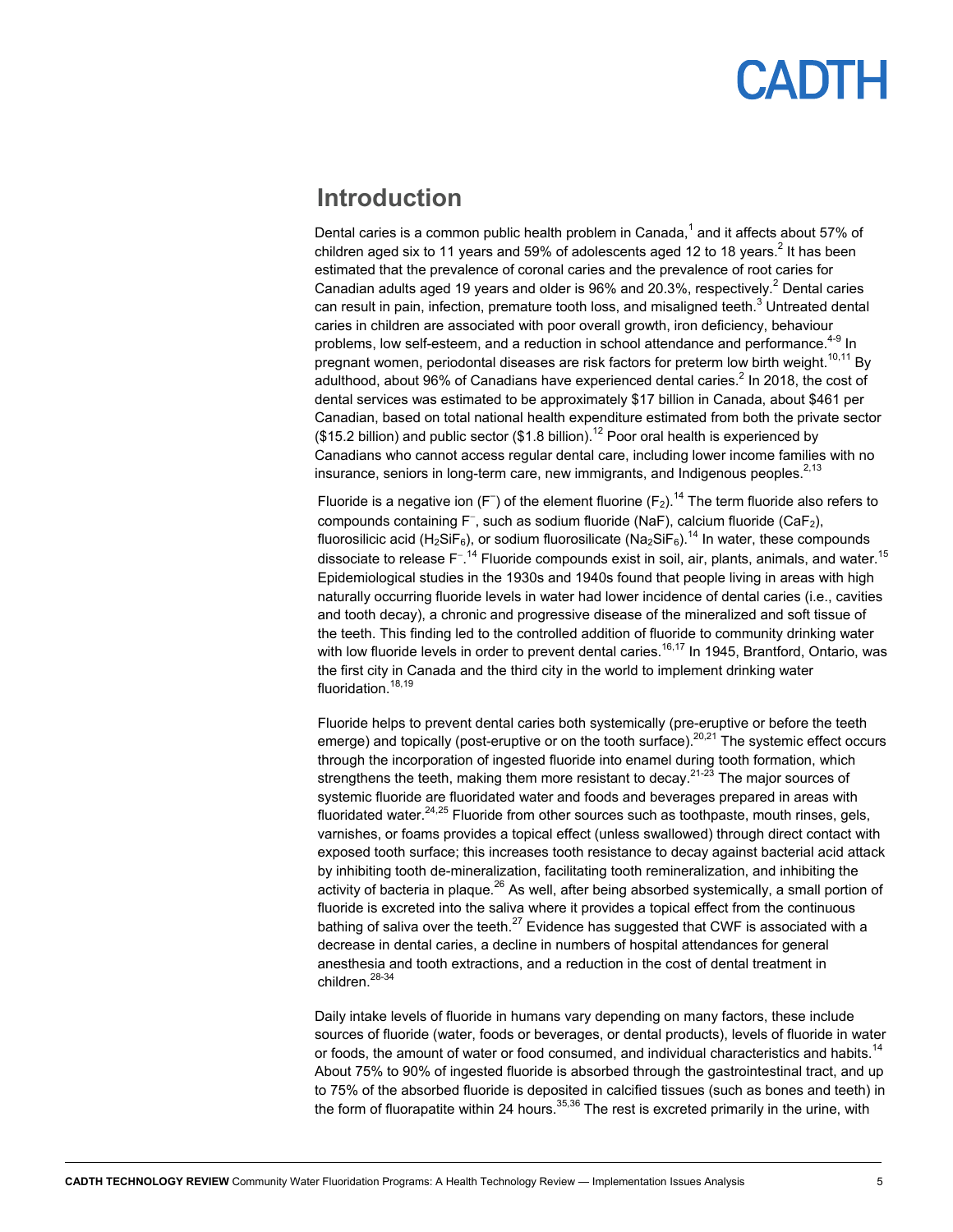# PADIH

small amounts excreted in perspiration, saliva, breast milk, and feces.<sup>35,36</sup> In 2007, a dietary survey of the Canadian population estimated that the average intake of fluoride in children aged one to four years old in fluoridated and non-fluoridated communities was 0.026 mg/kg/day and 0.016 mg/kg/day, respectively.<sup>14</sup> The average dietary intake of fluoride in adults 20 years and older ranged from 0.038 mg/kg/day to 0.048 mg/kg/day in fluoridated communities, and ranged from 0.024 mg/kg/day to 0.033 mg/kg/day in non-fluoridated communities.<sup>14</sup> Based on the average daily dietary fluoride intakes in fluoridated areas (i.e., 0.7 to 1.1 ppm) in Canada and US, the recommended adequate intake (AI) of fluoride from all sources that is sufficient to prevent dental caries is 0.05 mg/kg/day, irrespective of age groups, sex, and pregnancy status.37,38 The tolerable upper limit (UL) value for infants through children aged eight years is 0.10 mg/kg/day.<sup>37</sup> The UL for children older than eight years and for adults including pregnant women is 10 mg/day.<sup>37</sup>

According to the 2010 Health Canada *Guidelines for Drinking Water Quality*, the maximum acceptable concentration (MAC) of fluoride in drinking water is 1.5 ppm (parts per million or mg/L), while the optimal level of fluoride in drinking water is recommended to be 0.7 ppm (reduced from the previous range of 0.8 ppm to 1.0 ppm) for providing optimal dental health benefits and minimizing dental fluorosis.<sup>15</sup> MAC was determined with moderate dental fluorosis as the end point of concern.<sup>15</sup> Thus, community water fluoridation (CWF) in Canada is the process of controlling fluoride levels (by adding or removing fluoride) in the public water supply to reach the recommended optimal level of 0.7 ppm and to not exceed the maximum acceptable concentration of 1.5 ppm. $^{15}$  Most sources of drinking water in Canada have low levels of naturally occurring fluoride.<sup>15</sup> According to a Canadian survey conducted between 1984 and 1989, the average, provincial, naturally occurring fluoride levels in drinking water ranged from less than 0.05 ppm in British Columbia and Prince Edward Island, to 0.21 ppm in Yukon.<sup>15</sup> The provincial and territorial data on drinking water in 2005 provided by the Federal-Provincial-Territorial Committee on Drinking Water showed that the average fluoride concentrations in fluoridated drinking water across Canada ranged between 0.46 ppm and 1.1 ppm.<sup>15</sup> As of 2017, about 38.7% of Canadians were exposed to CWF for the protection of dental caries.<sup>39</sup> The decision to fluoridate drinking water is not regulated at the federal, provincial, or territorial levels, but rather the decision is made at the municipal level and is often taken by means of a community vote (i.e., by referendum or plebiscite).<sup>14</sup>

While public and dental health agencies and organizations, and about 60% of Canadians, view CWF as an effective and equitable means of improving and protecting the dental health of populations, there continues to be opposition, resistance, and skepticism about CWF, especially in terms of human and environmental health.<sup>40-42</sup> There are a variety of different perspectives on CWF, some of which centre on the scientific evidence of dental benefit.<sup>42,43</sup> while others include the availability of alternative oral public health programs or interventions that avoid perceived concerns of  $CWF$ .<sup>43,44</sup> Alternative publicly funded oral public health programs, such as school-based topical fluoride varnishes, though available, are not consistent across Canadian jurisdictions. $45-47$  Importantly, the available programs are not universal in nature and mainly target high-risk populations.<sup>45,46</sup> Furthermore, public health programming is often targeted toward youth, excluding the adult and elderly populations. CWF, in contrast, is an intervention that reaches a broader population, so long as persons drink from municipal water supplies. Still, others cite potentially harmful side effects of fluoridation, for example, fluorosis, thyroid function, lowered average intelligence quotient  $(IQ)$  in populations, and negative environmental impact<sup>14,48</sup> as motivation for water fluoridation cessation. Additional concerns include possible relationships between industry and fluoridation.<sup>14,48</sup> Finally, an unsettled tension exists around the ethics of CWF in terms of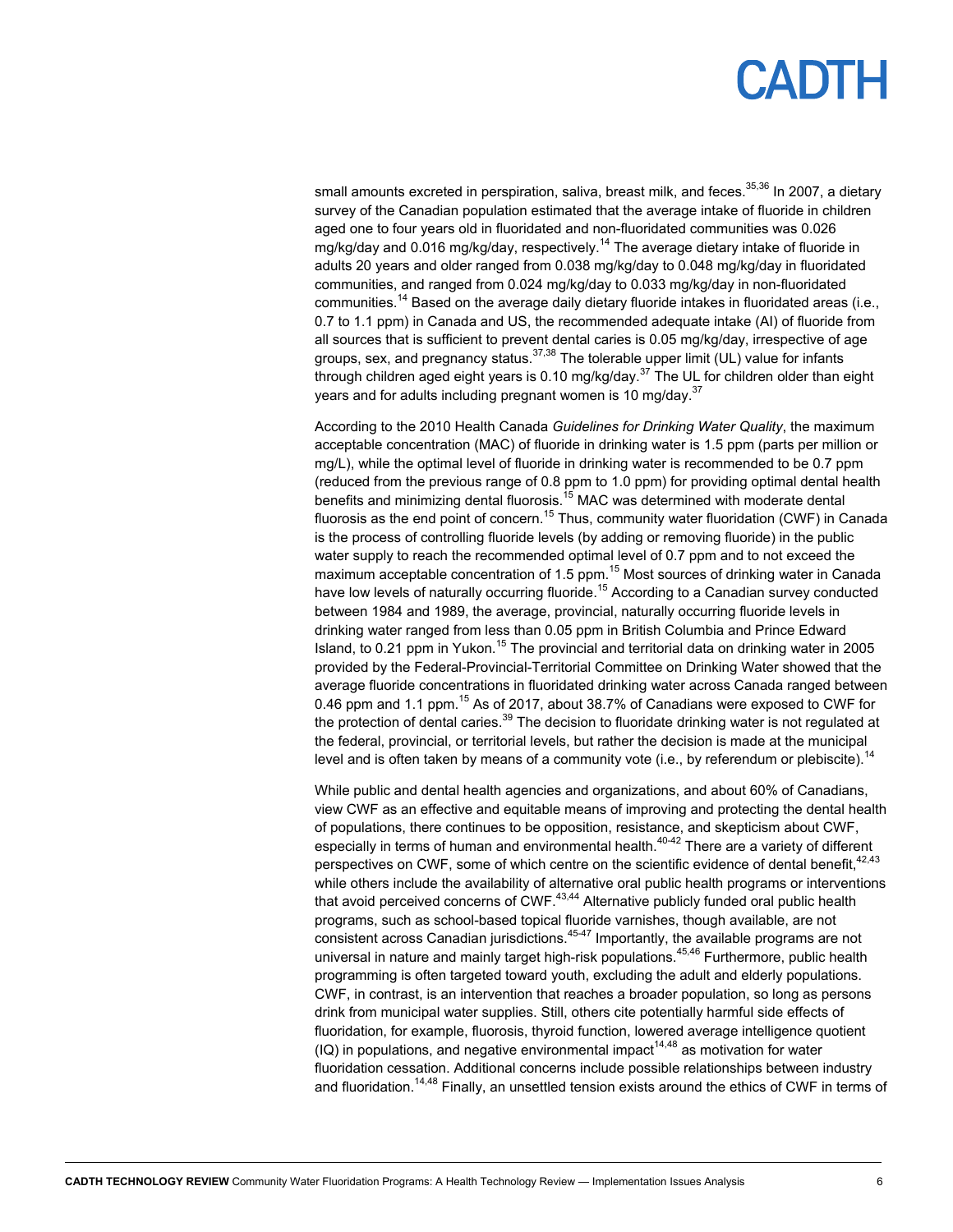distribution of benefits to all persons who consume fluoridated tap water, removing (or making very difficult) the ability to "choose" fluoridation.  $43,49-51$ 

It is within this context that some municipalities are choosing to cease water fluoridation, leading to its decline.<sup>39</sup> Notably, large Canadian cities such as Calgary, Quebec City, Windsor, Moncton, and Saint John have discontinued their water fluoridation programs in recent years.<sup>52-54</sup> Other municipalities have also discontinued CWF across provinces and territories since 2012.<sup>39</sup> Although the total percentage of Canadians with access to CWF has increased from 2012 (37.4%) to 2017 (38.7%), some provinces and territories have shown a significant decline in fluoridated water system coverage.<sup>39</sup> As of 2017, the provinces and territories with the fewest municipalities with CWF systems include British Columbia, Quebec, New Brunswick, Newfoundland and Labrador, and Yukon.<sup>39</sup> The impact of the CWF cessation on dental health is unclear.

### **Policy Question**

This Health Technology Assessment (HTA) is intended to provide guidance to policy and decision-makers at the municipal levels to help orient discussions and decisions about water fluoridation in Canada. The HTA seeks to address the following policy question: Should community water fluoridation be encouraged and maintained in Canada? The analytic framework informing this HTA is presented in Appendix 1.

### **Objectives**

The aim of this HTA is to inform the policy question through an assessment of the effectiveness and safety,  $55$  economic considerations,  $56$  implementation issues,  $57$ environmental impact,<sup>58</sup> and ethical considerations<sup>59</sup> for CWF. An analysis of the evidence related to these considerations comprises different chapters of the HTA, each with specific and different research questions and methodologies. The following report presents the Implementation Issues Analysis. Other sections have been published separately.

### **Research Question**

The HTA addressed the following research questions:

#### **Review of Dental Caries and Other Health Outcomes**

- 1. What is the effectiveness of community water fluoridation (fluoride level between 0.4 ppm and 1.5 ppm) compared with non-fluoridated drinking water (fluoride level < 0.4 ppm) in the prevention of dental caries in children and adults?
- 2. What are the effects of community water fluoridation cessation (fluoride level < 0.4 ppm) on dental caries in children and adults compared with continued community water fluoridation (fluoride level between 0.4 ppm and 1.5 ppm), the period before cessation of water fluoridation (fluoride level between 0.4 ppm and 1.5 ppm), or non-fluoridated communities (fluoride level < 0.4 ppm)?
- 3. What are the negative effects of community water fluoridation (at a given fluoride level) compared with non-fluoridated drinking water (fluoride level < 0.4 ppm) or fluoridation at different levels on human health outcomes?

#### **Economic Analysis**

4. From a societal perspective, what is the budget impact of introducing water fluoridation in a Canadian municipality without an existing community water fluoridation program?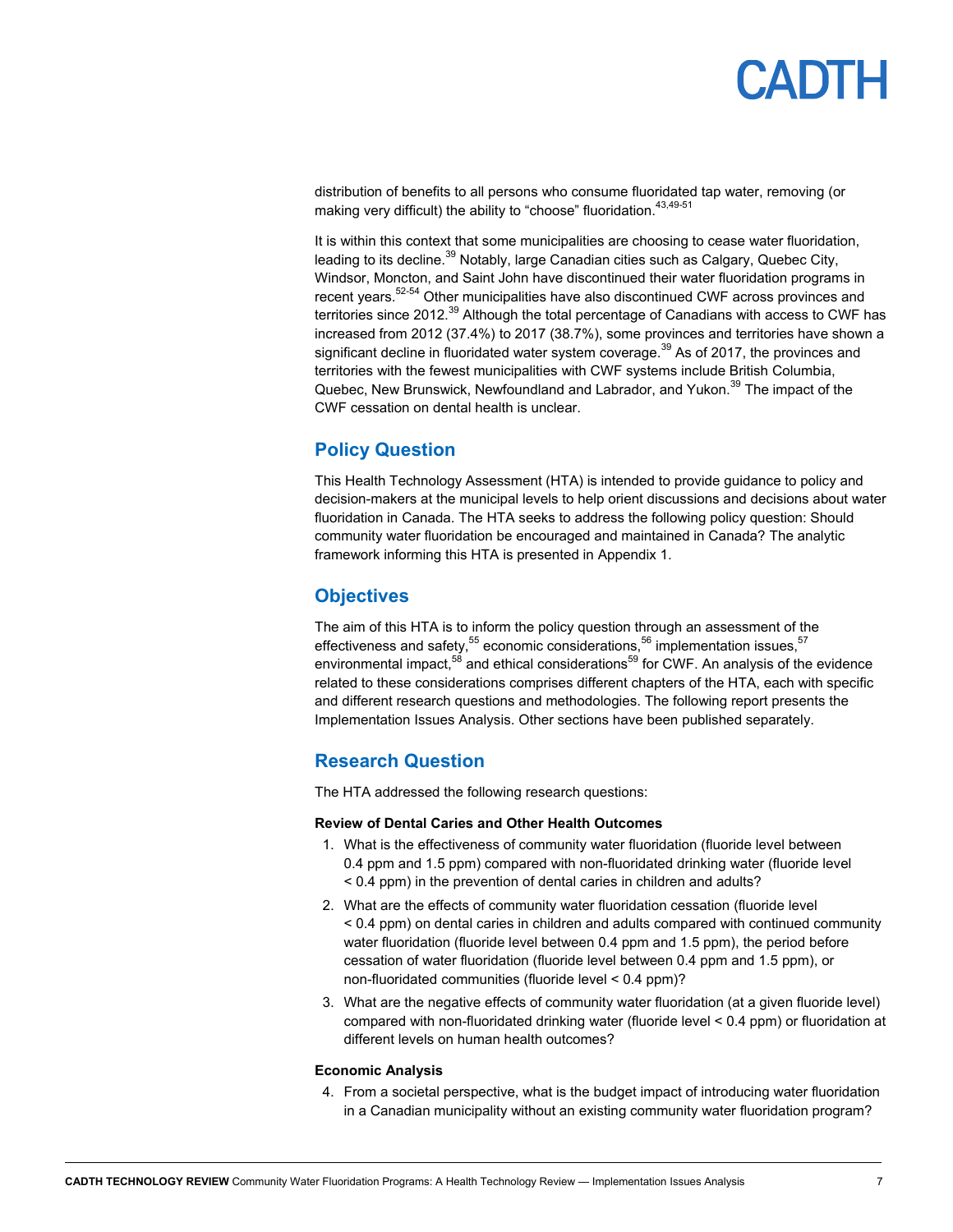5. From a societal perspective, what is the budget impact of ceasing water fluoridation in a Canadian municipality that currently has a community water fluoridation program?

#### **Implementation Issues**

- 6. What are the main challenges, considerations, and enablers related to implementing or maintaining community water fluoridation programs in Canada?
- 7. What are the main challenges, considerations, and enablers related to the cessation of community water fluoridation programs in Canada?

#### **Environmental Assessment**

8. What are the potential environmental (toxicological) risks associated with community water fluoridation?

#### **Ethical Considerations**

- 9. What are the major ethical issues raised by the implementation of community water fluoridation?
- 10. What are the major ethical issues raised by the cessation of community water fluoridation?
- 11. What are the major ethical issues raised by the legal, social, and cultural considerations to consider for implementation and cessation?

The Implementation Issues Analysis addressed research questions 6 and 7.

### **Methods**

### **Data Collection**

#### Literature Search

The literature search for implementation considerations was performed by an information specialist using a search strategy that was peer-reviewed according to the PRESS (Peer Review of Electronic Search Strategies) checklist (https://www.cadth.ca/resources/findingevidence/press). The search strategy is available on request.

Published literature relevant to implementation or cessation of CWF programs in Canada was identified by searching the following bibliographic databases: MEDLINE (1946–) and Embase (1974–), via Ovid; Cumulative Index to Nursing and Allied Health Literature (CINAHL) via EBSCO; and PubMed. The search strategy used both controlled vocabulary, such as the National Library of Medicine's MeSH (Medical Subject Headings), and keywords. The main search concepts were fluoridation and fluoride in water.

Search filters were applied to limit retrieval to studies relevant to implementation issues in Canada. Retrieval was not limited by publication date, but was limited to the English or French language. The initial search was completed on November 15, 2017. Regular alerts were established and will continue to be conducted to update the searches until the publication of the final report.

Grey literature (literature that is not commercially published) was identified by searching relevant sections of the *Grey Matters* checklist (https://www.cadth.ca/grey-matters), which includes the websites of regulatory agencies, HTA agencies, clinical guideline repositories, systematic review repositories, patient-related groups, and professional associations.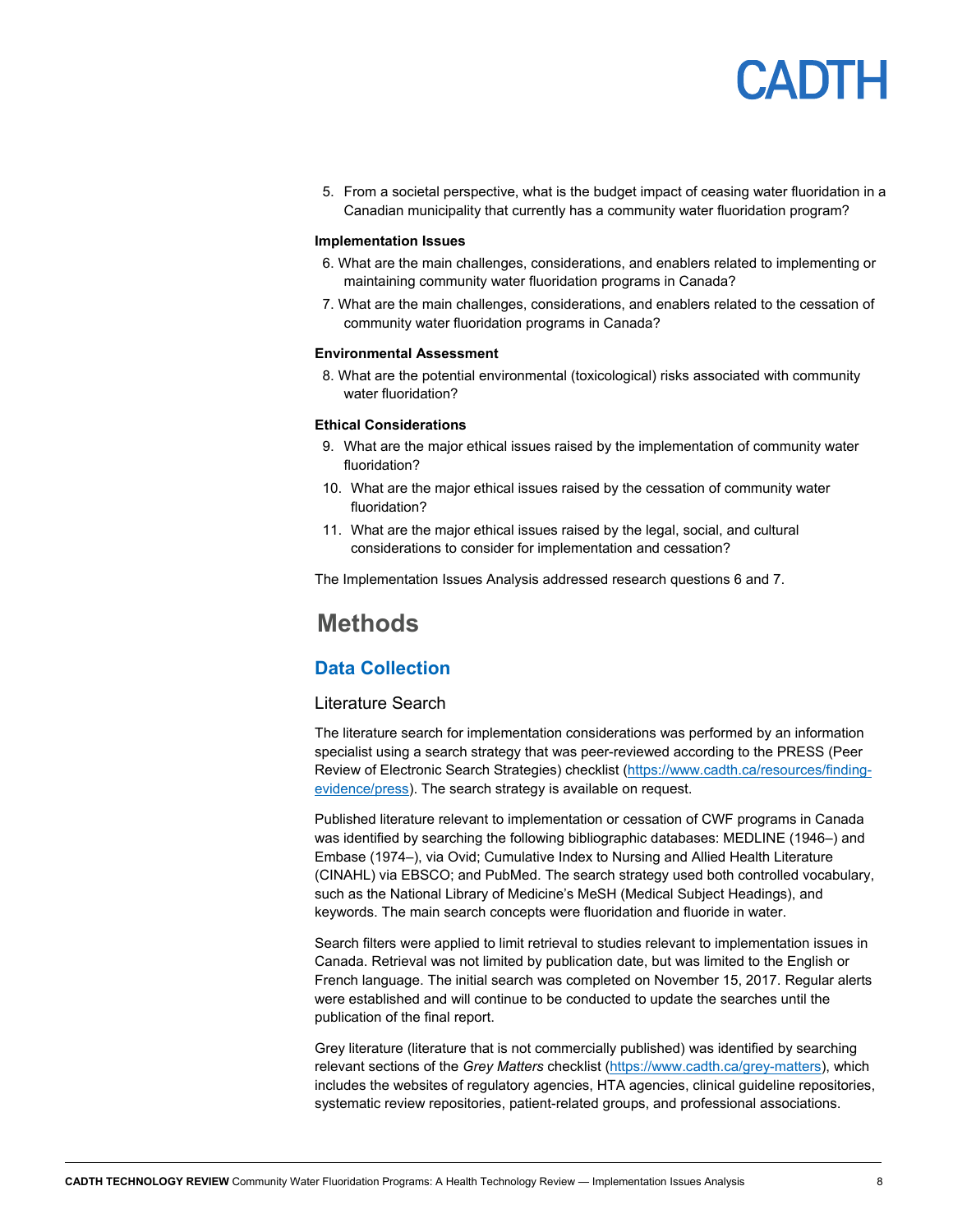Google was used to search for additional Web-based materials. These searches were supplemented by reviewing the bibliographies of key papers and through contact with appropriate experts and industry.

### Targeted Stakeholder Consultations and Feedback

To inform the scope, literature search, and the findings of the Implementation Issues Analysis, consultations with willing and available stakeholders in the field of CWF and oral health were conducted. Stakeholders included individuals involved in local public health, those involved in the delivery of municipal water, those working with federal health agencies, and academics in the field of CWF. The Implementation Issues Analysis aims to gather information around relevant implementation considerations for CWF. These considerations may contain policies, funding, and dental care practices relevant to providers and patients, including considerations for special groups of patients, such as those in rural or remote settings or those of low socio-economic status. As such, the questions asked of stakeholders related to these issues and the consultations took a semi-structured approach. Following are the example questions that helped shape initial conversations with stakeholders; as the conversations were semi-structured, the questions were used only as a guide, with other topics being explored if raised as important by the stakeholders (notes were taken and reviewed to determine how they provided additional information to the literature). Stakeholder feedback will also be solicited by posting a draft version of this report on CADTH's website, and by emails to subscribers to CADTH's mailing lists.

- 1. What is the policy landscape of CWF in Canada (i.e., what policies support/impede the addition of fluoride to water in Canada)?
- 2. From your perspective, what are the barriers and supports for CWF in general, but also for specific groups of people or settings?
- 3. How is the decision made to implement a CWF program, and how is this operationalized?
- 4. Who are the various interests, actors involved in CWF in Canada (nationally, provincially, and municipally)?
- 5. Alternatively, what are the barriers and supports for the discontinuation of water fluoridation programs? How is the decision made to discontinue these programs and how is this operationalized?
- 6. What do you perceive are the information gaps in this area, if any? How do clinicians, publics, and decision-makers get their information on CWF?

#### Screening and Selecting

English- and French-language reports that described implementation and context issues, including challenges and enablers associated with CWF (and its cessation programs) were eligible for inclusion. All study designs and report types were eligible for inclusion.

There was no date limit for the publications, but the search was limited to Canadian studies. Articles were deemed relevant and included for summary if they reported information on the implementation and context domains, according to INTEGRATE-HTA's Context and Implementation of Complex Interventions (CICI) framework.<sup>60</sup>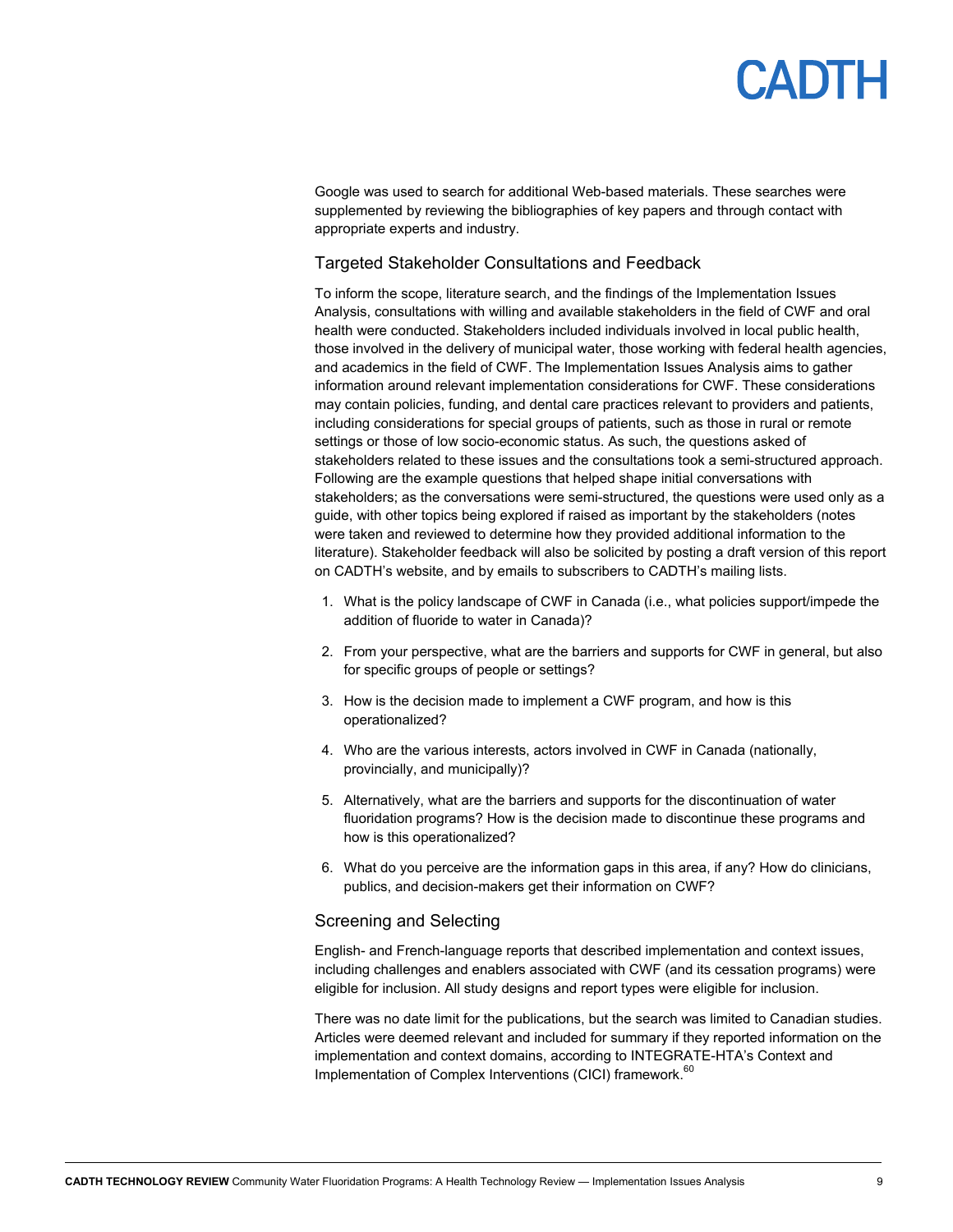### Data Extraction

From each relevant article, the bibliographic details (i.e., author and date of publication), implementation issue under review, and other relevant study information pertaining to barriers or facilitators (e.g., clinical setting, geographical setting) were captured by one reviewer.

### Data Analysis

Consultation data and findings from the literature were organized into categories based on the domains of implementation and context identified by the CICI framework. $60$  The framework provides a method for assessing the context and implementation issues related to complex health interventions, and to explore the interaction of different domains. It is intended to be used by producers of HTAs, or organizations commissioning and using HTAs.

Using this framework, four domains of implementation — "provider," "organization and structure," "policy," and "funding," as well as the additional domain of "public" — were used to further guide the categorization of identified strategies, barriers, or supports as they relate to the implementation of CWF across the various levels of health care service delivery. The domains of context — "socio-economic," "socio-cultural," "setting," "political," "legal," "geographical," "ethical," and "epidemiological" — were also used to guide the categorization of information.

Data, from consultations and the literature, were read through for initial familiarization before coding. Data were coded by one researcher. Data could be coded to more than one domain, if relevant. The information from all sources was summarized narratively and presented by domain. The summary includes a brief description of the domain and how the identified issues relate to CWF programs.

### **Results**

### Literature Search

The literature search yielded 275 citations, of which 32 publications (e.g., observational studies, position papers, editorials, and essays) were identified for inclusion.<sup>17,41,42,51,61-87</sup> Ten additional publications<sup>13,15,39,88-94</sup> were included after being identified through conversations with stakeholders.

### **Consultations**

After the initial review of the literature, two targeted stakeholder consultations were conducted (in March 2018) to gain further insight into CWF programs in Northern Canada (specifically in Nunavut and the Northwest Territories), as well as clarity on the Public Health Agency of Canada's environmental scan of CWF. $^{39}$  The distribution of a survey, as identified in the protocol, was not needed due to the wealth of literature and the opportunity for targeted consultations.

### Domains of Implementation

The CICI framework describes implementation as "an actively planned and deliberately initiated effort with the intention to bring a given object into policy and/or practice."<sup>60</sup> This effort is generally enacted by individuals and organizations with active and organized plans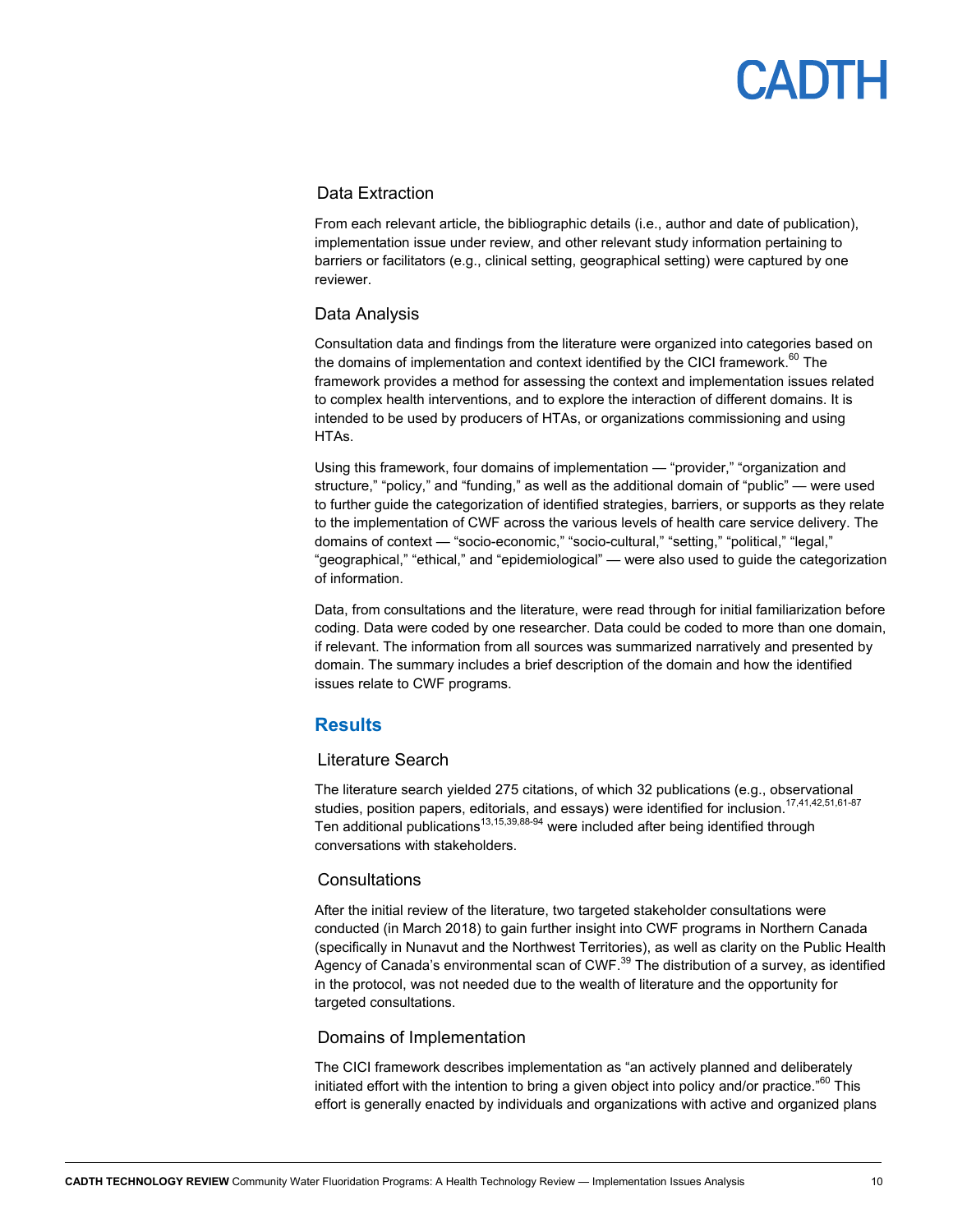to promote a certain intervention or adopt a new practice.<sup>60</sup> The following explores the findings within the domain of implementation for CWF programs, with the goal of highlighting implementation issues that would impact policy decisions at different levels of the health care system, including health care providers and providers of CWF, system organization and structure, policy, funding, and public perspectives.

#### *Provider*

Provider refers to the characteristics of those who deliver the intervention (e.g., roles and responsibilities). $60$  Investment in CWF programs will require resources and training, both at the initiation of CWF and for its prolonged maintenance. This domain looks at two different kinds of providers — the providers of water and the providers of oral health services (e.g., dentists and public health professionals).

#### **Provider of Water**

The majority of Canadians (88.9%) get their water from municipal water supplies (i.e., water that comes through pipes to their homes from the city water supply), while 10.5% of Canadians get their water from private wells, and the remainder (0.6%) have their water hauled into the community (e.g., water trucked into the community).<sup>89</sup> CWF is only available to Canadians who drink from municipal water supplies, whether this is piped into their homes or hauled into their communities. The domain of setting explores, by province or territory, some communities that have implemented or ceased CWF programs in recent years.

Health Canada drinking water guidelines<sup>15</sup> have established the MAC for fluoride in drinking water at 1.5 ppm. The optimal level of fluoride for drinking water, as stated on the Health Canada website, is 0.7 ppm. $90$  Provinces and territories also have their own guidelines and standards for drinking water; for example, Ontario's standards (created in 2006) recommend that the concentration of fluoride in drinking water be within the range of 0.5 ppm to 0.8 ppm.<sup>91</sup>

Local governments make the decision to fluoridate water (an issue discussed in greater detail in other sections of this review), while federal, provincial, and territorial governments set guidelines for fluoridation.<sup>83</sup> Municipalities with fluoridated drinking water adjust the levels of fluoride to fall within the parameters set out by both Health Canada and their own provincial or territorial guidelines.

Municipalities providing fluoridated water to their constituents must consider several things. In the article by Tchouaket et al., $85$  which models the economics of fluoridating water in Quebec, the authors use a logic model to outline necessary inputs for water fluoridation. While their view may be an oversimplification of the whole process (i.e., they do not consider the factors leading up to the decision to fluoridate or not, or the resources for public health campaigns), it provides an overview of the inputs and intended societal benefits of CWF. When considering the initiation of water fluoridation programs, the inputs include the infrastructure and equipment to be used (e.g., water treatment plants, plumbing in homes, etc.), the chemical products used to fluoridate water, and the professionals needed to initiate and maintain water fluoridation programs. These professionals include water treatment plant operators, technicians, public health dentists, and those who perform laboratory inputs for testing water and monitoring the levels of fluoride. Water treatment plant operators must be certified, a process that includes training and examinations.<sup>93,94</sup> The activities for this logic model are water fluoridation and the promotion of oral health. Intended benefits included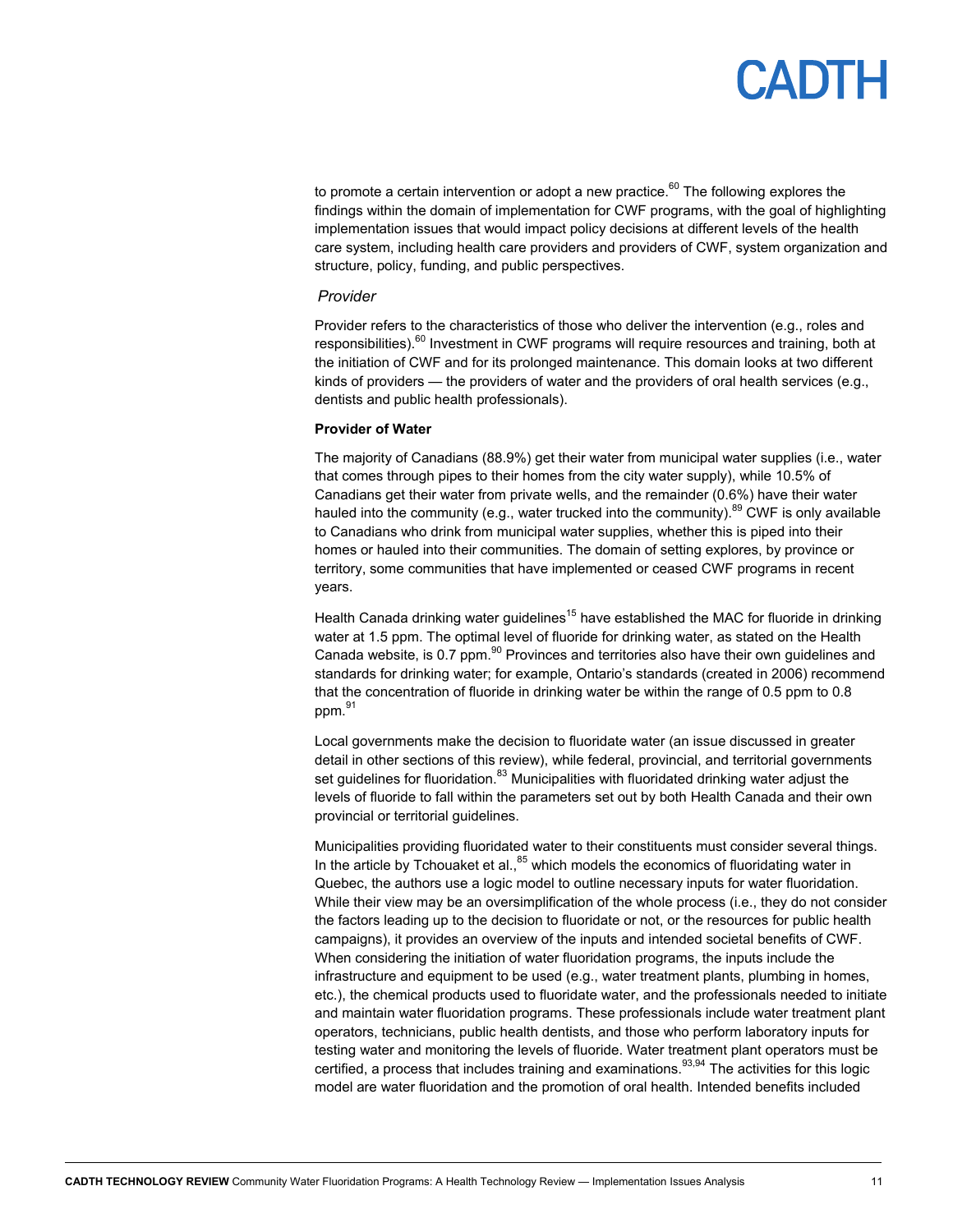# PADIH

improved oral health, reduction in oral health costs, and indirect benefits (such as less time missed from work and school for things like dentist appointments).<sup>85</sup>

Another consideration is the need to ensure a consistent application of fluoride to maintain a steady concentration of fluoride in the water, as well as factors that may prevent that from happening. For example, maintenance of infrastructure could mean that fluoride is not added to the water during certain repair periods, $68,70$  or operator error could lead to underfluoridation (i.e., not fluoridating to the optimal levels set out by Health Canada).<sup>62</sup> A 1980 water fluoridation status report from the Canadian Dental Association noted that underfluoridation may be an attempt to appease those opposed to fluoridation.<sup>62</sup> There may also be a need for more careful monitoring of levels of fluoride in the water being supplied. One study of British Columbia's drinking water and supply management practices found that a small number of locations (three out of 12 locations that fluoridated their water) did not monitor the outgoing levels of fluoride.<sup>86</sup> The recommendation from these authors was that fluoride-level monitoring should be conducted daily.<sup>86</sup>

In summary, not all Canadians have access to municipal water supplies. For those that do, there are regulations set forth by Health Canada regarding optimal levels of fluoridation, and it is the responsibility of municipal governments to decide whether CWF programs will be implemented, not implemented, or ceased. When implementation occurs, there are technical requirements for municipal water systems and resources that are required to carry out CWF.

#### **Provider of Health Services**

Many professional groups and organizations support (i.e., have position statements, studies, or reports) CWF, though there are differences in thresholds and standards for the concentration of fluoride in water. The groups include Health Canada,<sup>90</sup> the Canadian Dental Hygienists Association, $71$  the Canadian Pediatric Society, $84$  the Canadian Dental Association,<sup>82,90</sup> the Canadian Medical Association,<sup>90</sup> and the Public Health Agency of Canada (PHAC). $90$  However, it should be noted there are groups of Canadians that oppose CWF, often with regional chapters, such as Fluoridation-Free Ottawa or British Columbia's Health Action Network Society.<sup>95</sup>

Different organizations in Canada have different roles and perspectives when it comes to CWF. For example, Health Canada's perspective on CWF concerns the safety of fluoridated water, while PHAC promotes CWF as a measure to improve oral health, and provides information and fact sheets on fluoride and CWF, and supports communities making decisions regarding CWF.

It was noted in a position statement by the Canadian Pediatric Society that primary care providers should be aware of the access to fluoridated water for the Indigenous communities in their service areas.<sup>72</sup> Presumably this is to better tailor oral health services to those populations, especially as it relates to offering other fluoride treatments. This goal is outlined in the Canadian Task Force on the Periodic Health Examination (1995) clinical practice guideline paper, which recommends the use of water fluoridation for the prevention of dental caries, and does not recommend the use of fluoride supplements for children who have access to fluoridated water.<sup>77</sup> The Canadian Pediatric Society statement also noted that Indigenous communities should be provided with information regarding CWF, as well as the resources necessary to implement CWF if they so choose (e.g., financial support and training for water operators), and more generally, that advocating for community drinking water should be done for and by Indigenous communities.<sup>72</sup>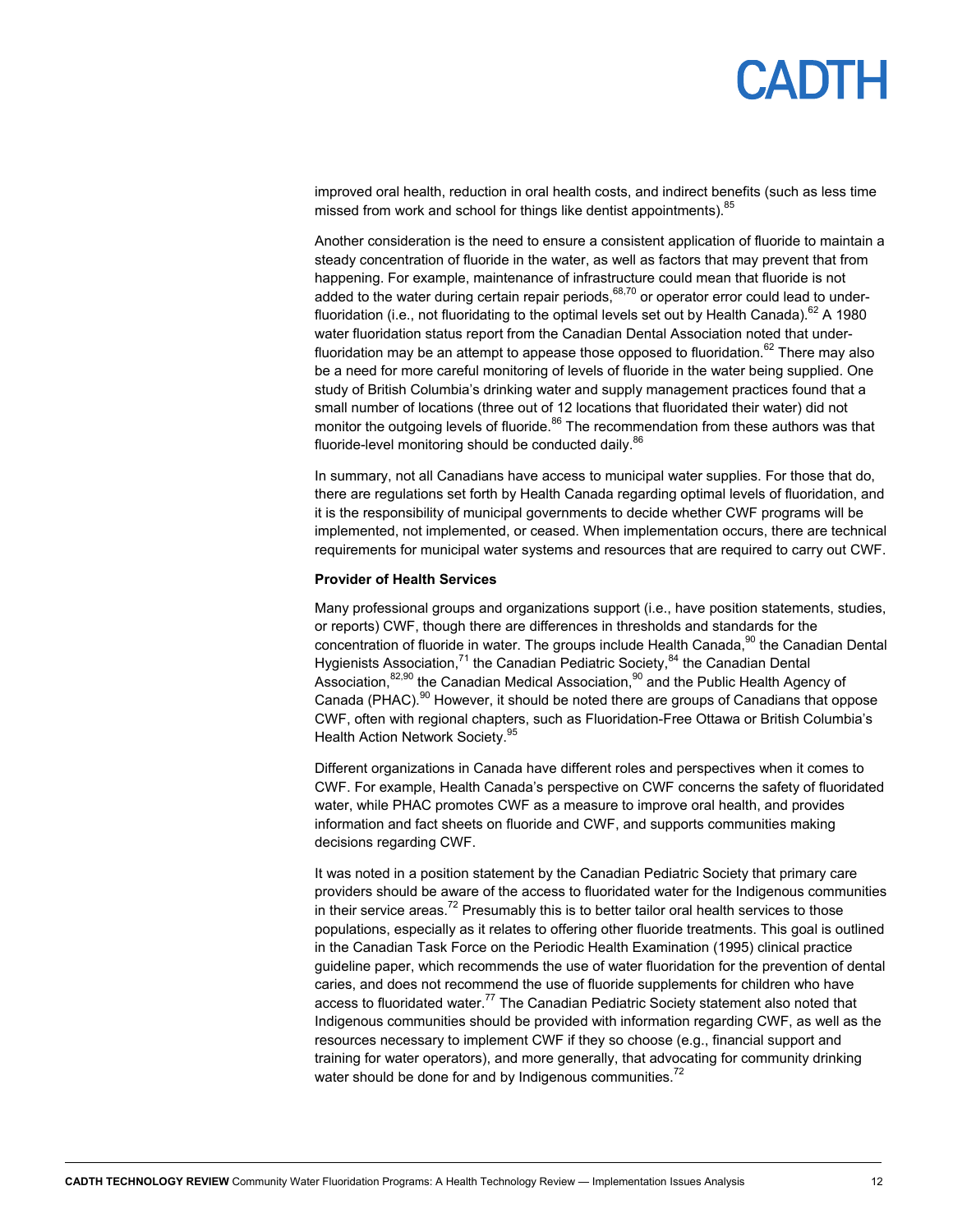There may also be a role for health professionals in the care of those exposed to high levels of fluoride in their water. One case study (published in 1995 by Boyle and Chagnon) of a couple exposed to high levels of fluoride (between 5 ppm and 28 ppm) in their well water over a period of decades (in the Gaspe region of Quebec), suggested that water specialists (e.g., hydrogeochemists and groundwater hydrologists) could help determine a risk assessment model for skeletal fluorosis that could be used by health officials. $61$  The aim of this would be to monitor those exposed to high levels of fluoride to mitigate possible health concerns.

Health providers, as well as other stakeholders, have a role in offering oral health programs outside of CWF. Rowan-Legg (2013) lists provincial or territorial publicly funded oral health programs offered to children. $84$  This is explored in more detail in the section on setting, where provincial and territorial snapshots of CWF are provided.

In summary, providers of health services should be aware of the fluoridation status and the oral health status of the people they are serving as this may help them be more effective and tailor services.

#### *Organization and Structure*

The organization and structure domain refers to the policies, guidelines, networks, and organizational cultures through which an intervention occurs. $60$  The issue of CWF brings together groups and people with common goals (whether it is in support or opposition of CWF programs) who work together to further their cause.

In the reviewed literature, there was an emphasis on health care agencies and professional associations working together to promote fluoridation, and the notion that the leadership for this collaboration may need to come from a specific group tasked with promoting fluoridation.<sup>81</sup> This was well outlined in a case study from Calgary, Alberta — the paper by Pryce (1999)<sup>82</sup> looked at the 1998 municipal vote in Calgary regarding water fluoridation, and the actions taken by those who were supportive of adding fluoride. The Calgary Regional Health Authority (CRHA) organized the creation of a fluoride education steering committee with three essential objectives: to build partnerships with relevant stakeholders; to educate health professionals; and to educate the public. To address the issue of partnerships, endorsements for water fluoridation were obtained from the Canadian Dental Association, the Alberta Dental Association, the Calgary and District Dental Society, the Alberta Dental Hygienists' Association, the Department of General Pediatric Consultants, and pediatric dentists from the Alberta Children's Hospital.<sup>82</sup> The creation of a manual discussing the most recent fluoridation research became the foundation for educating health professionals and the public. Education sessions were also held to help educate CRHA staff. More targeted education materials (such as pamphlets and newsletters) were also used to reach health professionals. Several media were used to reach members of the public, including print materials, a fluoride information phone line, a fluoride website, social marketing campaigns, and media coverage.

On the alternative side, those opposed to water fluoridation (two vocal groups called the Health Action Network Society, and Calgarians for Choice) also organized themselves leading up to the plebiscite. They had well-known experts come speak to city council about water fluoridation, and also used media coverage and print materials to educate the public. There was also a group of people who tried to mount legal action against the CRHA to stop its CWF promotional activities, though this group was unsuccessful.<sup>82</sup> The outcome of the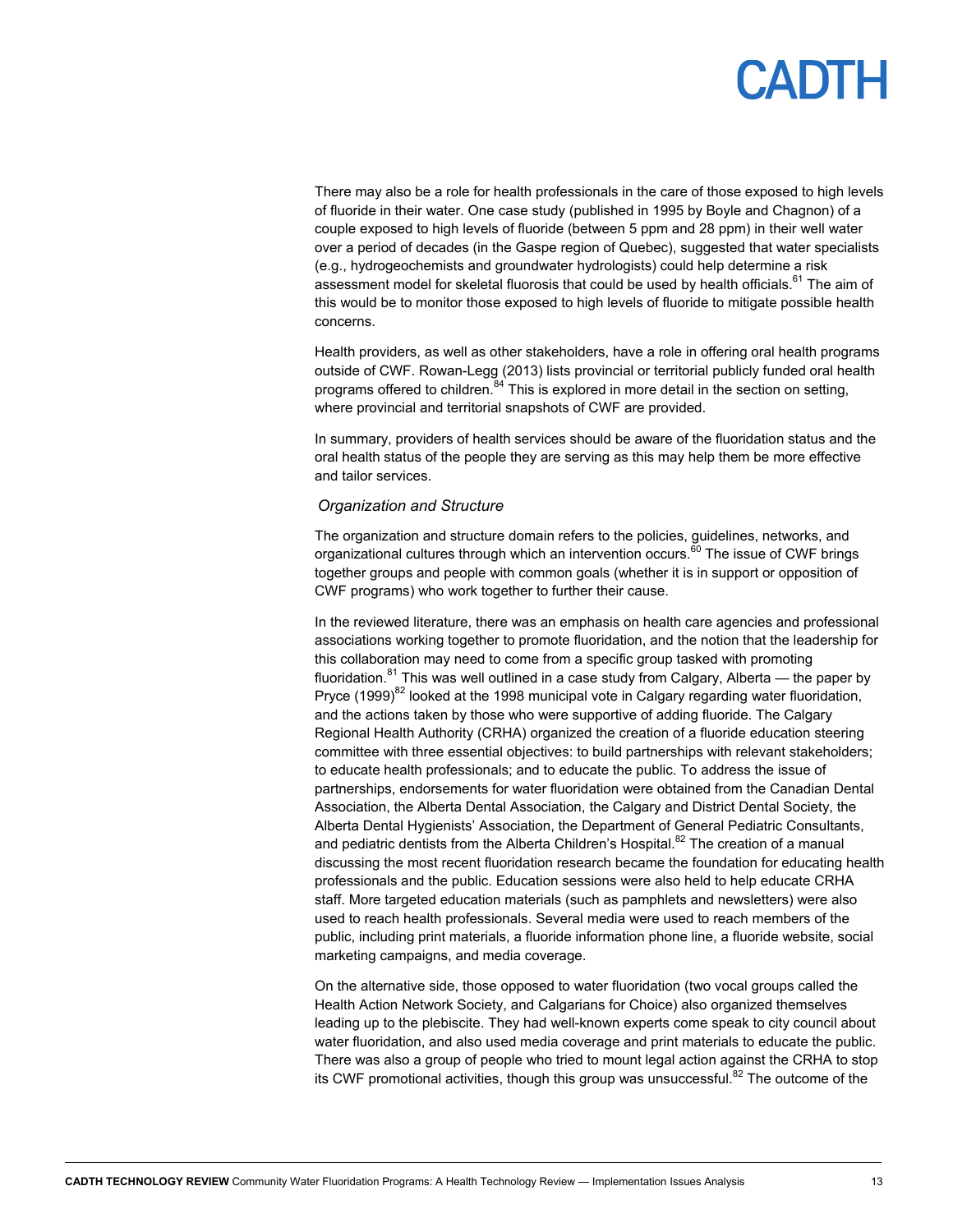1998 vote was to continue with fluoridation; it was not until 2011 that Calgary decided to stop fluoridating its water.<sup>41</sup>

The 2017 Public Health Agency report entitled *The State of Community Water Fluoridation across Canada*39 highlights the variability of reporting across Canada. Much of the information in the report is obtained from ministries of health or ministries of the environment.<sup>39</sup> Some jurisdictions (though it is not specified which ones in particular) collected and reported detailed information on all communities, regardless of fluoridation status, whereas others could only provide information on fluoridated communities. $39$ Information on wells with naturally occurring fluoride was also difficult to obtain as wells are typically located on private property and are not subjected to government monitoring.<sup>39</sup>

Coordination across organizations could provide more accurate information on the fluoridation status of communities and private wells, which in turn could help inform health care professionals about the sources of fluoride a person may be exposed to (i.e., aid in understanding oral health needs of both individuals and populations).

A 2016 paper by McLaren<sup>79</sup> also highlights the variability across Canada in reporting fluoridation status. The paper looked at postal codes (as a means of geographic location) to classify fluoridation status. One of the findings was that it was not easy to obtain information on fluoridation status — seven provinces were represented in the study, but only four were able to provide information on the communities in their jurisdiction with fluoridated water, or direct the author to resources in their area which could provide this information.<sup>79</sup> The author, in discussion with provincial representatives (no further information was provided about these persons) stated that "this reflects limitations on data-sharing across ministries or agencies, such that databases that could link public water systems to postal codes may be incomplete, inaccessible or simply not exist."<sup>79</sup> The potential merits of a more cohesive system were reported to be that dental professionals are better able to tailor their practices based on a patient's exposure to fluoride in their water. Under a more cohesive system this information would be more readily available not only to health professionals, but also to members of the public.<sup>79</sup> The Water Fluoridation Reporting System in the United States<sup>92</sup> and databases from New South Wales in Australia were provided as examples of systems Canada could follow.79

In summary, the issue of CWF brings together groups and people with common goals they work together to further their cause (whether in support of CWF or in opposition of CWF). Additionally, a coordinated surveillance system for CWF across Canada may enable better data collection and a clearer picture of the fluoridation status of individual communities.

#### *Policy*

Policy refers to the government, public, and organizational processes and measures that may influence the implementation of the intervention — in this case, CWF programs.  $60$ 

Policy issues that emerged in the review focused on several key points. These points included rural health issues in oral health policy in general (not specific to water fluoridation); the creation of legislation regarding water fluoridation, and for cessation of water fluoridation; and the policy decision to spend money on other oral health programs.

In regards to rural oral health policy, the authors of the paper by Crocombe et al. $65$ undertook an analysis of oral health policies from eight English-speaking Organisation for Economic Co-operation and Development countries, examining the extent to which the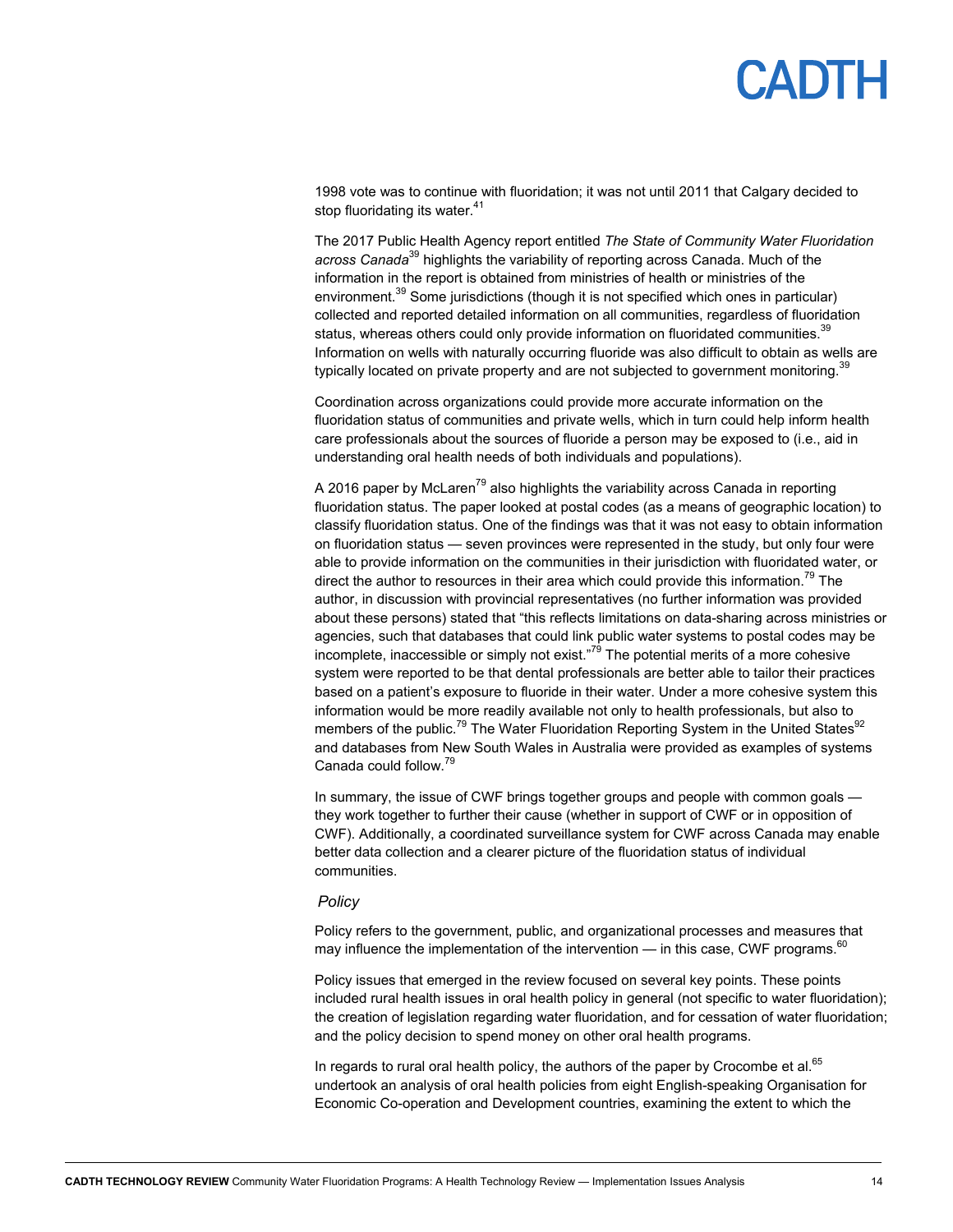policies address rural oral health concepts. In the Canadian oral health policy (*A Canadian Oral Health Strategy — 2005-2010*), the concept of rural oral health issues was infrequently mentioned.<sup>65</sup> While CWF is not specifically addressed in this document, the nature of inequities in oral health among rural populations was framed as an issue of "social access," and focused on the cultural barriers between clients and services providers, especially for Indigenous peoples and people of low socio-economic status.<sup>65</sup> The Ethics section of this HTA explores these issues in more detail.

Two examples reviewed in the literature are historic in regards to changes to legislation to accommodate water fluoridation. In one example, Winnipeg began fluoridating its water in December 1956; however, the city supplied water to surrounding municipalities.<sup>63</sup> Prior to the initiation of fluoridation, new provincial legislation was enacted and the consent of the other municipalities was needed to fluoridate the water supply.<sup>63</sup> In another example, there were changes in how fluoridation could be introduced in communities and how it was discussed in the public sphere. The government of Ontario, in 1959, appointed a royal commission to explore water fluoridation.<sup>63</sup> The commission was in favour of water fluoridation and recommended that municipalities should be allowed to introduce fluoridation without a referendum (i.e., water fluoridation was not a violation of civil liberties, but was a "technical medical issue").<sup>63</sup> The Government of Ontario then passed legislation that allowed municipalities to enact water fluoridation unless there was a petition signed by 10% of the electorate requesting a referendum on the issue. $63$ 

According to McLaren and Petit, policy must also consider the trade-offs between the prevention of dental caries and the risk of fluorosis, especially for those who have access to other sources of fluoride, such as toothpastes.<sup>80</sup> An example of a trade-off between a general public health program like CWF and more specific health programs was most evident in the case study of Calgary's decision to stop fluoridating water in May 2011; the city redirected funds that was previously used for CWF toward targeted dental programs, specifically addressing oral health needs in children from low socio-economic communities. $80$  The money saved from cessation of water fluoridation (\$750,000) was redistributed to targeted programs (i.e., Calgary Urban Project Society, and the Alex Community Health Centre).<sup>80</sup> Some limitations to this approach were noted from the perspective of the study authors; foremost that the funds were reallocated on a one-time basis and that in times of economic downturn, non-profits are typically the first to experience cut-backs; the second concern was that these programs target only a subsection of the population (as opposed to the assumed universal nature of water fluoridation) and it can be hard to reach members of the target population; additionally, targeted programs are unlikely to address social inequities. $80$  The authors argued for an emphasis for the policy-maker to consider the most vulnerable of populations (e.g., those of low socio-economic status and those with limited access to resources) when making decisions.<sup>51</sup> The Ethics section of this HTA explores these issues (e.g., assumed universality of CWF) from different perspectives.

In summary, policies should consider the risk-benefit of CWF. Policy can also be a tool to support CWF (e.g., make it easier for provinces to enforce CWF). More generally, there exists a lack of policy regarding the oral health of rural populations.

#### *Funding*

The funding domain refers to both the long- and short-term mechanisms by which an intervention receives monetary support, from any source (e.g., government, non-government organizations, private sector funders, etc.). $60$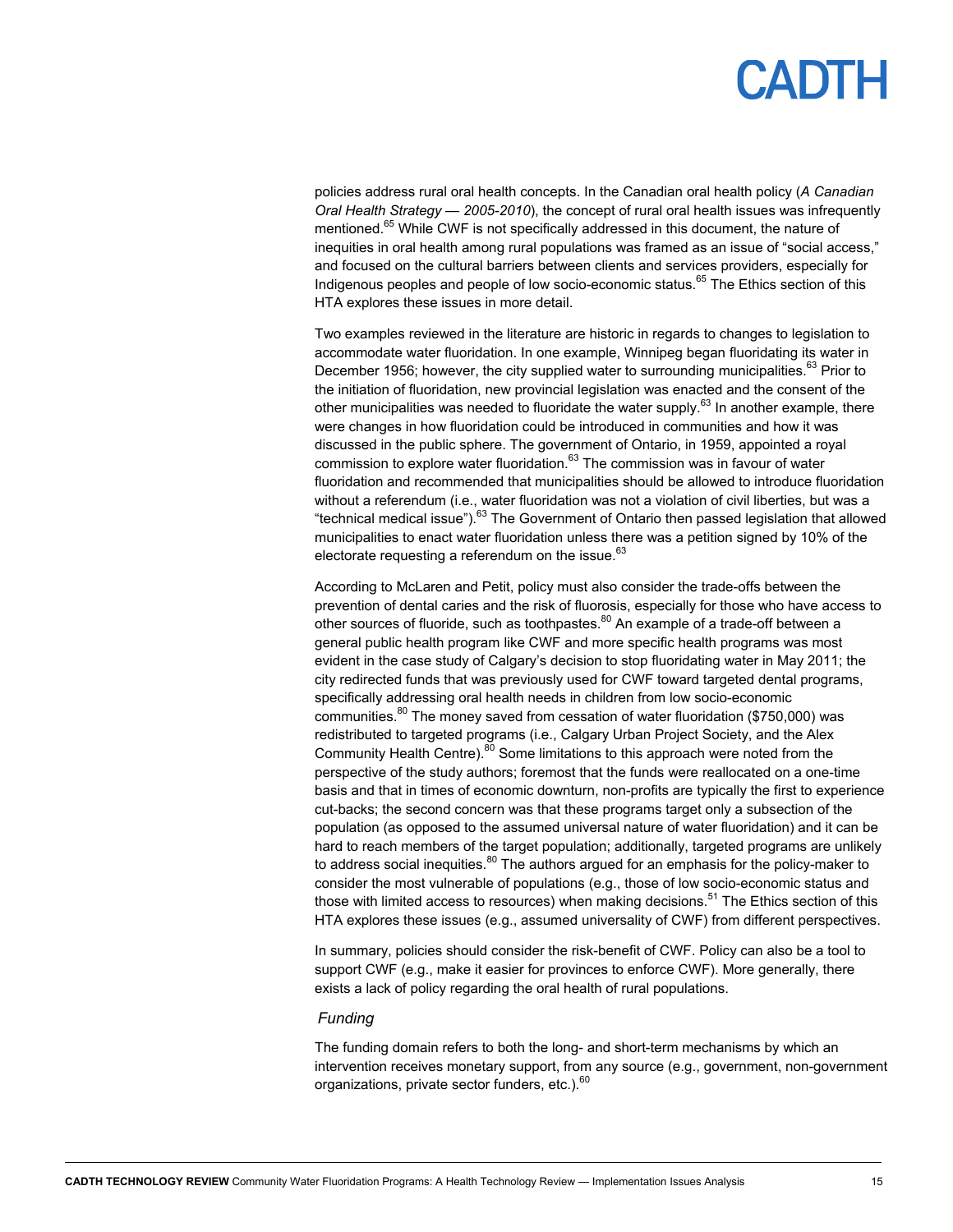Few studies discussed the particulars of funding for CWF; though, many acknowledged that oral health is primarily funded privately by individuals (i.e., out of pocket) and through private insurance.<sup>69,71,78,84</sup> The Budget Impact Analysis of this HTA provides a more detailed look at the economics of CWF programs.

As a generalization, given that municipalities decide and fund CWF in Canada, the 2010 essay by Carstairs commented that wealthy provinces with large urban centres are more likely to have water fluoridation compared with less wealthy provinces with larger rural populations.<sup>63</sup> For example, even though Carstairs stated that the government of Saskatchewan has heavily promoted  $\text{CWF},^{63}$  its population is largely dispersed and fluoridation is not common.<sup>39,63</sup>

According to Carstairs, some provinces can encourage the fluoridation of water by providing municipalities with the funds necessary to purchase equipment.<sup>63</sup> However, this has not always meant that municipalities will fluoridate, as very few municipalities (13 municipalities based on data from 2002 to 2010) in Quebec are fluoridated even though the costs of fluoridation supplies and the cost of installing equipment are covered by Quebec's Ministry of Health and Social Services.<sup>85</sup> It was noted by Carstairs that while fluoride itself is not very costly, the resources needed to deliver CWF are more expensive (e.g., human resources, staffing, monitoring, etc.).<sup>63</sup> Even still, professional groups such as the Canadian Association of Dental Hygienists recommend that provinces and territories invest more money into CWF programs.<sup>7</sup>

The literature review also highlighted the potential from some individuals to accrue personal costs while avoiding the consumption of fluoridated water. In one case study, a couple in rural Nova Scotia had high levels of fluoride (between 5 ppm and 28 ppm) in their well water, and after the husband suffered severe fluorosis, the couple began consuming bottled water to deter any further health effects.<sup>61</sup> While the example comes from a couple whose water was high in fluoride, to the point where one partner suffered from skeletal fluorosis, it may also apply to those who do not wish to consume any fluoridated water. It was also noted by Boyle and Chagnon that routine radiology for groups at risk (in this case rural populations) was cost prohibitive, but that medical care for those with skeletal fluorosis was also costly as the patient had to be transferred to a larger centre for medical follow-up.<sup>61</sup>

The literature review also brought to light the cost associated with alternatives to water fluoridation. The Canadian Pediatric Society, for example, argued that even if other interventions (e.g., fluoride tablets for children under the age of 12) are cost-saving,  $67$  there is an issue with compliance, which may limit the effectiveness of such interventions.  $67,75$ 

In summary, the responsibility of funding CWF lies with local government; however, the burden of paying for oral health care primarily falls on the individual. This can create a disconnect between who funds preventive health measures and where the benefits are realized.

#### *Public*

The public domain refers to contextual issues around public discourse about CWF and populations of special interest.

Almost half of Canadians are aware of CWF, so when conversations around CWF arise, it is unlikely that all citizens are engaged in the conversation, as only a subset are aware of this intervention. Quinonez  $(2009)^{42}$  conducted a telephone survey of 1,005 Canadians (identified by random digit dialling) and surveyed them on questions related to water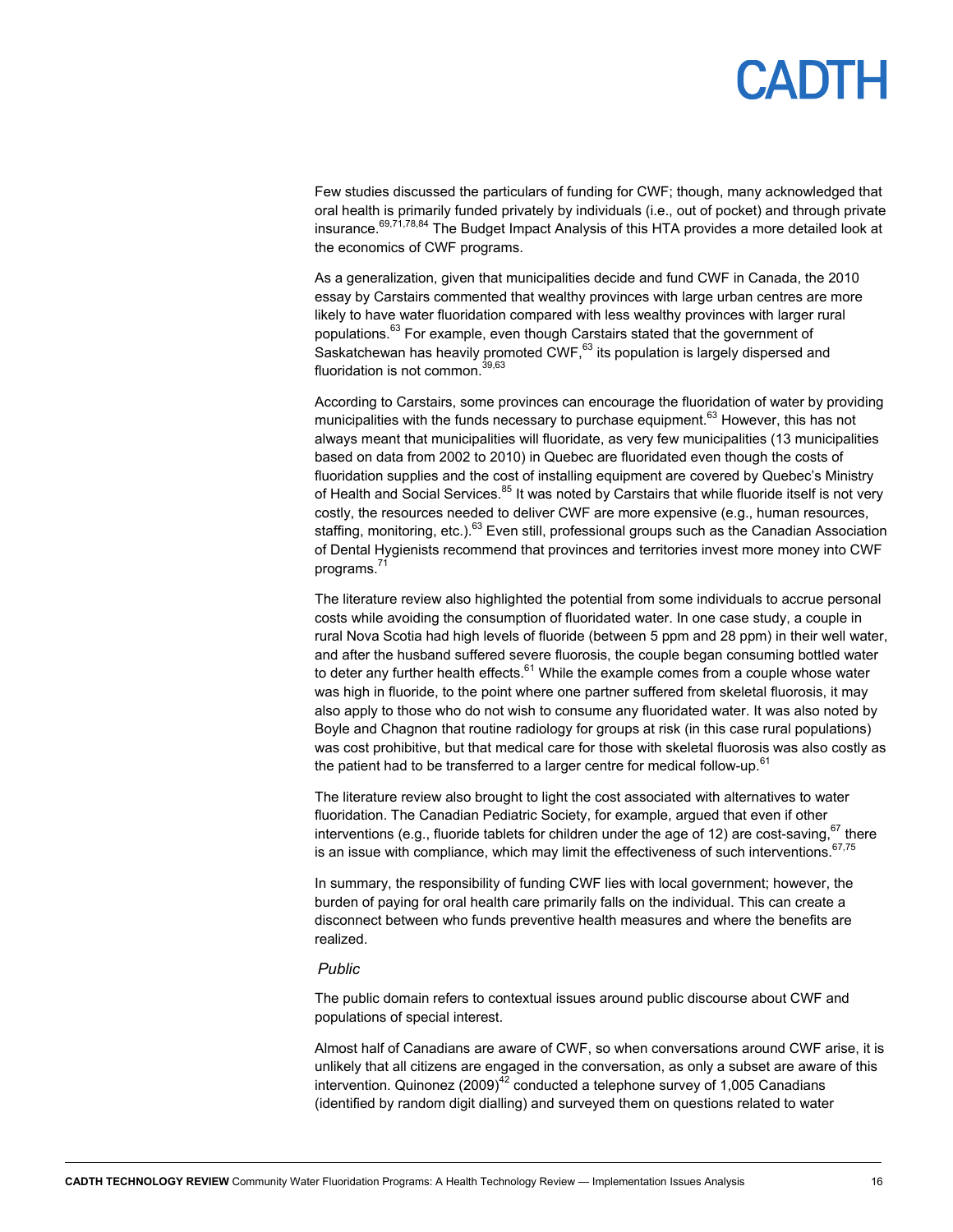fluoridation; 45% of this sample had heard of CWF, mainly from print and electronic media. Of those who had heard of CWF, many (79.5%) understand that it is used to prevent dental caries, with the majority (63.0%) believing it to be safe and the majority (59.7%) believing it to be effective. A total of 62.4% of those who had heard of CWF were supportive of it.<sup>42</sup> According to this survey, an increase in age, income, and education was associated with an increased awareness of CWF.<sup>42</sup> Those who visit the dentist regularly and those with larger incomes were more likely to support CWF, while those who pay for dental care out of pocket, women, and those with young children were less likely to support  $CWF<sup>42</sup>$  A key limitation with telephone surveys is that they may not appropriately capture a relevant sample of the population (e.g., respondents must have access to a phone, the ability to communicate over phone, etc.) and therefore the generalizability of the results are uncertain. Further, some results may not be stable over time.

Several papers identified children as a special population regarding fluoride exposure and oral health.<sup>64,74,78,84,86</sup> Children are frequently mentioned because of the systemic effect of fluoride before permanent teeth have come in (i.e., the pre-eruptive effect) — which is not relevant to other populations — in addition to the topical effect fluoride has on teeth that have already emerged (i.e., the post-eruptive effect).<sup>78</sup> Ensuring that children receive what is considered the optimal level of fluoride is therefore of concern to many stakeholders. Children may be exposed to fluoride in the drinking water at their schools.<sup>74</sup> Juurlink<sup>75</sup> suggested fluoridating school water above the optimal concentration to ensure children receive an effective dose of fluoride; however, this was not mentioned in other publications or by stakeholders, and outcomes of this proposed approach are uncertain. In addition to fluoride from schools, there was the recognition that children are exposed to other sources of fluoride, such as in soft drinks and juices made with fluoridated water; $64$  however, these products typically have high sugar contents, which can be detrimental to oral health. Because of these additional sources of fluoride, participants in a workshop with public and children's health experts recommended that any fluoride supplementation be limited to children three years of age and older living in areas with less than 0.3 ppm in the water supply.<sup>64</sup>

Other special populations of interest also emerged from the review, for which special consideration may also be warranted when implementing a CWF program. Indigenous children were identified as having a higher rate of dental caries than the general pediatric population, in addition to facing more barriers to receiving dental care.<sup>84</sup> The difference in oral health and access to dental care was noted for both Indigenous children from remote communities and those from urban areas.<sup>84</sup>

Another group that may require special consideration are new Canadians. Compared with children born in Canada, new Canadians could face barriers like language, difference in culture, lack of finances, and navigating a new health system; these can all impact their access to dental care.<sup>84</sup>

Persons, especially children, with special needs were also identified as an important group of interest.<sup>77,84</sup> Children with special needs may have poorer oral health in general, but also could face barriers such as distance from a centre specialized in pediatric care, cost of care, and shortage of pediatric dentists.<sup>84</sup>

Finally, the working poor were identified as a special population.<sup>84</sup> Working status may make these individuals ineligible for public dental programs, their jobs may not have benefits, and other costs (e.g., food and housing) may take priority over dental visits. $84$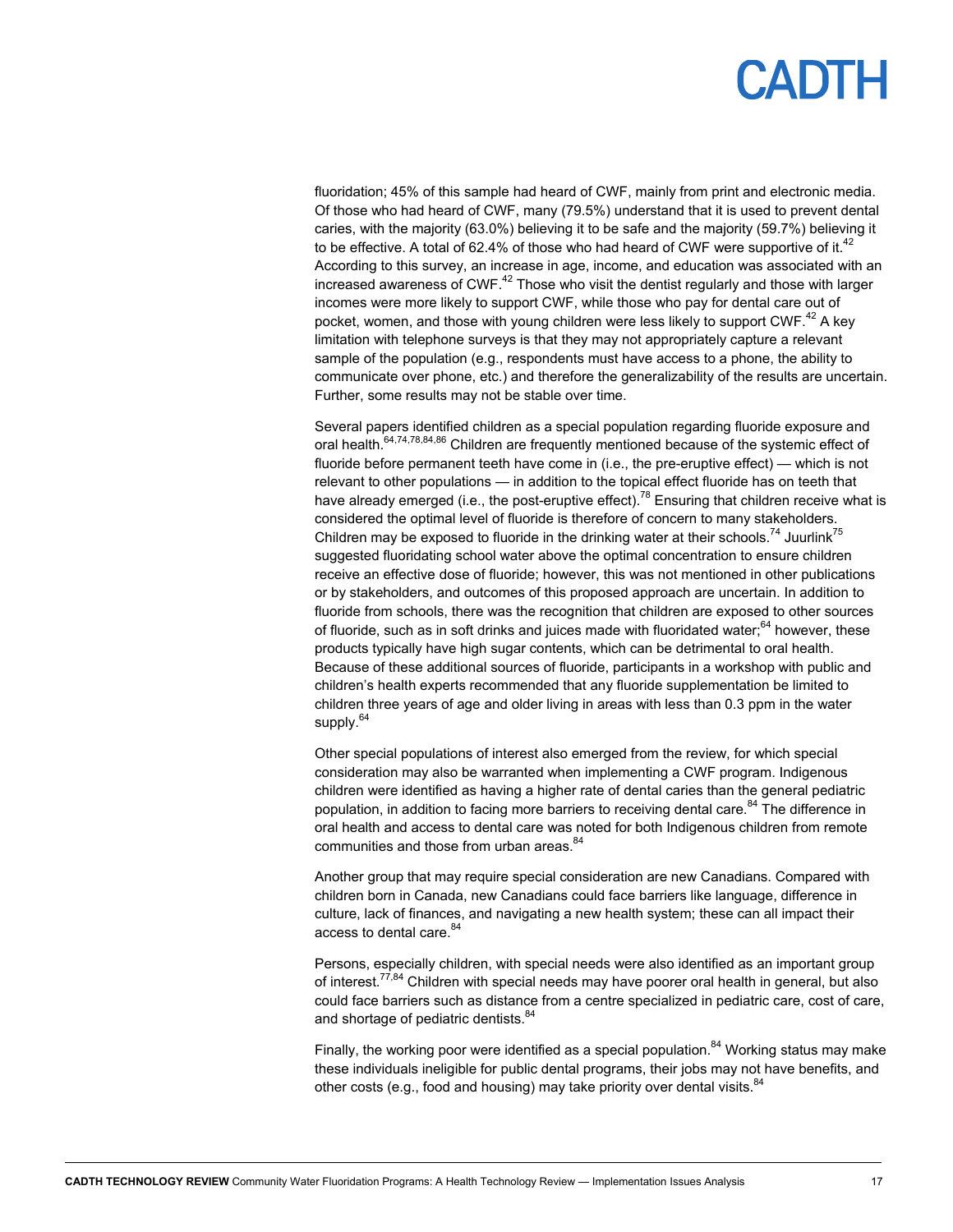In summary, this section highlights several populations of special interest; children, persons with special needs, Indigenous children, new Canadians, and the working poor are particularly relevant in conversations around CWF as they experience special oral health needs. There may be particular needs for these communities, which should be considered when making decisions regarding CWF programs. This is also not an exclusive list of special populations, and CWF may be relevant to other groups such as seniors, persons in assisted living, or others who may rely on others for personal care and hydration.

### Domains of Context

The domains of context refer to the components that interact, modify, or change the environment in which an intervention takes place or is implemented. $60$  The INTEGRATE-HTA CICI framework describes context as the active and unique factors that interact with these domains, and help to understand an appropriate and jurisdiction specific implementation strategy. $60$  The following explores context and domains that were likely to impact on the implementation or cessation of CWF in a particular jurisdiction.

#### *Socio-Economic*

The socio-economic domain explores the relationship between economic resources and a community's ability to access the intervention of interest.<sup>60</sup> Socio-economic status impacts one's ability to access oral health care; differences in oral health may be related to income disparity.

A recurrent theme in the socio-economic domain was oral health status as it relates to income disparity. People of low socio-economic status usually have less access to private oral health benefits, and there is an apparent disparity in oral health status between highand low-income Canadians. $69,71,74$  Context about the oral health of Canadians, and how people access and pay for dental services, adds to our understanding of the context in which CWF takes place, and may influence decision-making regarding its use.

Reasons for this disparity were briefly explored within the reviewed literature. Oral health care is paid for in one of four ways in Canada — people may pay for dental care directly out of pocket, through private dental insurance, through third-party insurance (i.e., insurance through their employer), or through public dental programs (e.g., Veterans' Affairs Non-Insured Health Benefits). <sup>84</sup> Persons with low income typically have less insurance, while also experiencing the greatest burden of disease.<sup>84</sup> Rowan-Legg<sup>84</sup> stated that based on survey data from 2007 to 2009, 32% of Canadians did not have dental insurance; and when considering persons within a lower income bracket, 50% of these persons did not have dental insurance. Those without insurance have also been found to be less likely to visit a dentist.71

Associations or possible links between community-wide socio-economics and CWF were not explored directly. It is uncertain whether places experiencing economic downturn view or enact CWF differently than those of stable or growing economic security. Regardless, the socio-economic status of a community, and its relationship with oral health status, may be important to consider when making decisions around CWF.

#### *Socio-Cultural*

Conversations around the socio-cultural issues related to fluoridation typically revolve around concerns with fluoridation, the barriers to fluoridation, and the sources of information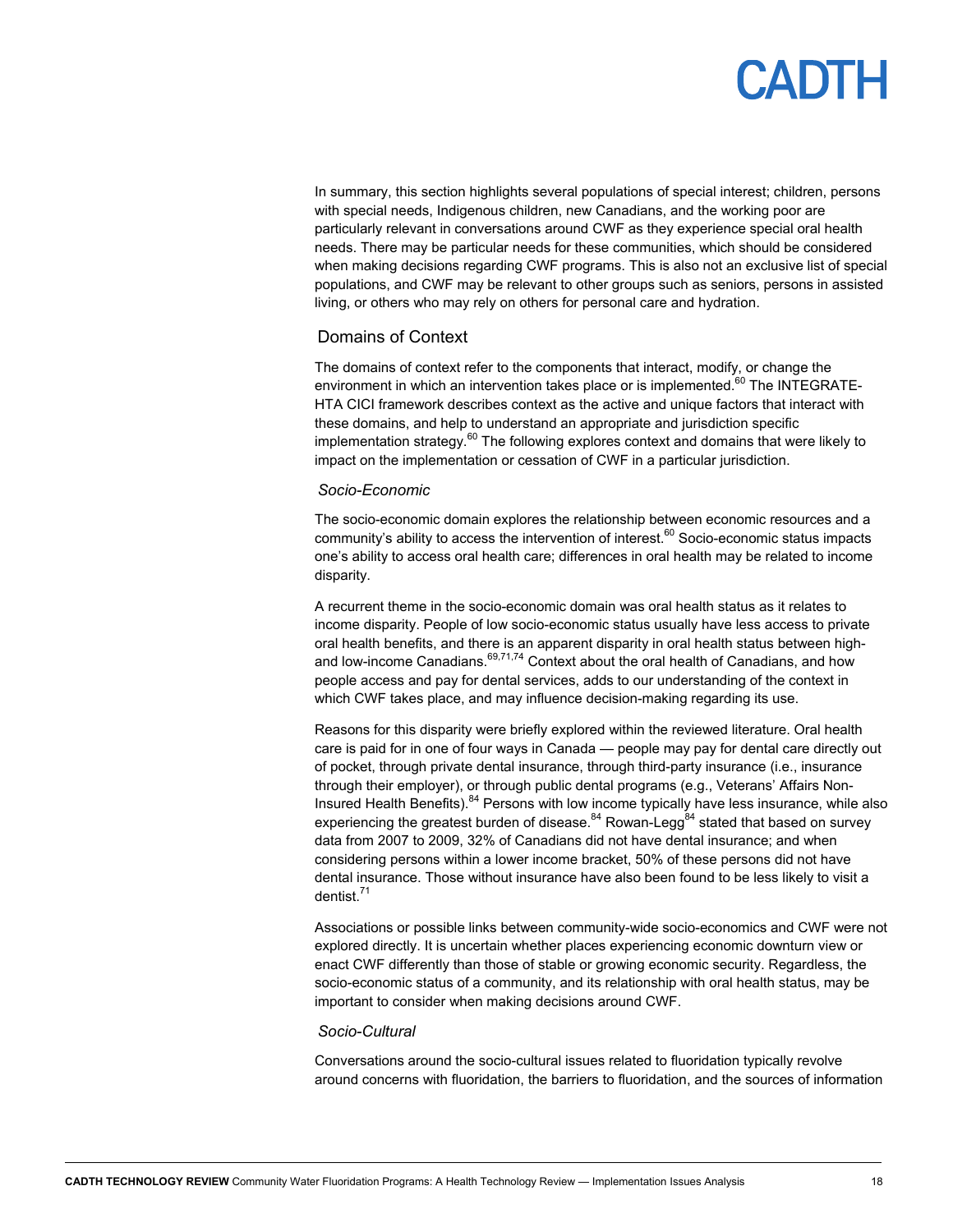that exist for the public. Much of this literature was supportive of fluoridation, though some cited a need to address the concerns of those opposed to fluoridation.

The context of how water fluoridation was initiated in Canada, even in the beginning, has involved controversy and opposition.  $41,63,81$  In an editorial by Musto, and an essay by Carstairs, differences in the perception of the nature of fluoridation emerged as a possible explanation for opposition: compared with interventions like water chlorination, which is aimed at preventing contagious and fatal diseases, fluoridation is protective in preventing dental caries — a non-fatal, non-contagious condition.<sup>63,81</sup> A 1972 position paper by the Canadian Pediatric Society commented that some people have expressed the feeling that chlorination overcomes a danger, while fluoridation medicates water.<sup>67</sup> Carstairs has also raised the argument, from the view of anti-fluoridationists, that care for children's teeth is the responsibility of parents, not of government. $63$  There is also some discussion as to whether dental caries would be more appropriately controlled by a healthier diet and less sugar.<sup>63</sup> There are many different perspectives to take into account when considering policies around fluoridation, to consider the history of this public health intervention in Canada, and how the history shapes the current views and opinions of individuals and organizations.

From the public perspective, some general barriers to CWF that emerged from the literature review are:

- A public awareness of the shortcomings and fallibility of government (e.g., Three Mile Island disaster, Mississauga train accident, etc.) that might extend to fluoridation and the decision by governments to fluoridate water.<sup>62,81</sup>
- A desire from consumers for more natural foods, as well as environmental concerns around additives to foods and environmental pollutants, and the view that fluoride is not compatible with these desires. $62,81$
- $\bullet$  The freedom for choice and the feeling that fluoridation violates this principle.<sup>62</sup> This issue is explored more in the Ethics section of this HTA, as well as the ethics domain of this review.
- A need for organized and funded government support, laws, and legislation concerning fluoridation and promoting fluoridation. This includes a hesitancy from government officials to act on the issue of fluoridation (most probably due to the sensitive nature of this topic), whether for implementation or cessation. $62$
- Active resistance from interest groups that tend to be well-organized and well-supported, that oppose fluoridation. Historically, these groups are typically the most vocal in raising the desire to stop fluoridation. $62$

Exploring the context in which fluoridation is discussed in public forums allows for a more fulsome exploration of the concerns around fluoridation. The worries of individuals are many and varied, and so are the sources of information on fluoridation. Podgorny and McLaren (2015) examined Web pages enabled with comments to explore the public discourse around water fluoridation in Calgary, specifically the harms and risks associated with fluoridation.<sup>41</sup> More generally, this gives insight into the use of the Internet, especially forums allowing public comments, as a vehicle for conversation around fluoridation and as a source of information to the public.

The majority of sources (55 sources in total) were online newspaper or magazine articles (50%), blogs (19%), public discussion forums (15%), opinion pieces or letters to the editor (8%), and other sources (e.g., videos, websites, interviews) (8%). To be included as a source, there had to be the capacity to comment on the source, and there had to be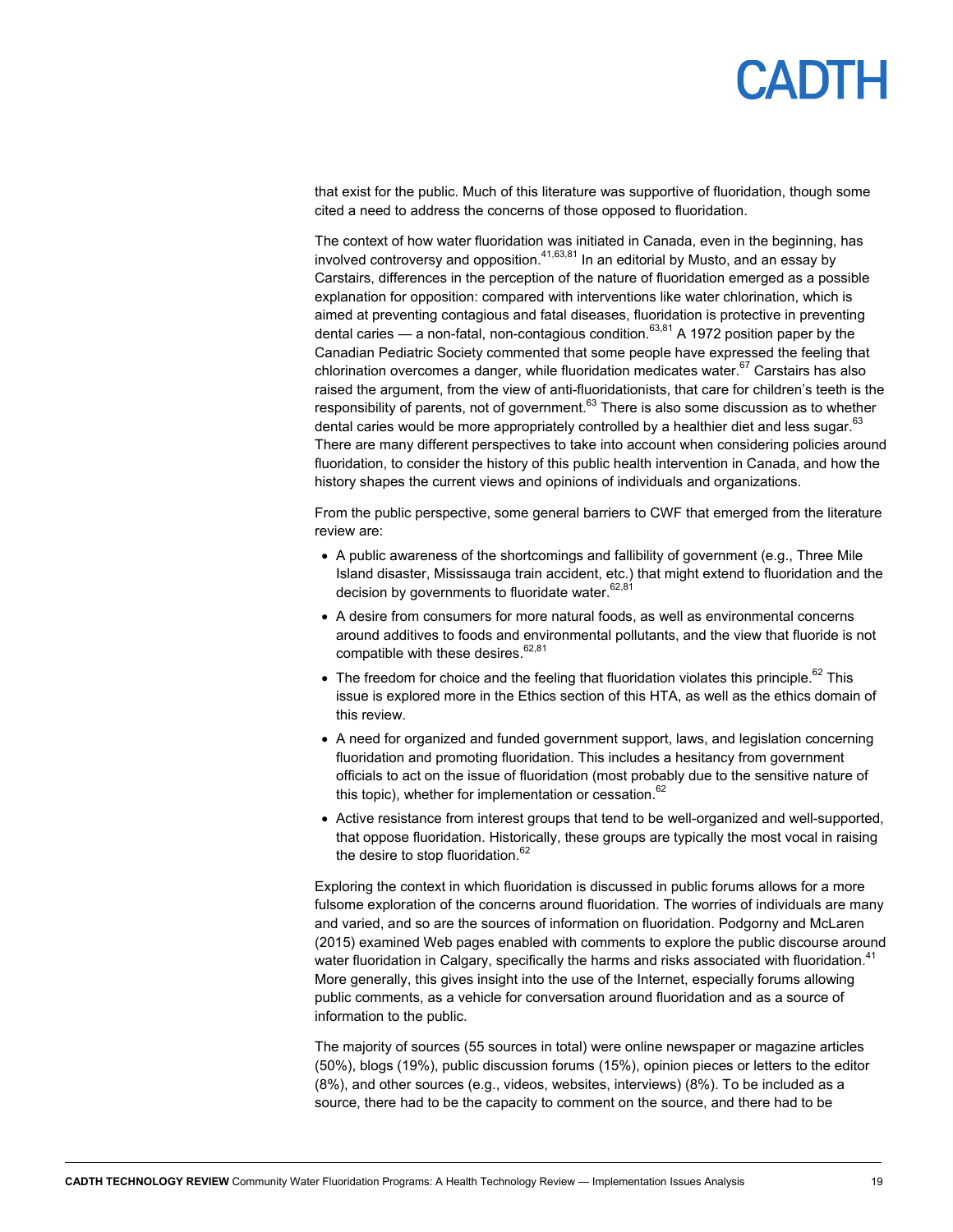comments (i.e., articles with no comments were not included). The bias of the sources was not evaluated.<sup>41</sup>

Many comments (42.3% of comments reviewed) did not provide evidence for claims made, and when scientific literature was cited, these papers often had methodological concerns, as determined by Podgorny and McLaren.<sup>41</sup> The authors stress the need for appraisal of new scientific literature, and to communicate the results and assessment to the public.

Podgorny and McLaren explored a list of concerns as to why people do or do not support fluoridation, and also advocate that communication strategies cannot be dismissive of concerns (i.e., scientific literature is not the only reason people may or may not be supportive of CWF programs, and communication strategies should be cognizant of this).<sup>41</sup> The following list presents thematic groups of concerns about fluoride:

- generic toxic or poisonous
- generic unhealthy or damaging to health
- dental harms (e.g., fluorosis)
- behavioural and cognitive (e.g., attention deficit hyperactivity)
- generic harms to children and the elderly
- animals, environment, and aquatic life
- $\bullet$  bones and skeleton (e.g., skeletal fluorosis)<sup>63</sup>
- endocrine system (e.g., pineal gland)
- $\bullet$  cancer  $62,63,81$
- brain and central nervous system (e.g., brain and central nervous system neurotoxin)
- $\bullet$  urinary system (e.g., bladder)<sup>63</sup>
- $\bullet$  immune system (e.g., allergy)<sup>63</sup>
- digestive system
- other (e.g., diabetes, genetic harms, hair loss)
- respiratory system
- pregnancy and related. $41$

The types of sources of information cited in online comments, ordered by frequency were: no evidence or person viewed as an expert; generic reference to research; websites, including YouTube; personal experience; government report or organization, including government acts and regulations; study or article in peer-reviewed journal; personal research and reading; product label; documentary, magazine, or book; non-governmental or non-profit organization; newspaper.<sup>41</sup>

An editorial by Musto $81$  hypothesized about the timing of pro-fluoridation communications, while echoing that the mass media is an important source of information for the public. Writing from a health communication perspective, Musto states that early communication may raise fluoridation as an issue of possible public vote, while communication during a fluoridation campaign can raise awareness of concerns around fluoridation or emphasize the proposed value of fluoridation. $81$  The editorial argues that endorsement of fluoridation by the media has been considered a vital component of success in pro-fluoridation campaigns.<sup>81</sup>

Education on the issue of CWF was also considered important. When fluoridation was first introduced in Brantford (the first city to be fluoridated in Canada), an education campaign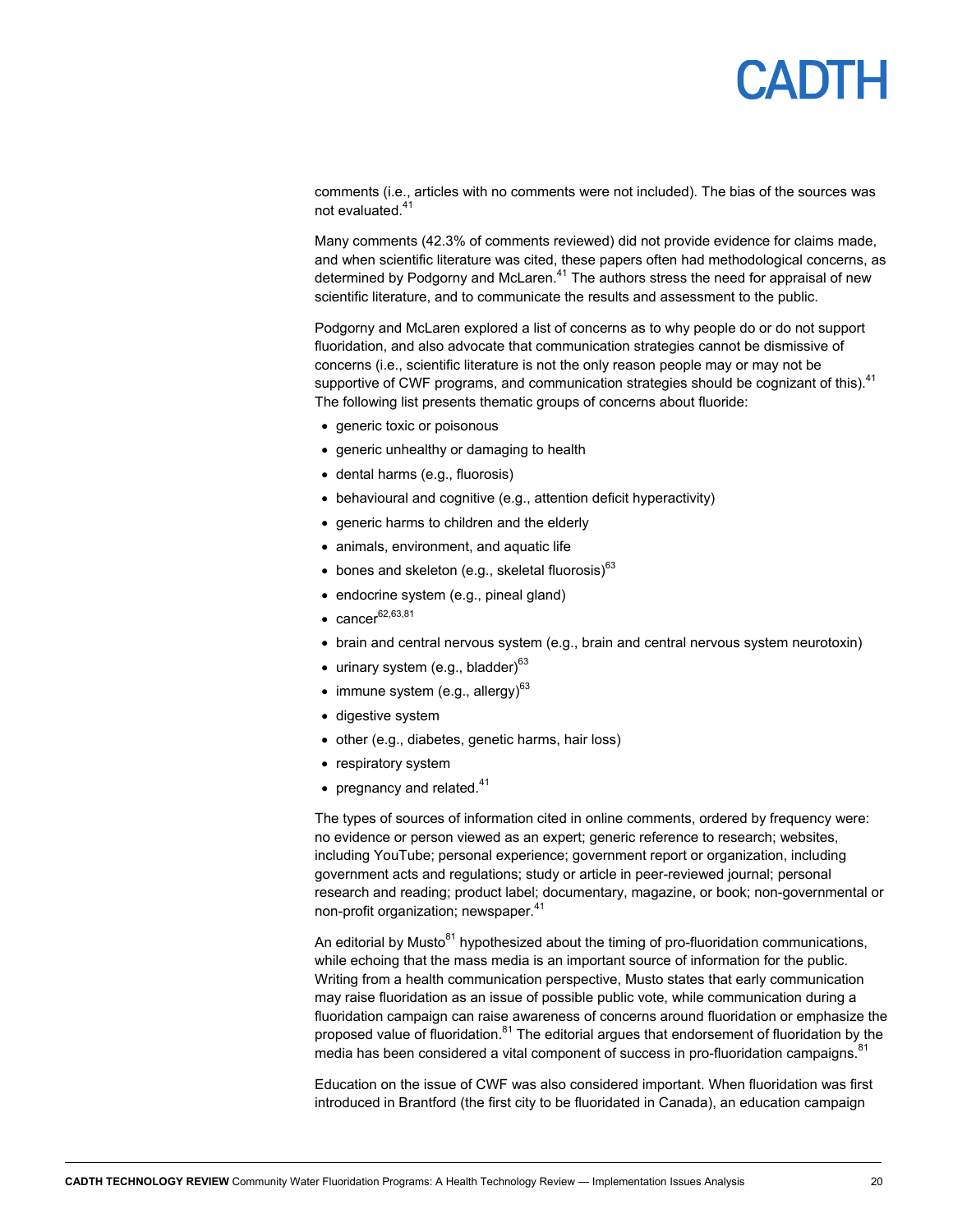was conducted to stress the poor condition of children's teeth, with fluoride as a measure to mitigate this. After this campaign, public demand for fluoridation became strong, and several community organizations began to support  $CWF<sup>17</sup>$  Education of the public, community officials, and health workers (e.g., physicians would be able to promote CWF at patient visits) was also stressed in the article by Juurlink.<sup>75</sup> There is uncertainty about the extent to which media campaigns in the current age may influence personal beliefs; in the early days of CWF programs, education may have played a larger role, and potentially the gains in knowledge about CWF programs from the media would be marginal today.

#### *Setting*

The domain of setting encompasses the physical and organizational structure of the environment in which an intervention takes place. $^{60}$  In regards to CWF programs, this domain encompasses issues related to water fluoridation in rural and urban areas, and based on provincial and territorial jurisdictions.

One concept raised by several sources was that rural areas often have less access to fluoridated water,  $65,75,87$  and people living in rural areas may be less aware of CWF in general<sup>42</sup> and may have less access to oral health care (e.g., fewer dentists and oral health specialists). $65,87$  One possible explanation as to why rural areas may have reduced access to fluoridated water is that the cost is prohibitive. One study stated that it was six times more costly (per person) to fluoridate an area with fewer than 5,000 people than an area with more than 20,000 people.<sup>87</sup>

Issues related to implementing CWF may also differ for northern or remote communities. Many identified issues related to CWF in northern communities relate to capacity, such as issues around employment, community capacity building, education, and literacy (stakeholder, personal communication, March 9, 2018).

PHAC provides a map (using 2017 data) of the population of each province and territory that currently has fluoridated water; specifically, this refers to optimally fluoridated water (within the Health Canada–recommended range).88 Levels of CWF range from 0% in Yukon to 71.1% in Ontario.<sup>39,88</sup> Much of this information was obtained from ministries of the environment for each of the provinces and territories (stakeholder, personal communication, March 2, 2018). Information on CWF and fluoride in well water is collected by departments of environment and reported back to departments of health (stakeholder, personal communication, March 2, 2018).

The report also details what percentage of Indigenous communities within each jurisdiction have access to fluoridated water systems; only communities with a Municipal Transfer Agreement (which gives them access to other municipal water sources) have access to CWF.39 The following percentages of people with access to CWF in Indigenous communities (see results by jurisdiction) may be an overestimate as some CWF systems experience interruptions in service, and access to fluoridated water may vary across the community.<sup>39</sup>

The following explores access to CWF by province and territory. It should be noted that though the data were accurate at the time of the studies, the state of water fluoridation in Canada is in constant flux and current data may be different than reported here. Similarly, information about publicly funded dental programs for children, which are subsequently listed, is accurate as of  $2013$ .  $84$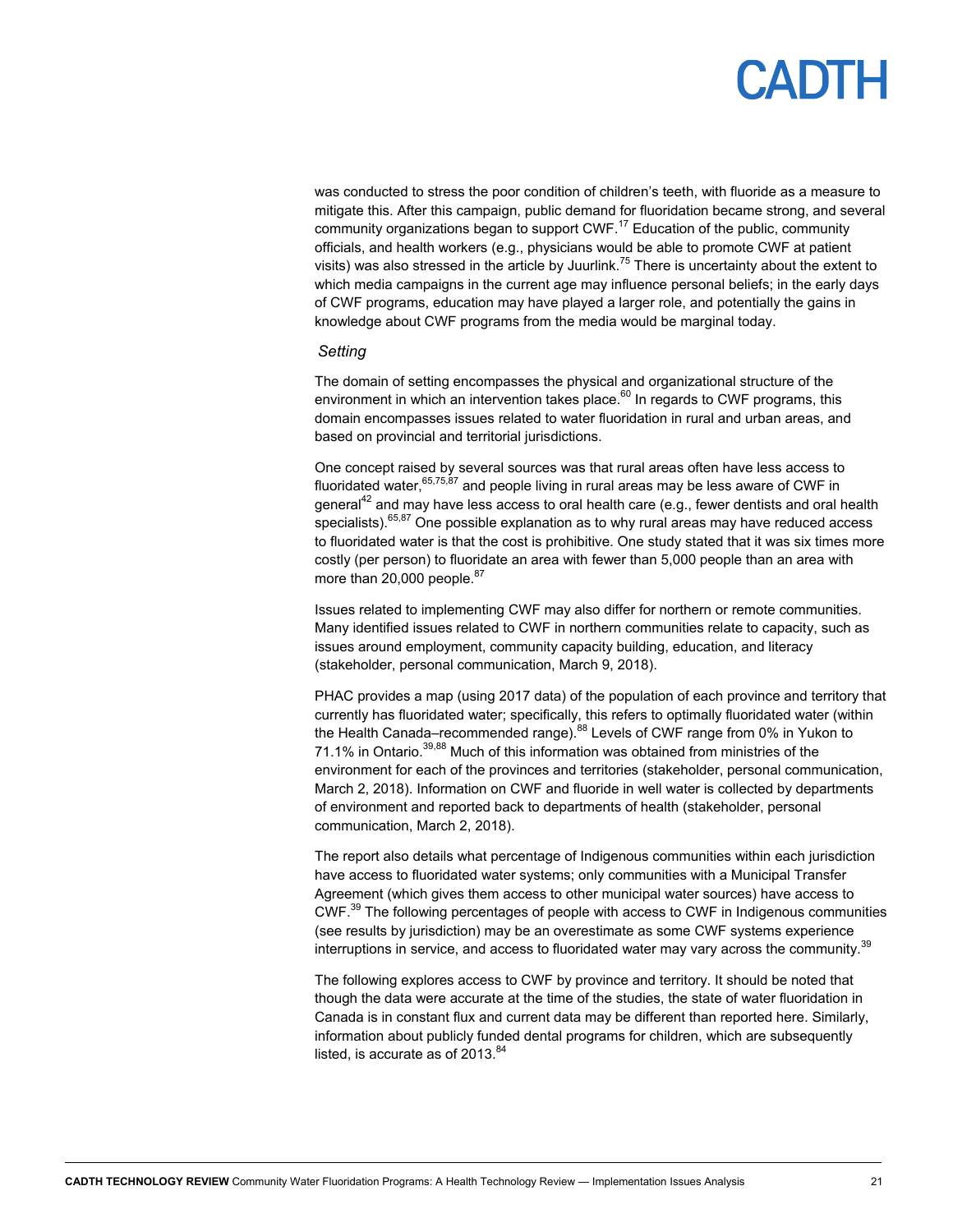#### **Alberta**

According to 2017 data, 42.4% of Albertans have access to fluoridated water.<sup>39,88</sup> It is estimated that 6.4% of Indigenous persons in the province have access to CWF.<sup>39</sup> As previously stated, Calgary has had a complex history with CWF, and as of 2011 the city no longer fluoridates its water.<sup>41,79,80</sup> Since 1967, the city of Edmonton has fluoridated its water.<sup>78,79,83</sup> Water fluoridation in Edmonton is contracted to EPCOR; the company runs two water treatment plants in the city.<sup>79</sup> The city of Red Deer also fluoridates its water, a process that began in 1957.<sup>78</sup> In 2012, the town of Okotoks discontinued fluoridation.<sup>39</sup>

For access to oral health care, Alberta's publicly funded dental programs for children include Alberta Child Health Benefit, Family Support for Children with Disabilities, children and youth in foster care, and Assured Income for the Severely Handicapped. $^{84}$ 

#### **British Columbia**

Just over one per cent (1.2%) of people in British Columbia have access to fluoridated water.<sup>39,88</sup> For Indigenous persons, it's estimated that 0% have access to CWF.<sup>39</sup> The city of Vancouver does not fluoridate its water.<sup>78</sup> This means that communities that are served by the Metro Vancouver watershed are also not fluoridated (e.g., Richmond and Coquitlam).<sup>79</sup> In 2014, the town of Sparwood and the city of Prince George discontinued water fluoridation.<sup>39</sup> Cranbook introduced water fluoridation in 1966, and in 2014 a referendum was held where residents voted to continue water fluoridation.<sup>79</sup> The areas of Williams Lake and Quesnel are not fluoridated. While Williams Lake implemented fluoridation in 1969, it was stopped in 2005 fluoridation due to equipment upgrades, and in 2011 a referendum was held in which it was voted that water fluoridation not be reinstated.<sup>78</sup>

British Columbia's publicly funded dental programs for children include Healthy Kids and Dental Benefits Program for Children and Youth in Foster Care.<sup>84</sup>

#### **Manitoba**

The percentage of Manitobans with access to fluoridated water is 69%.<sup>39,88</sup> It is estimated that 1.4% of Indigenous persons in the province have access to CWF.<sup>39</sup> Winnipeg has fluoridated its water since 1956.<sup>79</sup> Since 2011 the communities of Flin Flon, Churchill, Pilot Mound, Melita, The Pas, Virden, and Reston have discontinued water fluoridation.<sup>39</sup>

In terms of access to oral health care, Manitoba also has several publicly funded dental programs for children, including Health Services Dental Program, S.M.I.L.E. plus program (based out of the Winnipeg regional health authority), Healthy Smile Happy Child, and Free First Visit Program (from the Manitoba Dental Association).<sup>84</sup>

#### **New Brunswick**

Similar to British Columbia, 1.2% of New Brunswick is fluoridated.<sup>39,88</sup> For Indigenous persons located within the province, it was estimated that 3.6% have access to CWF.<sup>39</sup> The city of Moncton implemented water fluoridation in 1970;<sup>78</sup> however, this was discontinued in 2012.<sup>39,41</sup> Dieppe, Riverview, and Saint John have also discontinued water fluoridation.<sup>39</sup>

The province of New Brunswick's publicly funded oral health program provides dental care to low-income families. $84$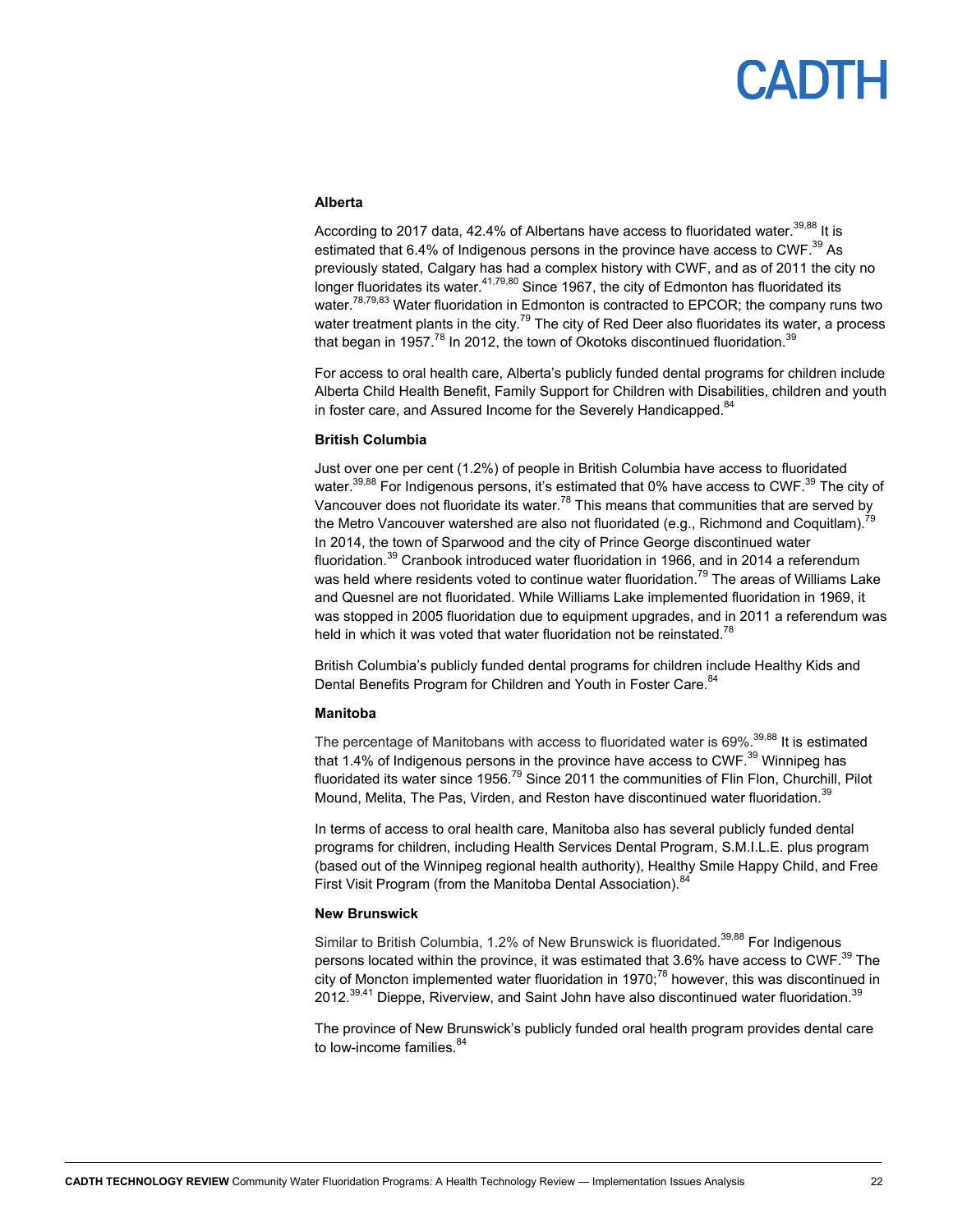#### **Newfoundland and Labrador**

In Newfoundland and Labrador, 1.5% of people have access to fluoridated water.<sup>39,88</sup> For Indigenous persons in the province, it was estimated that 0% have access to CWF.<sup>39</sup> The city of St. John's does not fluoridate its water.<sup>79</sup> Gander discontinued water fluoridation in 2010.<sup>39</sup> However, most private water and community sources comes from wells, which may have a level of naturally occurring fluoride (detailed data on well water was not available or not provided).<sup>83</sup>

The publicly funded dental program for children in Newfoundland is the Children's Dental Health Program.<sup>84</sup>

#### **Northwest Territories**

According to 2017 data, 64.9% of the population of the Northwest Territories has access to fluoridated water.<sup>39,88</sup> The estimate is the same for Indigenous persons within the territory given that the majority (52%) of persons living in the Northwest Territories are of Indigenous background.<sup>39</sup> In Inuvik Region (the western part of the Northwest Territories), Inuvik was the only community out of the 13 communities in the region to provide fluoridated water; additionally, many of these communities are accessible only by air, with the exception of Fort McPherson, Inuvik, and Tsiigehtchic.<sup>76</sup> The communities of Fort Liard, Nahanni Butte, Whati, and Wrigley have wells with naturally occurring fluoride (detailed data on well water was not available or not provided). $^{\rm 39}$ 

The Non-Insured Health Benefits Program (for First Nations and Inuit persons) is the publicly funded oral health program in the Northwest Territories.<sup>84</sup>

#### **Nova Scotia**

In Nova Scotia, 46.9% of the population has fluoridated water.<sup>39,88</sup> It is estimated that 20% of Indigenous persons in the province have access to CWF.<sup>39</sup> Water fluoridation in Nova Scotia began in the 1970s, and the Nova Scotia Department of Health Promotion and Protection supports the practice. $83$  However, the community of Truro does not fluoridate its water.<sup>79</sup> From October 2016 to October 2017 the municipality of East Hants was not fluoridated due to an issue with a pump malfunction.<sup>39</sup>

Nova Scotia has two publicly funded programs that provide dental care to children, the MSI Children's Oral Health Program and the Mentally Challenged Program.<sup>84</sup>

#### **Nunavut**

According to the 2017 PHAC report, 28.8% of the population of Nunavut has access to fluoridated water.<sup>39,88</sup> The estimate is the same for Indigenous persons within the territory given that the majority (86%) of persons living in Nunavut are of Indigenous background.<sup>39</sup> In 2016 in Rankin Inlet, the practice of water fluoridation was temporarily discontinued due to "purported workers' safety issues."39

Similar to the Northwest Territories, the Non-Insured Health Benefits Program (for First Nations and Inuit persons) provides access to publicly funded oral health care services. <sup>84</sup>

#### **Ontario**

As already stated, Ontario has the largest percentage of the population with access to fluoridated water (71.1%).<sup>39,88</sup> It is estimated that 1.2% of Indigenous persons in Ontario have access to CWF.<sup>39</sup> The largest contributor to the high level of fluoridation is likely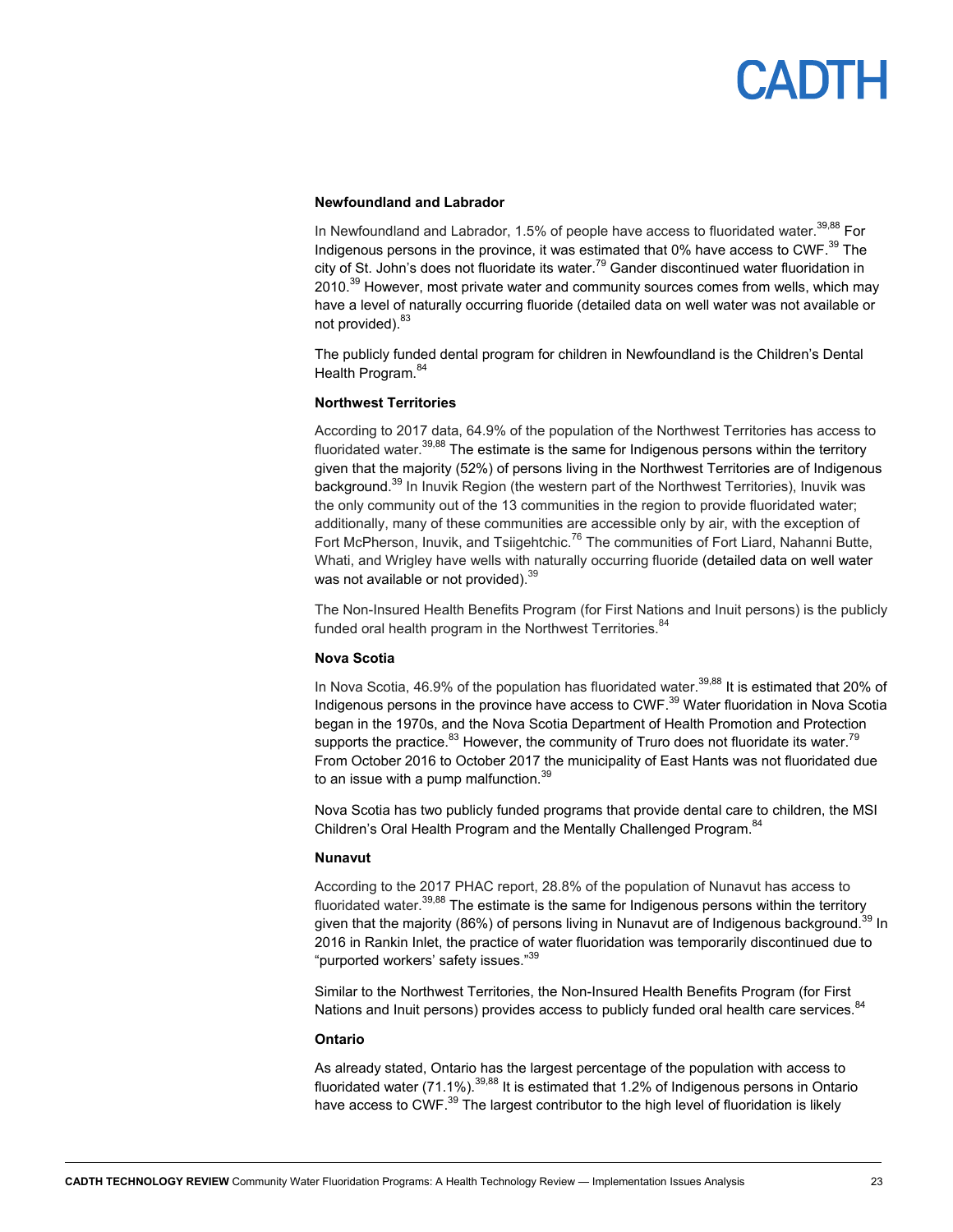### **ADIH**

metropolitan Toronto (including the city of Toronto, Etobicoke, North York, Scarborough, and surrounding municipalities), which is fluoridated, and has been since 1963.<sup>78</sup> Since 1965 the city of Ottawa has also been fluoridated. $^{79}$  Other communities that fluoridate their water include Simcoe,<sup>79</sup> Oakville,<sup>79</sup> Port Severn,<sup>39</sup> and the District Municipality of Muskoka.<sup>39</sup> The Region of Durham also has several communities that fluoridate their water (e.g., Ajax, Brooklin, Oshawa, Pickering, and Whitby); however, not all follow this practice (e.g., Clarington).<sup>78</sup>

Several communities have discontinued the practice of CWF. The communities of Windsor, LaSalle, Tecumseh, New Tecumseth-Tottenham, Lake of Bays, Huntsville, Kirkland Lake, Amherstburg, Kingsville, Nairn, Hyman, McDougall, Parry Sound, and Cornwall all discontinued the practice of CWF.<sup>39</sup> The Niagara Region discontinued water fluoridation in 1999.<sup>78,83</sup> Waterloo discontinued CWF in 2010, and neighbouring Kitchener has never fluoridated its water.<sup>78</sup> Coburg does not fluoridate its water.<sup>78</sup> Thunder Bay is not fluoridated, but has an education program on CWF intended for a public audience.<sup>83</sup> The city of Kingston does not fluoridate its water.<sup>79</sup>

In a study of Ontario fluoridation systems, considerably fewer rural systems were fluoridated (three out of 17), compared with urban systems (14 out of 17); out of the 17 rural systems, 11 had suboptimal (i.e., below the Ministry of Environment, Conservation and Parks optimal range) levels of fluoride.<sup>87</sup>

Ontario has had several publicly funded dental programs for children, including Healthy Smiles, the Ontario Disability Support Program, the Assistance for Severely Disabled Children, and the Children in Need of Treatment program.<sup>84</sup> As of January 1, 2016, these programs have been integrated and are now part of Healthy Smiles Ontario.<sup>96</sup>

#### **Prince Edward Island**

In Prince Edward Island, 24.4% of the population has access to fluoridated water.<sup>39,88</sup> No Indigenous communities have access to CWF in PEI.<sup>39</sup> CWF in Charlottetown and the Canadian Forces Base in Summerside began in 1968.<sup>83</sup> There are also school-based dental programs that focus on the prevention of dental caries by the application of topical fluoride.<sup>83</sup>

The publicly funded dental programs for children in Prince Edward Island include Children's Dental Care Program, Pediatric Specialist Services Dental Program, preventive orthodontic clinic, and the Early Childhood Dental Initiative.<sup>84</sup>

#### **Quebec**

According to the PHAC report, 2.5% of the population of Quebec has access to fluoridated water.<sup>39,88</sup> It is estimated that 0% of Indigenous communities in the province have access to CWF.39 The city of Montreal does not fluoridate its water.

In Quebec, two publicly funded programs provide dental care to children; régie de l'assurance maladie du Québec and the Children's Dental Care Program.<sup>84</sup>

#### **Saskatchewan**

According to 2017 data, 39.6% of the people of Saskatchewan have access to fluoridated water.<sup>39,88</sup> It is estimated that 2.4% of Indigenous persons have access to CWF in Saskatchewan.<sup>39</sup>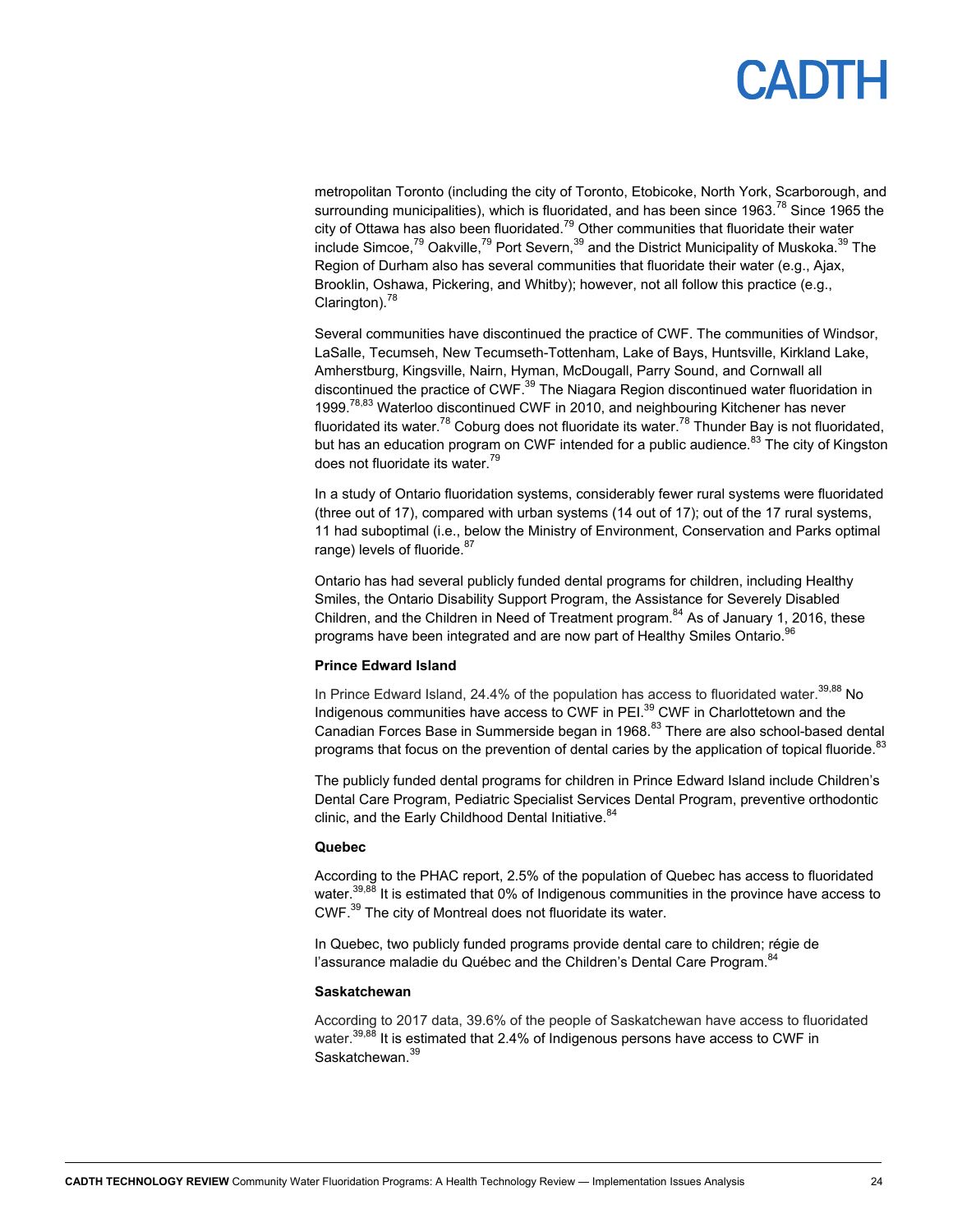The publicly funded dental programs for children in Saskatchewan include Family Health Benefits, Supplementary Health Program, and Public Health Services Dental Clinic (out of the Saskatoon Health Region).<sup>84</sup>

#### **Yukon**

In Yukon, 0% of the population, including Indigenous persons, has access to municipally fluoridated water; however, it's reported that the total population of Yukon has access to naturally fluoridated well water.<sup>39,88</sup> In discussion with one of the authors of the PHAC report,<sup>39</sup> it was clarified that everyone in Yukon is exposed to some level of fluoride through naturally fluoridated well water, but the level of fluoride was less certain (stakeholder, personal communication, March 2, 2018).

The Children's Dental Health Program by Yukon Health and Social Services provides publicly funded dental services to children living in the territory.<sup>84</sup>

#### *Political*

The political domain refers to issues of power, interest, and assets related to a specific intervention; this can relate to particular policies and political authorities, including governance and leadership specific to the intervention of interest, in this case CWF programs.<sup>60</sup>

Fluoride is a politically controversial topic, with strong feelings both for water fluoridation and against water fluoridation. Decisions to fluoridate are made by municipal governments, while adhering to provincial and federal guidelines. $41$  The process may require a referendum to fluoridate water, or constituents may petition to have a referendum on the issue, but in other cases, city councils can independently make the decision to fluoridate water. There is also a difference in outcome depending on how the decision to fluoridate, or not to fluoridate, is made. Some generalizations about the decision around fluoridation were made in the literature, based on trends in how municipalities decided to address fluoridation. As discussed in the review by Musto and the essay by Carstairs, most generally, when the question of fluoridation is put to the public, the outcome is often not to fluoridate.  $63,81$ Carstairs in particular found that when fluoridation was a matter of public vote, the votes were generally close (no overwhelming majority either for or against CWF).<sup>63</sup> On the other hand, while centralized decision-making bodies (e.g., municipal councils) do not frequently address the issue of fluoride unless prompted for some reason, when they do look at fluoride, they have been noted to be more likely to adopt it. $81$ 

Several political tools have been used to enhance the use of CWF programs, though these did not always lead to municipalities being fluoridated. For example, for a short period of time, Quebec had mandated CWF throughout the province (it was mentioned in the funding section that even with a financial subsidy, few municipalities in Quebec are fluoridated); New Brunswick similarly retained the ability to order municipalities to implement CWF.<sup>63</sup> There was no case of any province mandating CWF in all municipalities.

According to Hamilton's review on the politics of fluoride, there may be the feeling from politicians that it is most appropriate to err on the side of caution for this topic, and there is a hesitancy to address fluoride as part of a general aversion to doubt and risk.<sup>69</sup> Additionally, a reluctance on the part of elected officials to act on fluoridation (at provincial and municipal levels of government) was noted to often accompany discussions of CWF. $62$  As an example of this risk aversion, fluoridation was less likely to be implemented in the 1970s when concerns around chemicals were high, as compared with the 1950s and 1960s when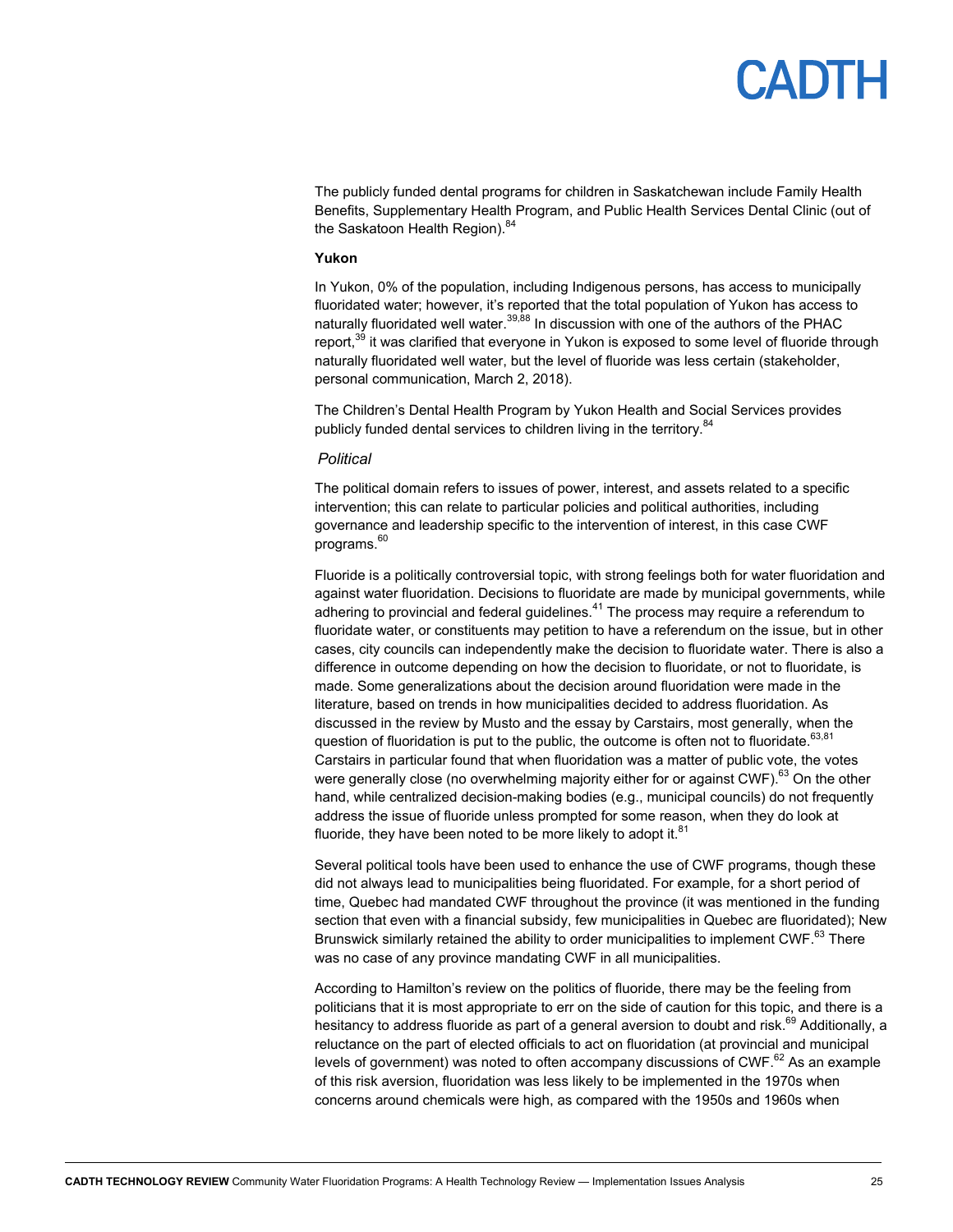implementing fluoride was more common. $63$  It then becomes important to understand how the issue of fluoridation is raised within councils, and how the decision is being made. For example, councils will often hear from experts on both sides of the issue; however, there may be a reluctance from dentists to participate in the debate on water fluoridation as one author reports the arguments are emotionally charged, and dentists feel their views are not listened to.<sup>69</sup>

The implementation literature outlines several case studies looking at the political factors related to CWF. The Calgary City Council vote in May 2011 to cease water fluoridation was preceded by several plebiscites (some of which included a "heated" debate) aimed at ceasing CWF, none of which had previously passed.<sup>80</sup> Factors involved in the 2011 city council vote were seen to be the costs associated with infrastructure upgrades, veteran councillors who made efforts to revisit fluoridation, new councillors and a new mayor, and very limited public engagement.<sup>41</sup>

The issue of CWF was also raised in Timmins in 1991 where fluoride was voted on by the public, and supported (10,922 to 8.432 in favour); however, the referendum was dismissed on a technicality based on how the petition was submitted to council.<sup>69</sup>

The implementation literature looked very briefly at voting patterns and demographics related to voting on CWF programs. Negative votes were found to sometimes be interpreted as an act of resistance, especially when there are negative feelings toward science or government.<sup>81</sup> Negative votes may also be due to confusion; for example, when there has been confusion around fluoridation and chlorination. There is little education around what fluoride is, and the messaging from health professionals has been interpreted as arrogant and read as if there is an assumption that there is no legitimate concern regarding this issue, which is believed to also further limit effective communication on this topic. $81$  Many voters have been socialized to expect debate around issues, and understand there are two sides (or more) to every argument; when faced with information or controversy of which they had been previously unware, one author suggests that voters may err on the side of caution and vote against fluoridation.<sup>81</sup>

#### *Legal*

The legal domain encompasses the rules and regulations (regarding rights and the interests of society) necessary to implement interventions.<sup>60</sup>

One reference was made to legal issues related to CWF in the reviewed literature. One explicit example was the case in Calgary where a group of people unsuccessfully tried to mount legal action against the CRHA to stop its activity on water fluoridation.<sup>82</sup> No other examples of legal issues were identified in this review, although that should not be taken to mean that legal issues are not relevant to CWF.

#### *Geographical*

The geographical domain refers to the physical landscape, ecology, and natural resources of the location in which an intervention takes place (e.g., climate; land use, including urbanization; altitude; etc.).<sup>60</sup>

Captured under the geographical context of water fluoridation is the environmental impact. A separate section of this HTA takes an in-depth look at the environmental impact of CWF, and these themes are important to consider when making an implementation or cessation decision.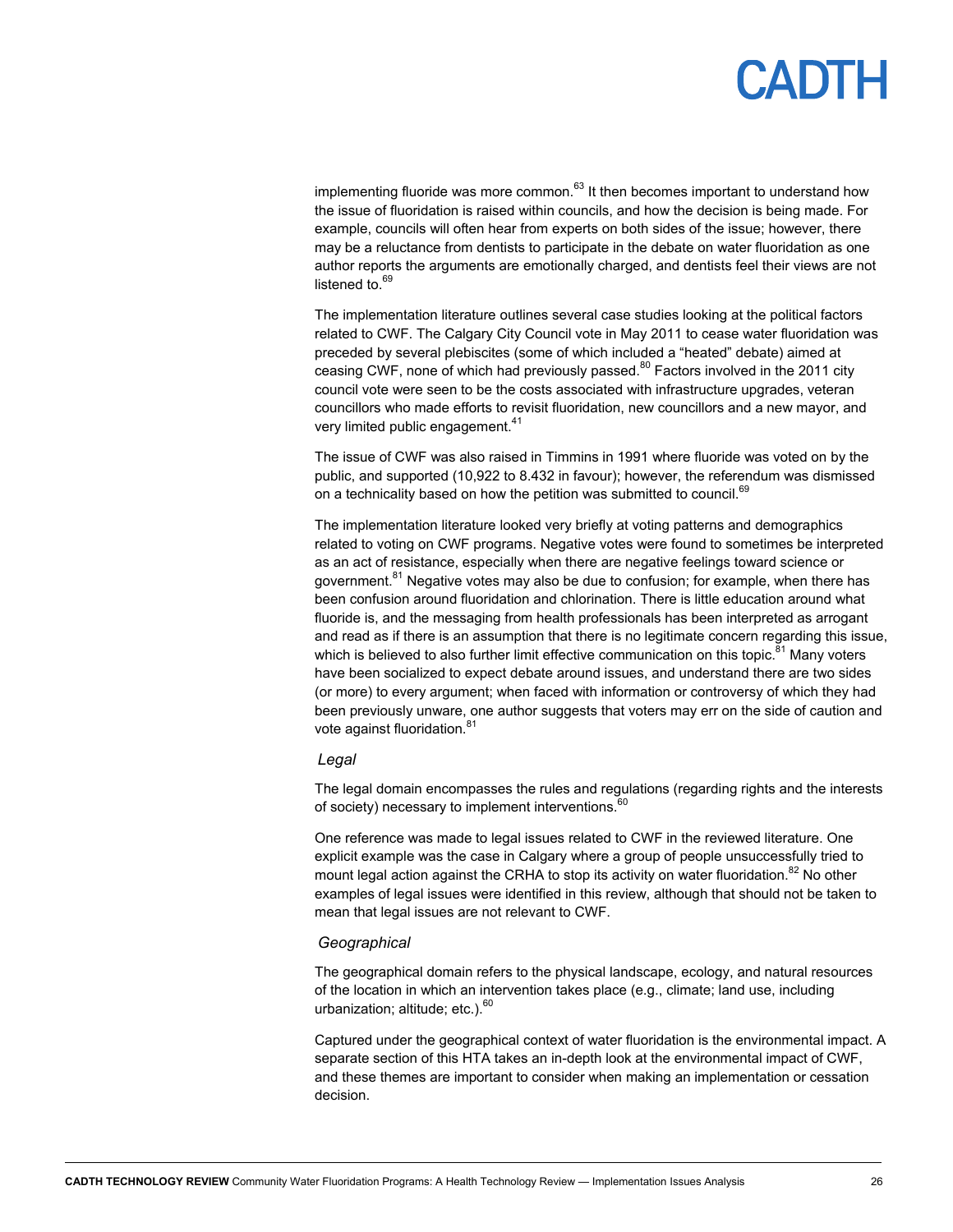The Environmental Issues section reports that concentrations of fluoride are variable depending on the source (e.g., surface water, groundwater) and the surrounding geographical characteristics (e.g., geological makeup of the region). An example of a region with naturally high levels of fluoride in its ground water was discussed in the paper by Boyle and Chagnon, $61$  which reported a case of skeletal fluorosis in a man who consumed water from a well in rural Nova Scotia (this case study has been referenced in other sections of this report). Levels of fluoride found in the groundwater of this region, the Maritime Carboniferous Basin, reached upward of 5.0 mg/L<sup>1</sup> and were not recommended for consumption.<sup>61</sup>

The Environmental Issues section also discusses how fluoride is ubiquitous in the environment. Even those living in communities with non-fluoridated water may see some effect of fluoride by consuming food and beverages produced and processed with fluoridated water, for example.<sup>73</sup> This has been referred to as the "halo effect."<sup>73</sup> The strength of this halo effect (i.e., its impact on dental caries) was not quantified or discussed in great length in the literature. However, because of the ubiquity of fluoride, there is not as strong a demarcation between fluoridated and non-fluoridated communities as there might have been when water fluoridation was first introduced in Canada.

One Canadian author suggested the people in warmer climates may consume more water, which may influence their exposure to fluoride.<sup>70</sup> Though it was uncertain how applicable this is to Canada as no specific literature was identified to describe whether this hypothesis had been studied in a Canadian context.

#### *Ethical*

The ethical domain is concerned with the principles, beliefs, and behaviours of individuals and institutions specific to the health intervention.<sup>60</sup> In this HTA there is a separate section that provides an ethical analysis of CWF implementation and cessation that should be referred to for a more fulsome discussion on this topic. Several ethical concepts regarding water fluoridation are relevant to implementation and cessation decisions, and a brief overview of some of these issues is provided here.

The issues surrounding the ethics of fluoridation, as seen in the implementation literature, often considered the balance of potential harms and potential benefits (which are explored in the Review of Dental Caries and Other Health Outcomes section of this HTA). Additionally, the balance between economic harms and benefits were also raised (e.g., cost of fluoridating, cost of caries, and cost of fluorosis — explored in the Budget Impact Analysis section of this HTA). A common argument was that the addition of fluoride violates civil liberties and that there should be an individual right to choose an intervention,  $51,62,63,75,81$  but some saw this violation as justifiable and equitable from a societal perspective (i.e., considering those that cannot afford other sources of fluoridation).<sup>51,78</sup> There was also the view that there is a public demand for freedom of choice,  $62$  and for some that fluoride is viewed as a medication, therefore fluoridating water violates a person's right to choose whether they accept this medical intervention.<sup>75</sup> The issue of more targeted interventions was also raised; for example, a consideration was made for interventions that are less intrusive on an individual's ability to choose their health care interventions and work toward the same outcome (e.g., targeted dental programs for improving oral health).<sup>80</sup>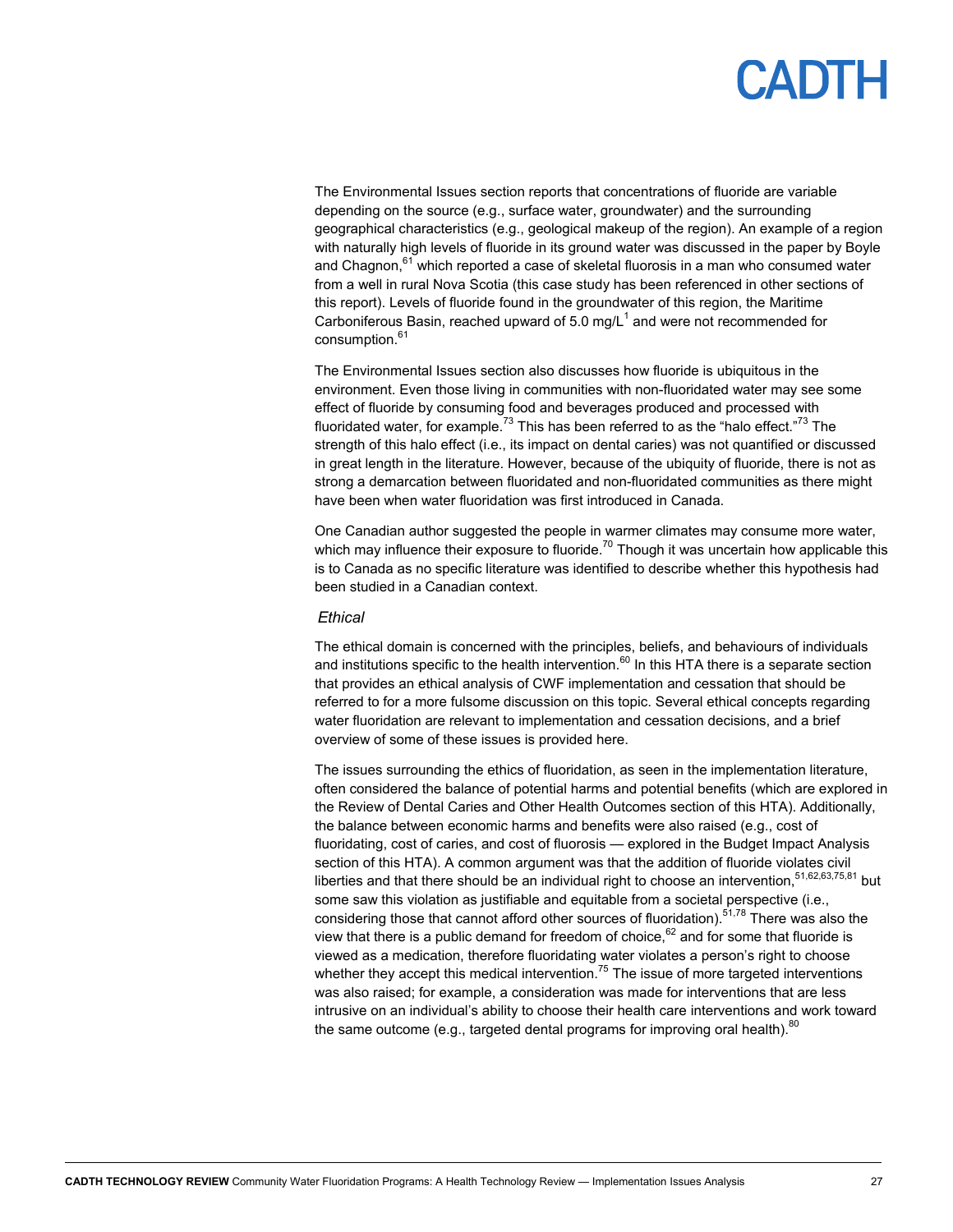# PADIH

McLaren and Petit $^{80}$  explored the different perspectives on the concept of equity as it relates to fluoridation, using fluoridation in Calgary as a case study. They raise four arguments surrounding CWF:

- fluoridation is equitable (i.e., it's cost-effective and reaches a large number of people)
- poor children cannot afford alternatives (i.e., cost associated with dental services, either for caries or fluorosis, and cost for bottled water while homeowners pay for municipal water)
- fluoridation is good for poverty (i.e., persons living in poverty may not be able to comply with alternatives to fluoride, and the divisive attitude toward social class differences)
- fluoridation and poverty are not connected (i.e., the costs of fluoridation does not solve issues of socio-economic disparity, and some might find the poverty–fluoridation argument to be offensive). 80

Access emerged as another area of ethical consideration. For those supportive of CWF, the issue that all Canadians do not have access to fluoridated water is concerning. For example, Indigenous persons living on a reserve have far less access to CWF compared with other Canadians,39,72 which was seen as especially troublesome considering Indigenous children are at high risk for dental caries.<sup>72</sup> If CWF is determined to be an essential service, the issues of access and equity would need to be considered.

Fluoridation is an upstream intervention (in theory an intervention that reaches everyone in the community); however, authors have commented that it does not address the social determinants of health that lead to disparities in oral health. It has been suggested that a more targeted approach could address some of these determinants, but the program being delivered may further stigmatize individuals (e.g., accessing a targeted program may identify individuals as being low income and be further stigmatizing).<sup>80</sup> When deciding on a fluoridation strategy, consideration must also be given to the ethical issues regarding alternatives to CWF (e.g., more targeted programs such as fluoride rinses).

#### *Epidemiological*

The epidemiological domain refers to the demographics of the individuals and populations relevant to the health intervention, including disease conditions and burden of disease. $60$ The Review of Dental Caries and Other Health Outcomes section of the HTA more fulsomely explores issues of epidemiological importance. This section highlights findings from the implementation literature, and how this domain is being discussed in this area.

One of the arguments around fluoridation (from both sides of the issue) is the link between fluoride and dental caries. McLaren and Emery and Ismail et al. have hypothesized that this may be due to the halo effect, but also to the increased use of other forms of fluoride, such as fluoridated toothpaste and topical fluorides.<sup>73,78</sup> However, The Review of Dental Caries and Other Health Outcomes of this HTA found that the protective effect of CWF was observed even after accounting for a background of toothpaste use. McLaren and Emery also hypothesized that the increased awareness of oral health may have led to a decrease in the incidence of dental caries.<sup>78</sup> Without addressing some of the social determinants of health, authors have commented that it's simplistic to assume that fluoridating the water will address the issues of dental caries in all populations, especially those of low socio-economic status. For example, Ismail et al. stated that water fluoridation is still cost-effective and a worthwhile intervention, but it may no longer be the cornerstone of public health programs.<sup>73</sup> They assert that water fluoridation may not be necessary in communities with low rates of dental caries.<sup>73</sup>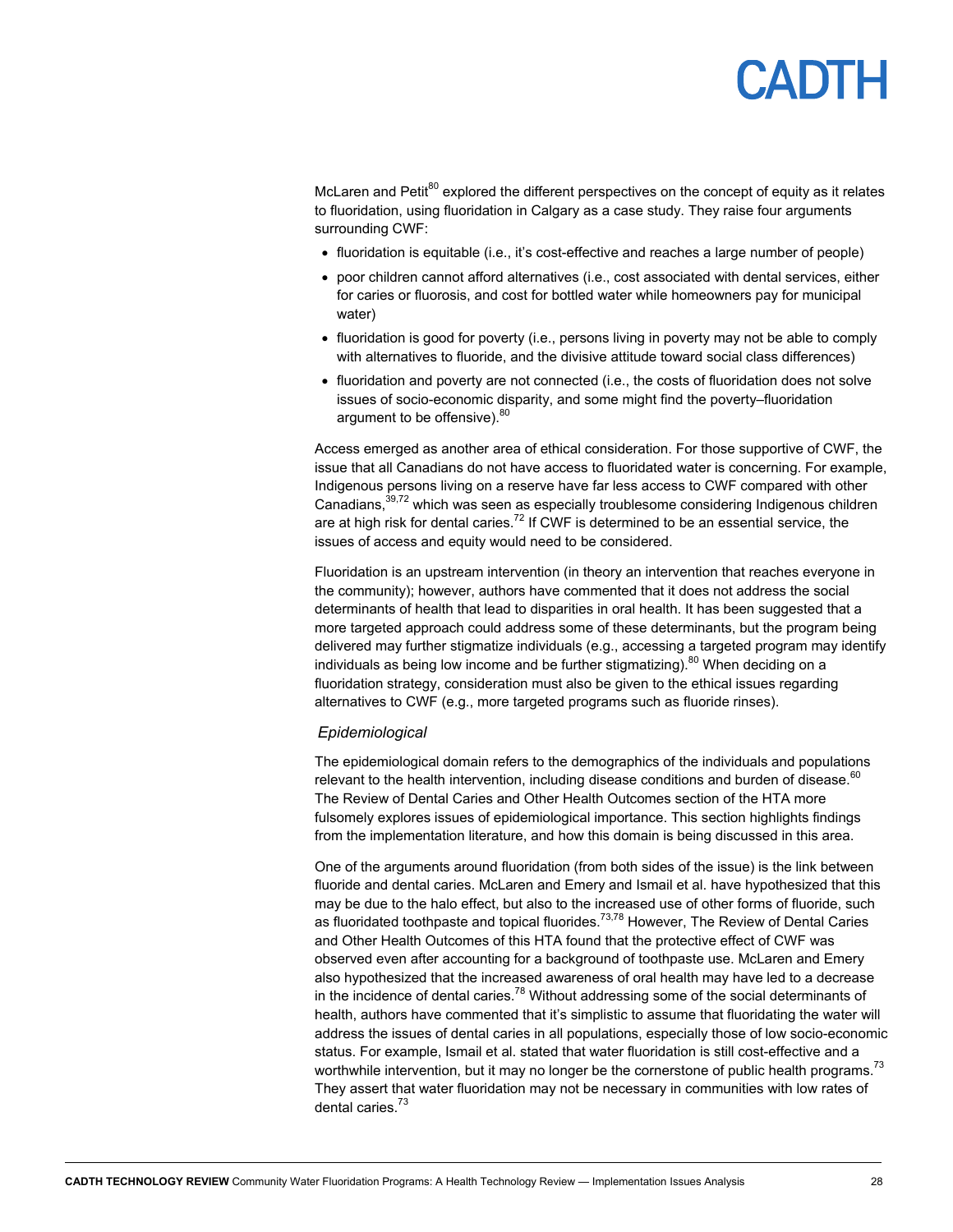The argument from those opposed to fluoridation is that CWF is not effective at reducing dental caries<sup>75,81</sup> and there is an overall lack of belief that dental caries are a serious health problem, which some have suggested could be due to decreased incidences of dental caries over time.<sup>75</sup> The Review of Dental Caries and Other Health Outcomes of this HTA explores the data regarding CWF and dental caries in more detail; this argument is not consistent with the findings of that section, which demonstrated a protective effect from CWF and recognized dental caries as a health concern.<sup>55</sup> The Review of Dental Caries and Other Health Outcomes also concluded that dental fluorosis prevalence may increase with increasing water fluoride levels, though dental fluorosis of "aesthetic concern" among Canadian children is rare.

### **Discussion**

As outlined under implementation and context in this section, CWF programs are complex, with many stakeholders and issues to consider. The organization of CWF programs is multilevel, with involvement and different roles and responsibilities from municipal, provincial or territorial, and federal government. Those responsible for setting regulations are often different than those who decide whether CWF programs will be implemented (or ceased), and are also often different than those who pay for oral health care. Within the realm of oral health care, there are dentists and public health professionals whose interest is in the oral health of individuals and populations, and public and private insurers responsible for paying for oral health care. In terms of municipal water delivery, there are water treatment personnel, engineers, and city staff; and then there are members of the public. Any one of these stakeholders can view CWF programs favourably or not. This means that perspectives on CWF programs differ based on the individual, their experience, and their context. Thus, the landscape in which CWF programs are enacted, delivered, or ceased is complex and context-dependent.

Part of this context, beyond the many stakeholders involved and their different perspectives, is the issue that CWF programs are available to those who use municipal water supplies; and not every municipal water supply is fluoridated. The setting and geographical domains explore the access to municipally fluoridated water across Canada, and this differs based on setting (e.g., rural populations are typically less fluoridated compared with urban areas) and jurisdiction. Decisions around CWF programs then must also include consideration for the setting and region, as feasibility will differ from place to place.

Conversations around CWF will have to consider the socio-economic disparity that exists among Canadians, especially how that relates to oral health status and how Canadians access dental care. There are different health needs for individuals, and for certain populations of interest (i.e., children, persons with special needs, recent migrants to Canada, etc.). CWF decisions should consider the oral health status, and burden of dental caries, in the region in which the program is implemented or ceased.

There are limitations to this review, the first being the scope of the review. This HTA has only considered Canadian literature and discussions with stakeholders located within Canada. While this may make the information more transferable to a Canadian context, there may be information from other countries that is also applicable, but that was not captured in this review. This review also only considered CWF programs, and not other public health dental programs (i.e., this was not a fulsome review of all public health interventions to address dental caries).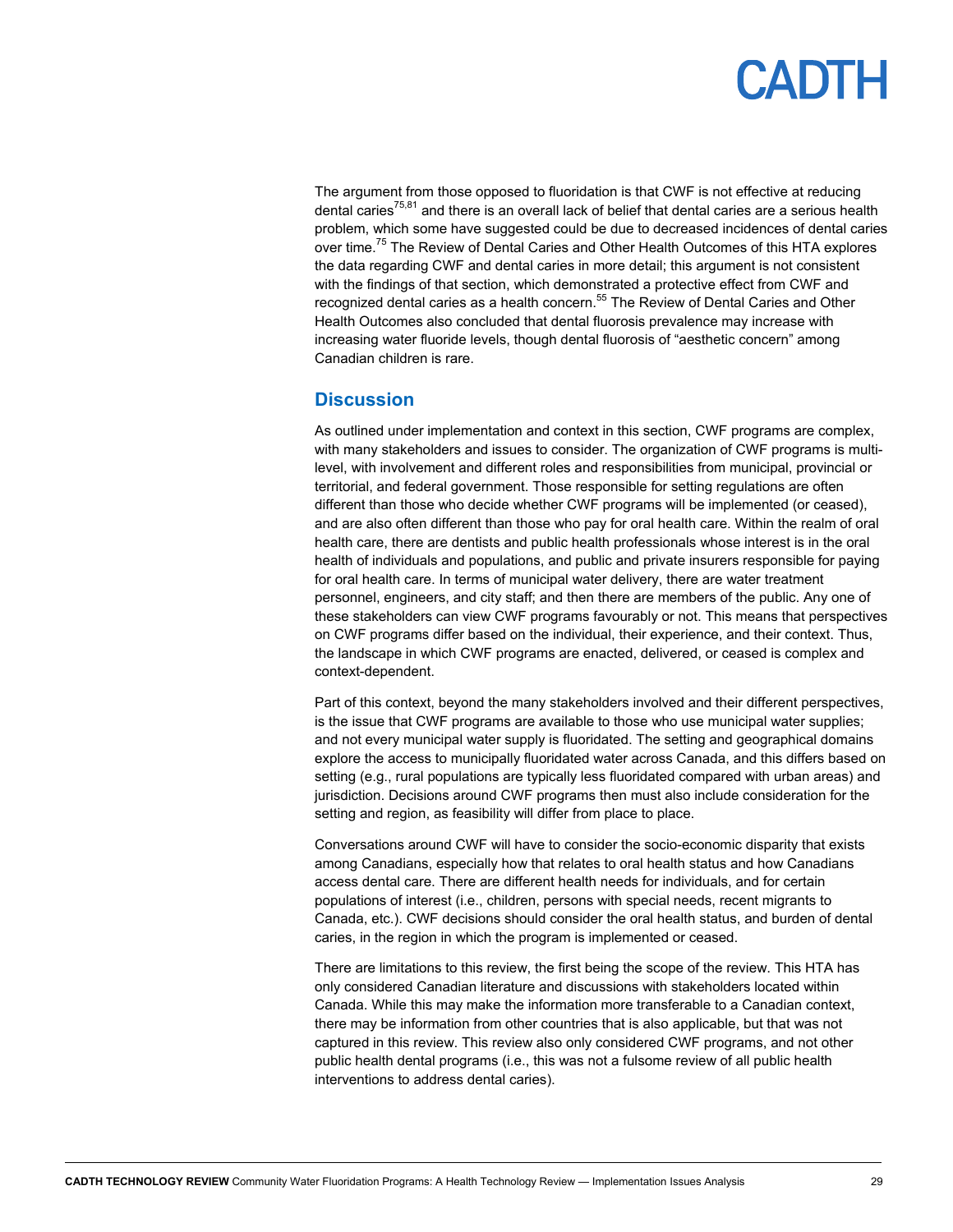Additionally, much of the literature focused on the benefits of water fluoridation and the context around water fluoridation in the political and public sphere; there was less information on the cessation of water fluoridation and the perspective of those opposed to water fluoridation. Reasons for the lack of literature around cessation are uncertain, but perhaps were limited to case studies such as the discontinuation of CWF in Calgary. This may also change over time as research looks to the effects of CWF cessation.

The landscape of water fluoridation is also changing, and the information captured within this report may not reflect the current landscape (e.g., fluoridation status of cities), or may become outdated in the near future.

### **Conclusion**

This report describes implementation issues. As noted, separate reports on the assessment of dental caries and other health outcomes,<sup>55</sup> economic considerations,<sup>56</sup> environmental impact, $58$  and ethical considerations $59$  for CWF are available as part of the full HTA review on this topic.

This review explored the literature regarding CWF programs (including both the implementation and the cessation of these programs), and discussed the findings as it related to the domains of implementation and domains of context from the INTEGRATE-HTA CICI framework. $60$  Gaps in the literature were supplemented with conversations with targeted stakeholders. Overall, the context in which CWF takes place is nuanced and ever changing. There are many different stakeholders from all levels of government, public health, and the general public who may have very different opinions on water fluoridation. Then there are the issues of access, distribution, and oral health disparity. These issues add levels of complexity and context, which need to be weighed in decisions about CWF programs.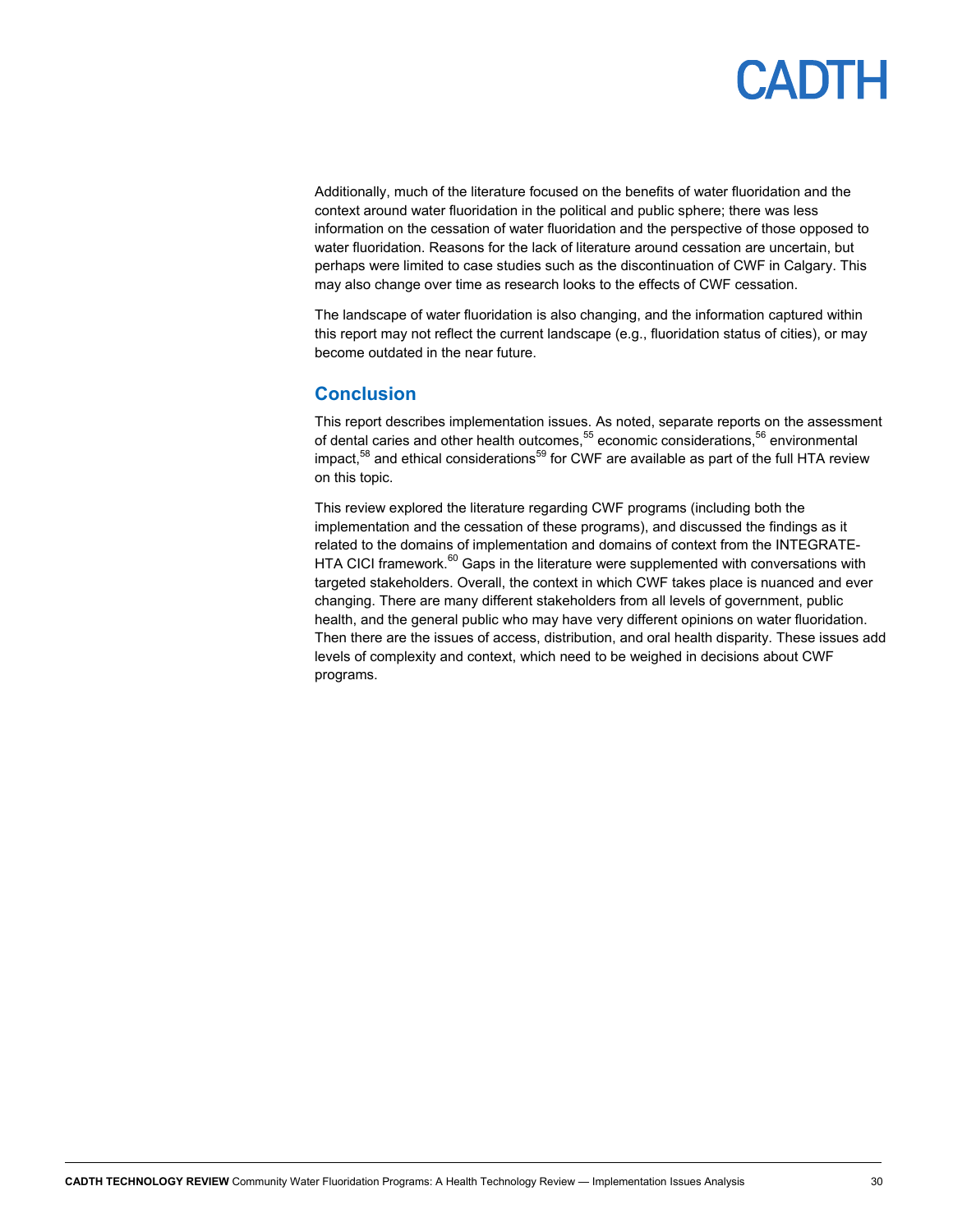## CADIL

### **References**

- 1. Behrman RE, Kliegman RM, Arvin AM, editors. *Nelson textbook of pediatrics.* 15th ed. Philadelphia (PA): W.B. Saunders Co.; 1996.
- 2. Health Canada. Report on the findings of the oral health component of the Canadian Health Measures Survey 2007-2009. Ottawa (ON): Government of Canada; 2010: http://publications.gc.ca/collections/collection\_2010/sc-hc/H34-221-2010-eng.pdf. Accessed 2018 Aug 2.
- 3. Ripa LW. A half-century of community water fluoridation in the United States: review and commentary. *J Public Health Dent.* 1993;53(1):17-44.
- 4. Locker D, Matear D. *Oral disorders, systemic health, well-being and the quality of life: a summary of recent research evidence.* Toronto (ON): University of Toronto; 2000.
- 5. Low W, Tan S, Schwartz S. The effect of severe caries on the quality of life in young children. *Pediatr Dent.* 1999;21(6):325-326.
- 6. Ayhan H, Suskan E, Yildirim S. The effect of nursing or rampant caries on height, body weight and head circumference. *J Clin Pediatr Dent.*  1996;20(3):209-212.
- 7. Jackson SL, Vann WF, Jr., Kotch JB, Pahel BT, Lee JY. Impact of poor oral health on children's school attendance and performance. *Am J Public Health.*  2011;101(10):1900-1906. http://www.ncbi.nlm.nih.gov/pmc/articles/PMC3222359. Accessed 2017 Oct 31.
- 8. Gift HC, Reisine ST, Larach DC. The social impact of dental problems and visits. *Am J Public Health.* 1992;82(12):1663-1668. http://www.ncbi.nlm.nih.gov/pmc/articles/PMC1694558. Accessed 2017 Oct 31.
- 9. Clarke M, Locker D, Berall G, Pencharz P, Kenny DJ, Judd P. Malnourishment in a population of young children with severe early childhood caries. *Pediatr Dent.* 2006;28(3):254-259.
- 10. Offenbacher S, Katz V, Fertik G, et al. Periodontal infection as a possible risk factor for preterm low birth weight. *J Periodontol.* 1996;67(10 Suppl):1103- 1113.
- 11. Dasanayake AP. Poor periodontal health of the pregnant woman as a risk factor for low birth weight. *Ann Periodontol.* 1998;3(1):206-212.
- 12. National health expenditure trends, 1975 to 2018. Ottawa (ON): Canadian Institute for Health Information; 2018: https://www.cihi.ca/sites/default/files/document/nhex-trends-narrative-report-2018-en-web.pdf. Accessed 2019 Jan 15.
- 13. The state of oral health in Canada. Ottawa (ON): Canadian Dental Association; 2017: https://www.cdaadc.ca/stateoforalhealth/\_files/TheStateofOralHealthinCanada.pdf. Accessed 2018 Mar 3.
- 14. Water fluoridation: questions & answers. Toronto (ON): University of Toronto, Faculty of Dentistry, Dental Public Health program; 2012: http://www.caphd.ca/sites/default/files/WaterFluoridationQA.pdf. Accessed 2017 Oct 31.
- 15. Health Canada. Guidelines for Canadian drinking water quality: guideline technical document -- fluoride. Ottawa (ON): Health Canada, Healthy Environments and Consumer Safety Branch, Water, Air and Climate Change Bureau; 2010: https://www.canada.ca/content/dam/canada/healthcanada/migration/healthy-canadians/publications/healthy-living-vie-saine/water-fluoride-fluorure-eau/alt/water-fluoride-fluorure-eau-eng.pdf. Accessed 2017 Oct 31.
- 16. Hutton WL, Linscott BW, Williams DB. The Brantford fluorine experiment. Interim report after five years of water fluoridation. *Can J Public Health.*  1951;42(3):81-87.
- 17. Connor RA. Editorial. Twenty-fifth anniversary of fluoridation. A public health success story. *Can J Public Health.* 1970;61(4):283-284.
- 18. Dunton EA. Two fluoridation health surveys in Ontario. *Can J Public Health.* 1967;58(7):319-323.
- 19. Smith AG. The Brantford fluorine experiment. *J Can Dent Assoc.* 1946;12:11-14.
- 20. Featherstone JD. Prevention and reversal of dental caries: role of low level fluoride. *Community Dent Oral Epidemiol.* 1999;27(1):31-40.
- 21. Singh KA, Spencer AJ, Armfield JM. Relative effects of pre- and posteruption water fluoride on caries experience of permanent first molars. *J Public Health Dent.* 2003;63(1):11-19.
- 22. Singh KA, Spencer AJ. Relative effects of pre- and post-eruption water fluoride on caries experience by surface type of permanent first molars. *Community Dent Oral Epidemiol.* 2004;32(6):435-446.
- 23. Singh KA, Spencer AJ, Brennan DS. Effects of water fluoride exposure at crown completion and maturation on caries of permanent first molars. *Caries Res.* 2007;41(1):34-42.
- 24. Newbrun E, editor. *Fluorides and dental caries.* Springfield (IL): Charles C. Thomas; 1986.
- 25. Groeneveld A, Van Eck AA, Backer DO. Fluoride in caries prevention: is the effect pre- or post-eruptive? *J Dent Res.* 1990;69 Spec No:751-755.
- 26. Hamilton IR. Biochemical effects of fluoride on oral bacteria. *J Dent Res.* 1990;69 Spec No:660-667.
- 27. Lambrou D, Larsen MJ, Fejerskov O, Tachos B. The effect of fluoride in saliva on remineralization of dental enamel in humans. *Caries Res.*  1981;15(5):341-345.
- 28. Kamel MS, Thomson WM, Drummond BK. Fluoridation and dental caries severity in young children treated under general anaesthesia: an analysis of treatment records in a 10-year case series. *Community Dent Health.* 2013;30(1):15-18.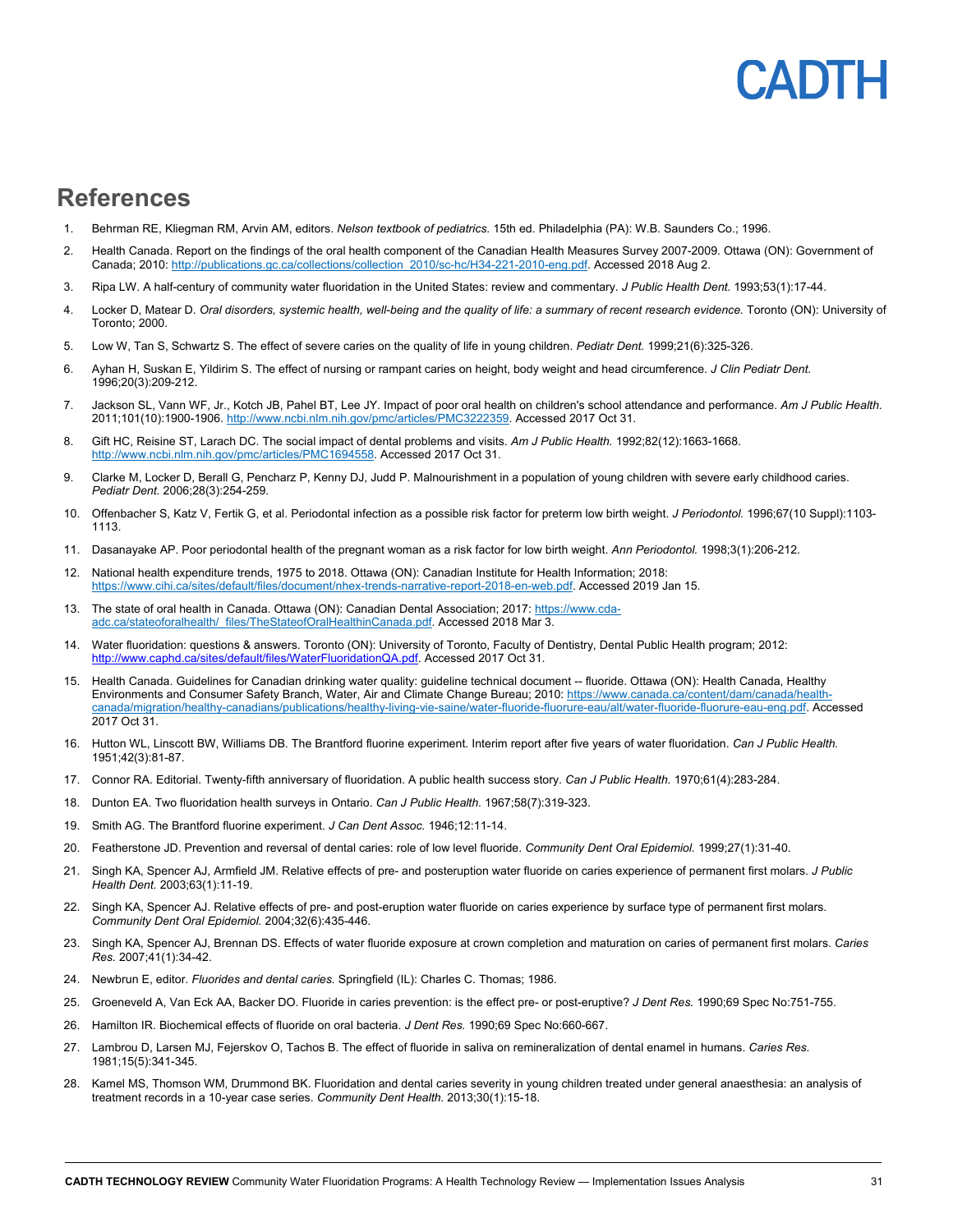- 29. Centers for Disease Control and Prevention (CDC). Water fluoridation and costs of Medicaid treatment for dental decay--Louisiana, 1995-1996. *MMWR Morb Mortal Wkly Rep.* 1999;48(34):753-757. https://www.cdc.gov/mmwr/preview/mmwrhtml/mm4834a2.htm. Accessed 2017 Oct 31.
- 30. Seaman S, Thomas FD, Walker WA. Differences between caries levels in 5-year-old children from fluoridated Anglesey and non-fluoridated mainland Gwynedd in 1987. *Community Dent Health.* 1989;6(3):215-221.
- 31. Evans DJ, Rugg-Gunn AJ, Tabari ED. The effect of 25 years of water fluoridation in Newcastle assessed in four surveys of 5-year-old children over an 18 year period. *Br Dent J.* 1995;178(2):60-64.
- 32. Rugg-Gunn AJ, Carmichael CL, Ferrell RS. Effect of fluoridation and secular trend in caries in 5-year-old children living in Newcastle and Northumberland. *Br Dent J.* 1988;165(10):359-364.
- 33. Downer MC, Blinkhorn AS, Attwood D. Effect of fluoridation on the cost of dental treatment among urban Scottish schoolchildren. *Community Dent Oral Epidemiol.* 1981;9(3):112-116.
- 34. Chippendale I, Storey E. Declining attendances for general anaesthesia and tooth extractions in children following the fluoridation of Melbourne. *Aust Dent J.* 1988;33(5):415-419.
- 35. Whitford GM. The metabolism and toxicity of fluoride. *Monographs in oral science, vol. 16 (book 16)*. Basel (CH): S. Karger; 1996.
- 36. Whitford GM. Fluoride metabolism and excretion in children. *J Public Health Dent.* 1999;59(4):224-228.
- 37. Fluoride. *Nutrient reference values for Australia and New Zealand*. Version 1.1 ed. Canberra (AU): Australian Government, National Health and Medical Research Council; 2017.
- 38. Standing Committee on the Scientific Evaluation of Dietary Reference Intakes. Dietary reference intakes for calcium, phosphorus, magnesium, vitamin D and fluoride. Washington (DC): National Academy Press; 1997: https://www.ncbi.nlm.nih.gov/books/NBK109825/pdf/Bookshelf\_NBK109825.pdf. Accessed 2017 Oct 31.
- 39. Public Health Agency of Canada. The state of community water fluoridation across Canada: 2017 report. Ottawa (ON): Government of Canada; 2017: https://www.canada.ca/content/dam/hc-sc/documents/services/publications/healthy-living/community-water-fluoridation-across-canada-2017/communitywater-fluoridation-across-canada-2017-eng.pdf. Accessed 2018 Mar 29.
- 40. Perrella AM, Kiss SJ. Risk perception, psychological heuristics and the water fluoridation controversy. *Can J Public Health.* 2015;106(4):e197-e203.
- 41. Podgorny PC, McLaren L. Public perceptions and scientific evidence for perceived harms/risks of community water fluoridation: an examination of online comments pertaining to fluoridation cessation in Calgary in 2011. *Can J Public Health.* 2015;106(6):e413-e425.
- 42. Quinonez CR, Locker D. Public opinions on community water fluoridation. *Can J Public Health.* 2009;100(2):96-100.
- 43. Peckham S, Awofeso N. Water fluoridation: a critical review of the physiological effects of ingested fluoride as a public health intervention. *ScientificWorldJournal.* 2014;2014:293019. http://www.ncbi.nlm.nih.gov/pmc/articles/PMC3956646. Accessed 2017 Sep 20.
- 44. Mork N, Griffin S. Perceived safety and benefit of community water fluoridation: 2009 HealthStyles survey. *J Public Health Dent.* 2015;75(4):327-336. https://www.ncbi.nlm.nih.gov/pmc/articles/PMC4813797/. Accessed 2017 Nov 22.
- 45. School dental health Calgary zone. Edmonton (AB): Alberta Health Services; 2018: https://www.albertahealthservices.ca/services/page13173.aspx. Accessed 2018 Jul 10.
- 46. Dental oral health. Regina (SK): Government of Saskatchewan; 2018: https://www.saskatchewan.ca/residents/health/wellness-and-prevention/dental-oralhealth. Accessed 2018 Jul 10.
- 47. Resolution on fluoride varnish programs for children at risk for dental caries. Fergus (ON): Wellington-Dufferin-Guelph Public Health; 2017: https://wdgpublichealth.ca/sites/default/files/bh.01.may0317.r12\_resolution\_on\_fluoride\_varnish\_programs\_for\_children\_at\_risk\_for\_dental\_caries\_access .pdf. Accessed 2017 Oct 31.
- 48. McLaren L, McIntyre L. Drinking water fluoridation in Canada: review and synthesis of published literature. Calgary (AB): University of Calgary, Department of Health Sciences; 2011: http://www.albertahealthservices.ca/poph/hi-poph-surv-phids-drinking-water-fluoridation.pdf. Accessed 2018 Aug 2.
- 49. Cheng KK, Chalmers I, Sheldon TA. Adding fluoride to water supplies. *BMJ.* 2007;335(7622):699-702.
- 50. Cohen H, Locker D. The science and ethics of water fluoridation. *J Can Dent Assoc.* 2001;67(10):578-580. http://www.cda-adc.ca/jcda/vol-67/issue-10/578.html. Accessed 2018 Jan 29.
- 51. McNally M, Downie J. The ethics of water fluoridation. *J Can Dent Assoc.* 2000;66(11):592-593. http://www.cda-adc.ca/jcda/vol-66/issue-11/592.html. Accessed 2017 Nov 24.
- 52. McLaren L, Singhal S. Does cessation of community water fluoridation lead to an increase in tooth decay? A systematic review of published studies. *J Epidemiol Community Health.* 2016;70(9):934-940. http://www.ncbi.nlm.nih.gov/pmc/articles/PMC5013153. Accessed 2017 Oct 31.
- 53. Moncton to debate return of fluoride in drinking water. Moncton (NB): CBC News; 2016: http://www.cbc.ca/news/canada/new-brunswick/moncton-fluoridewater-meeting-1.3900235. Accessed 2017 Oct 31.
- 54. Cromwell A. Saint John councillor says province should pay for water fluoridation. Saint John (NB): Global News; 2016: https://globalnews.ca/news/2980007/saint-john-councillor-says-province-should-pay-for-water-fluoridation/. Accessed 2017 Oct 31.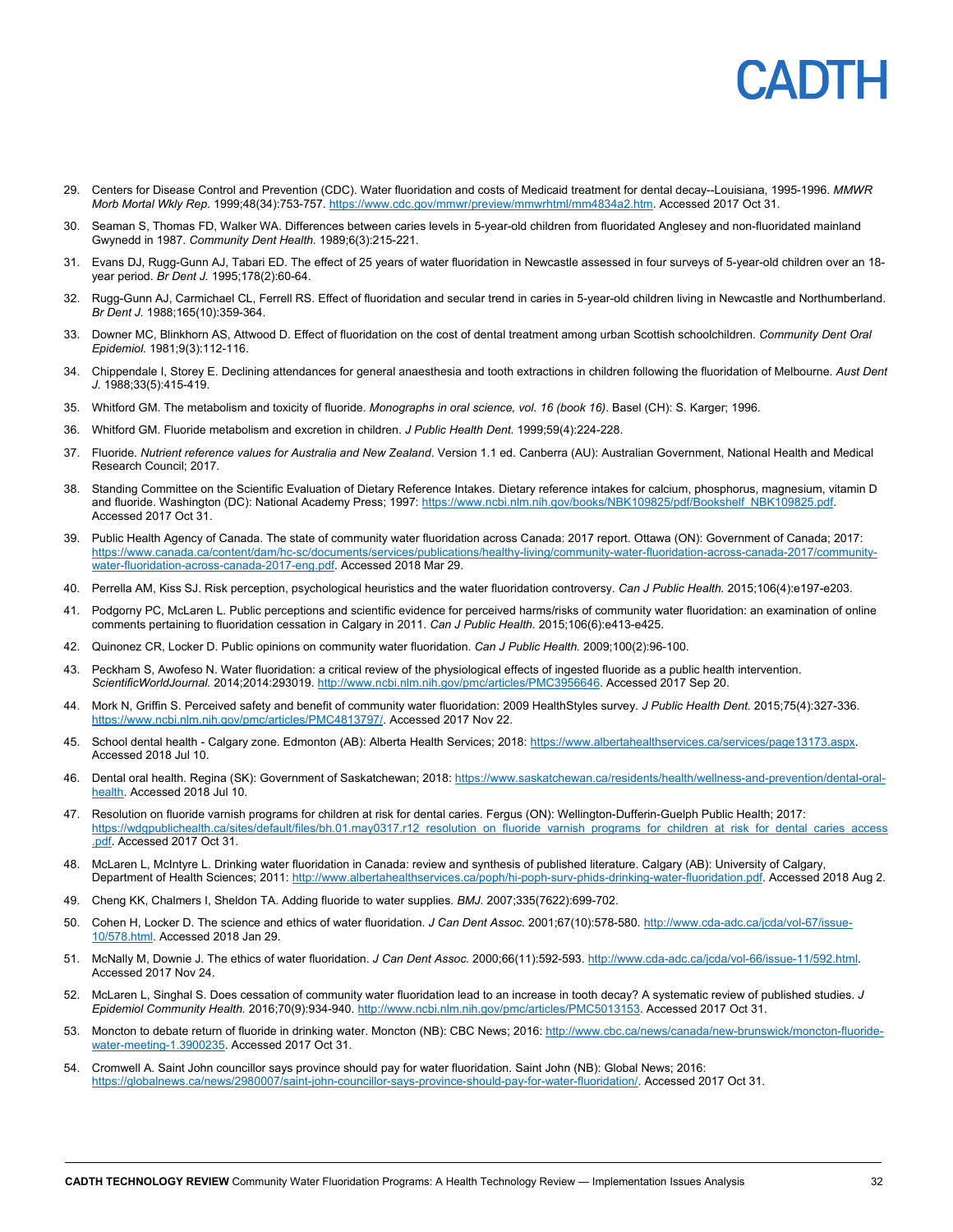

- 55. Community water fluoridation programs: a health technology assessment review of dental caries and other health outcomes. *(CADTH Technology review no.12)*. Ottawa (ON): CADTH; 2019.
- 56. Community water fluoridation programs: a health technology assessment budget impact analysis. *(CADTH Technology review no.13)*. Ottawa (ON): CADTH; 2019.
- 57. Community water fluoridation programs: a health technology assessment implementation issues analysis. *(CADTH Technology review no.15)*. Ottawa (ON): CADTH; 2019.
- 58. Community water fluoridation programs: a health technology assessment environmental assessment. *(CADTH Technology review no.14)*. Ottawa (ON): CADTH; 2019.
- 59. Community water fluoridation programs: a health technology assessment ethical considerations. *(CADTH Technology review no.16)*. Ottawa (ON): CADTH; 2019.
- 60. Pfadenhauer L, Pohwer A, Burns J, Both A, Lysdahl LB, Hofmann B. Guidance for the assessment of context and implementation in health technology assessments (HTA) and systematic reviews of complex interventions: the Context and implementation of Complex Interventions (CICI) framework. Bremen (DE): Integrate-HTA; 2016: http://www.integrate-hta.eu/wp-content/uploads/2016/02/Guidance-for-the-Assessment-of-Context-and-Implementation-in-HTA-and-Systematic-Reviews-of-Complex-Interventions-The-Co.pdf. Accessed 2017 Oct 30.
- 61. Boyle DR, Chagnon M. An incidence of skeletal fluorosis associated with groundwaters of the maritime carboniferous basin, Gaspe region, Quebec, Canada. *Environ Geochem Health.* 1995;17(1):5-12.
- 62. The Canadian Dental Association. Water fluoridation in Canada: a status report 1980. *J Can Dent Assoc.* 1981;47(2):7pp.
- 63. Carstairs C. Cities without cavities: democracy, risk, and public health. *J Can Stud.* 2010;44(2):146-170.
- 64. Clark DC. Appropriate uses of fluorides for children: guidelines from the Canadian Workshop on the Evaluation of Current Recommendations Concerning Fluorides. *CMAJ.* 1993;149(12):1787-1793. https://www.ncbi.nlm.nih.gov/pmc/articles/PMC1485754/. Accessed 2017 Oct 31.
- 65. Crocombe LA, Goldberg LR, Bell E, Seidel B. A comparative analysis of policies addressing rural oral health in eight English-speaking OECD countries. *Rural Remote Health.* 2017;17(3). http://www.rrh.org.au/publishedarticles/article\_print\_3809.pdf. Accessed 2017 Oct 31.
- 66. Fish DG, Hirabayashi ES, Hirabayashi GK. Voting turn-out at a fluoridation plebiscite. *J Can Dent Assoc.* 1965;31:88-93.
- 67. Fluoridation or fluoride supplements. A statement by the Nutrition Committee, Canadian Paediatric Society. *CMAJ.* 1972;106(2):150-153. https://www.ncbi.nlm.nih.gov/pmc/articles/PMC1940336/. Accessed 2017 Oct 31.
- 68. Fraser GM. Fluoridation of water supplies. *CMAJ.* 1962;86(21):989-990. https://www.ncbi.nlm.nih.gov/pmc/articles/PMC1849054/. Accessed 2017 Oct 31.
- 69. Hamilton G. The politics of fluoride. *Ont Dent.* 1992;69(8):20, 56, 1992.
- 70. Hann HJ. Optimum fluoride levels for community water supplies. *J Can Dent Assoc.* 1968;34(5):250-254.
- 71. The Canadian Dental Hygienists Association. Investing in oral health -- the missing link in the health system. *Can J Dent Hyg.* 2005;39(1):26-36.
- 72. Irvine J, Holve S, Krol D, Schroth R. Early childhood caries in Indigenous communities: a joint statement with the American Academy of Pediatrics. *Paediatr Child Health.* 2011;16(6):351-364. https://www.ncbi.nlm.nih.gov/pmc/articles/PMC3328230/. Accessed 2017 Oct 31.
- 73. Ismail AI, Shoveller J, Langille D, MacInnis WA, McNally M. Should the drinking water of Truro, Nova Scotia, be fluoridated? Water fluoridation in the 1990s. *Community Dent Oral Epidemiol.* 1993;21(3):118-125.
- 74. Ismail AI, Sohn W. The impact of universal access to dental care on disparities in caries experience in children. *J Am Dent Assoc.* 2001;132(3):295-360.
- 75. Juurlink D. Optimizing fluoride intake in individuals currently receiving inadequate amounts through their water supply. *N S Med J.* 1991;70(4):126-127.
- 76. Leake J, Jozzy S, Uswak G. Severe dental caries, impacts and determinants among children 2-6 years of age in Inuvik Region, Northwest Territories, Canada. *J Can Dent Assoc.* 2008;74(6):519a-g. http://www.cda-adc.ca/jcda/vol-74/issue-6/519.html. Accessed 2017 Oct 31.
- 77. Lewis DW, Ismail AI. Periodic health examination, 1995 update: 2. Prevention of dental caries. The Canadian Task Force on the Periodic Health Examination. *CMAJ.* 1995;152(6):836-846. https://www.ncbi.nlm.nih.gov/pmc/articles/PMC1337757/. Accessed 2017 Oct 31.
- 78. McLaren L, Emery JC. Drinking water fluoridation and oral health inequities in Canadian children. *Can J Public Health.* 2012;103(7 Suppl 1):eS49-eS56.
- 79. McLaren L. Fluoridation exposure status based on location of data collection in the canadian health measures survey: is it valid? *J Can Dent Assoc.*  2016;82(g17):1-7. http://www.jcda.ca/g17. Accessed 2017 Oct 31.
- 80. McLaren L, Petit R. Universal and targeted policy to achieve health equity: a critical analysis of the example of community water fluoridation cessation in Calgary, Canada in 2011. *Crit Public Health.* 2017;28(2):153-164.
- 81. Musto RJ. Fluoridation: why is it not more widely adopted? *CMAJ.* 1987;137(8):705-708. https://www.ncbi.nlm.nih.gov/pmc/articles/PMC1267306/. Accessed 2017 Oct 31.
- 82. Pryce C, Smorang J. Continuing water fluoridation in the City of Calgary, Alberta, 1997-1998. *J Can Dent Assoc.* 1999;65(2):101-104.
- 83. Rabb-Waytowich D. Water fluoridation in Canada: past and present. *J Can Dent Assoc.* 2009;75(6):451-454.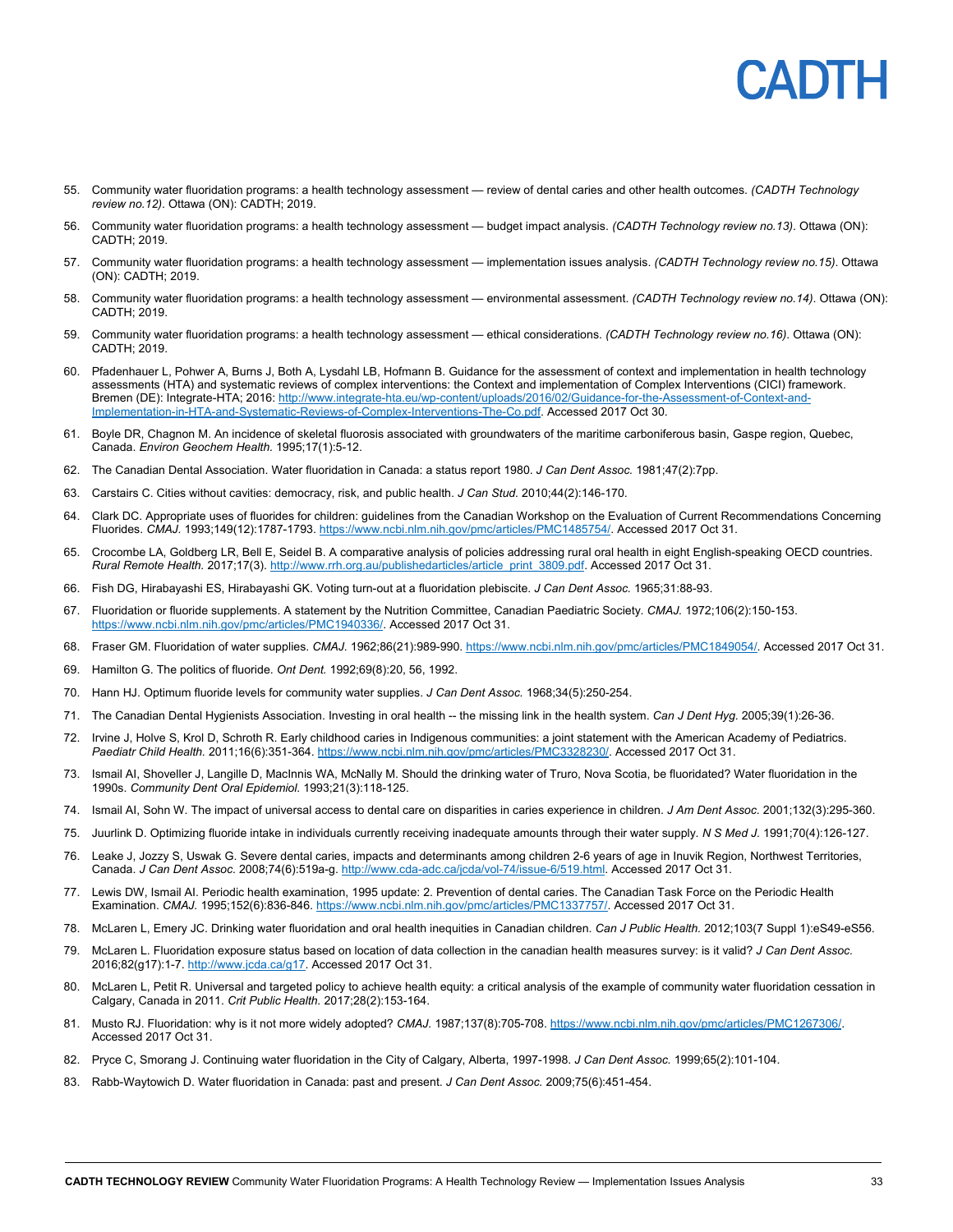## CADIH

- 84. Rowan-Legg A, Canadian Paediatric Society Community Paediatrics Committee. Oral health care for children a call for action. *Paediatr Child Health.*  2013;18(1):37-50. http://www.ncbi.nlm.nih.gov/pmc/articles/PMC3680273. Accessed 2017 Oct 30.
- 85. Tchouaket E, Brousselle A, Fansi A, Dionne PA, Bertrand E, Fortin C. The economic value of Quebec's water fluoridation program. *Z Gesundh Wiss.*  2013;21(6):523-533. http://www.ncbi.nlm.nih.gov/pmc/articles/PMC3837190. Accessed 2017 Dec 8.
- 86. van Netten C, Pereira R, Brands R. Drinking water supply and management practices in British Columbia, 1997-98. *Can J Public Health.* 2002;93(1):14- 18.
- 87. Yarmolinsky J, Ratnapalan S, Kenny DJ. Variation in urban and rural water fluoride levels in Ontario. *J Can Dent Assoc.* 2009;75(10):707. http://www.cdaadc.ca/jcda/vol-75/issue-10/707.html. Accessed 2018 Mar 2.
- 88. Public Health Agency of Canada. Community water fluoridation in Canada, 2017. The percentage of population with fluoridated water systems by province/territory. Ottawa (ON): Government of Canada; 2017: https://www.canada.ca/en/public-health/services/fluoride-water-map-canada.html. Accessed 2017 Nov 24.
- 89. Environment Canada. 2011 municipal water use report: municipal water use 2009 statistics. Ottawa (ON): Her Majesty the Queen in Right of Canada, represented by the Minister of the Environment; 2011: https://www.ec.gc.ca/doc/publications/eau-water/COM1454/index-eng.htm. Accessed 2017 Oct 31.
- 90. Health Canada. Fluoride and oral health. Ottawa (ON): Government of Canada; 2017: https://www.canada.ca/en/health-canada/services/healthyliving/your-health/environment/fluorides-human-health.html#prov. Accessed 2017 Oct 31.
- 91. Government of Ontario. Technical support document for Ontario drinking water standards, objectives and guidelines [PIBS 4449e01]. Toronto (ON): Queen's Printer for Ontario; 2003: https://cvc.ca/wp-content/uploads/2011/03/std01\_079707.pdf. Accessed 2017 Oct 31.
- 92. Community water fluoridation: water fluoridation reporting system. Atlanta (GA): Centers for Disease Control and Prevention; 2016: https://www.cdc.gov/fluoridation/data-tools/reporting-system.html. Accessed 2017 Oct 31.
- 93. Government of Ontario. Drinking water operations: training and certification. 2017. https://www.ontario.ca/page/drinking-water-operations-training-andcertification. Accessed 2018 Feb 28.
- 94. Government of Alberta. Water and wastewater operator certification. 2019; https://www.alberta.ca/water-wastewater-operator-certification.aspx. Accessed 2019 Jan 16.
- 95. Babiuk E. Directory of Canadians opposed to fluoridation: support groups in Canada opposed to fluoridation and trying to stop water fluoridation. s.n.; http://www.fluoridation.com/CanadiansOpposedtoFluoridation.htm. Accessed 2018 Nov 28.
- 96. Healthy smiles Ontario: changes to dental programs in Ontario. Toronto (ON): Ontario Ministry of Health and Long-Term Care; 2018: http://www.health.gov.on.ca/en/pro/programs/dental/. Accessed 2018 Nov 28.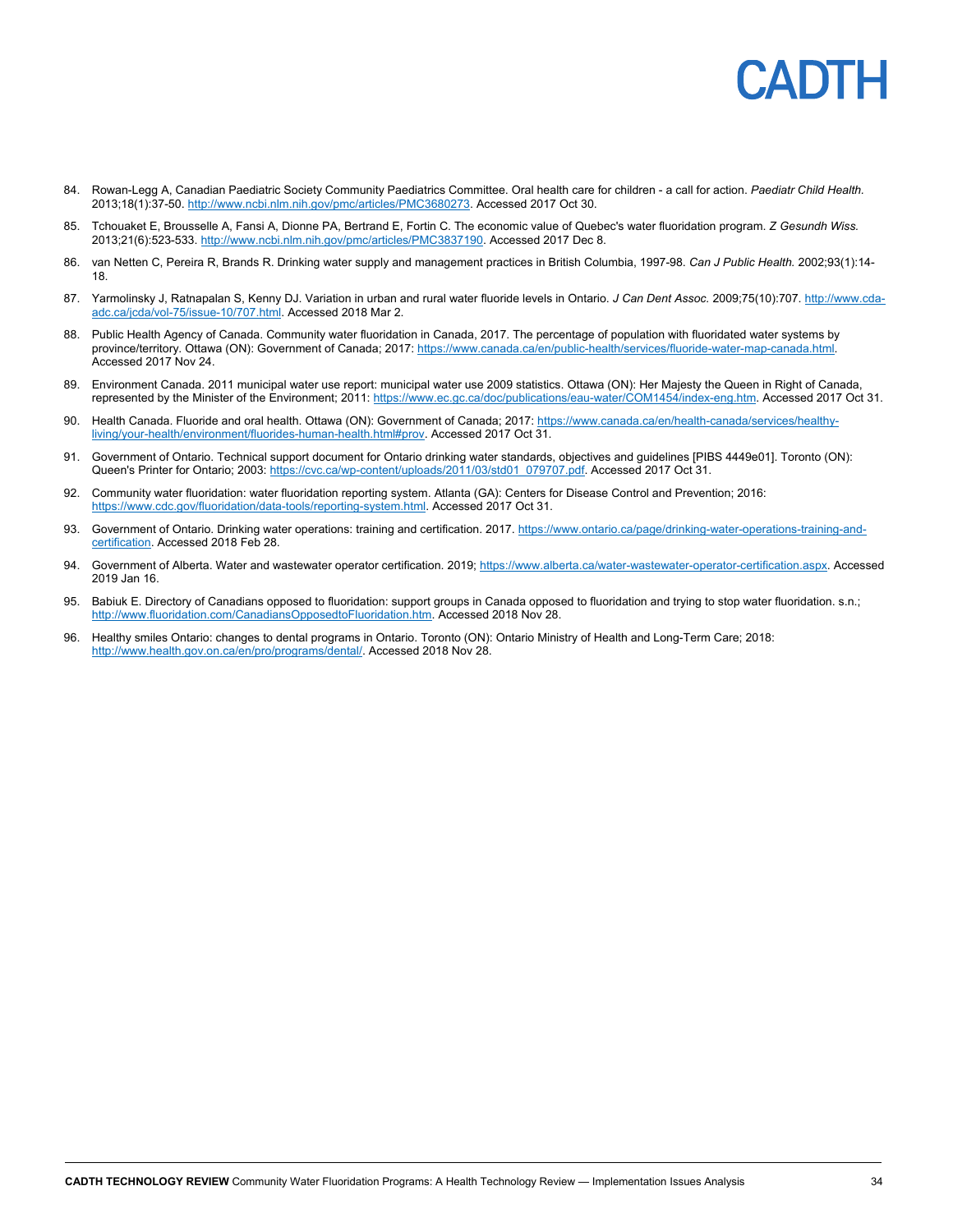### **Appendix 1: Analytical Framework**



**Policy Question: Should community water fluoridation be encouraged and maintained in Canada?**

| <b>Research Questions</b>                                                                                                                                                                                                                                 | <b>Methods</b>                                                             |  |
|-----------------------------------------------------------------------------------------------------------------------------------------------------------------------------------------------------------------------------------------------------------|----------------------------------------------------------------------------|--|
| Q1. What is the effectiveness of community water fluoridation compared with non-<br>fluoridated drinking water in the prevention of dental caries in children and adults?                                                                                 | Update of two published systematic<br>reviews                              |  |
| Q2. What are the effects of community water fluoridation cessation compared with<br>continued community water fluoridation, the period before cessation of water<br>fluoridation, or non-fluoridated communities on dental caries in children and adults? |                                                                            |  |
| Q3. What are the negative effects of community water fluoridation (at a given fluoride<br>level) compared with non-fluoridated drinking water (fluoride level < 0.4 parts per<br>million) or fluoridation at different levels on human health outcomes?   |                                                                            |  |
| Q4. What is the budget impact of introducing water fluoridation in a Canadian<br>municipality without an existing community water fluoridation program from a societal<br>perspective?                                                                    | Budget impact analyses                                                     |  |
| Q5. What is the budget impact of ceasing water fluoridation in a Canadian municipality<br>that presently has a community water fluoridation program from a societal perspective?                                                                          |                                                                            |  |
| Q6. What are the main challenges, considerations, and enablers to implementing or<br>maintaining community water fluoridation programs in Canada?                                                                                                         | Consultations with targeted experts and<br>stakeholders                    |  |
| Q7. What are the main challenges, considerations and enablers to the cessation of<br>community water fluoridation programs in Canada?                                                                                                                     | Narrative summary of the published and<br>grey literature                  |  |
|                                                                                                                                                                                                                                                           | Survey on implementation issues related<br>to community water fluoridation |  |